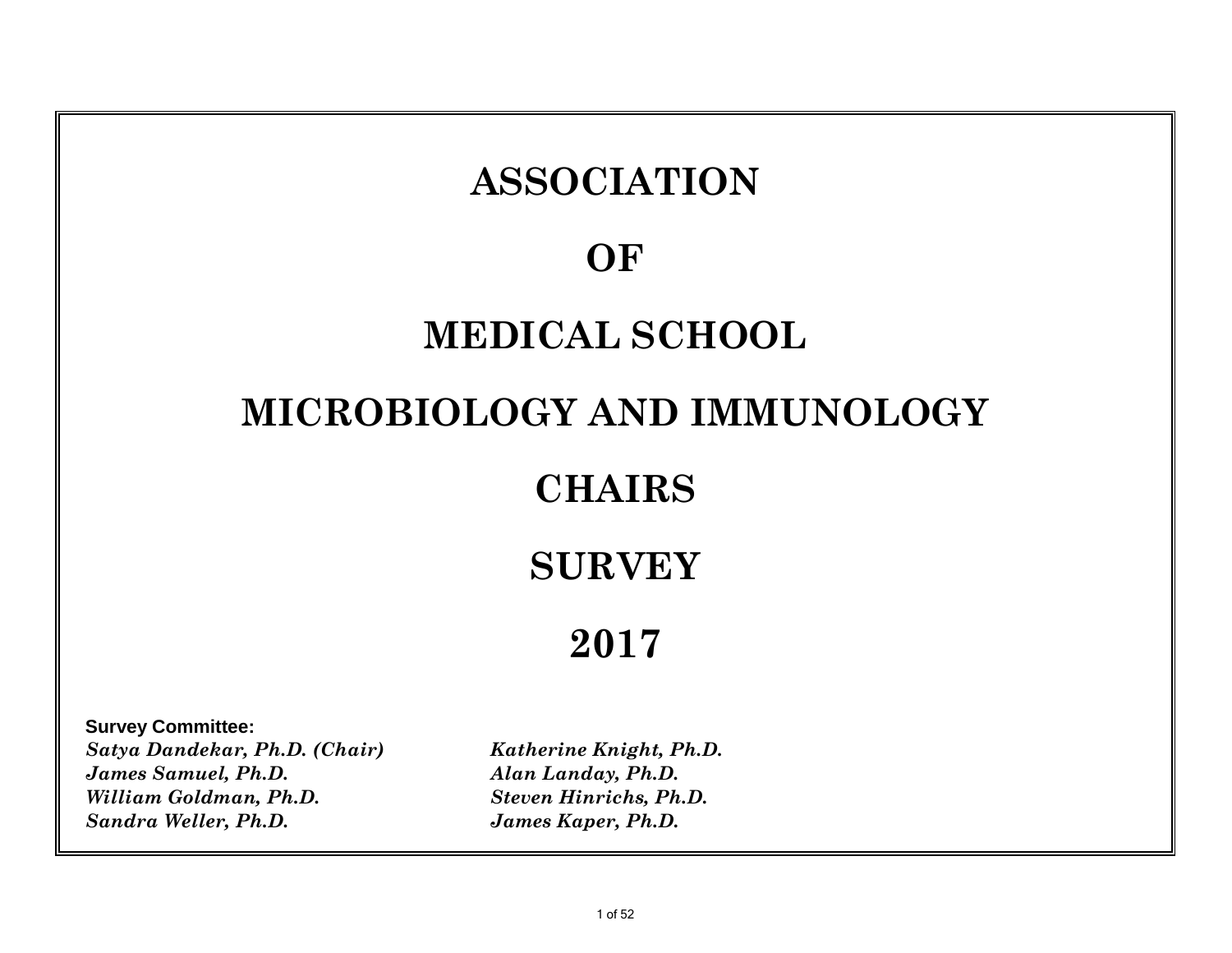#### **Table of Contents**

| Institutions that completed the 2017 AMSMIC Survey    | 3  |
|-------------------------------------------------------|----|
| <b>Table 1: Institutional Support</b>                 | 5  |
| Table 2: Start-up Costs                               | 11 |
| <b>Table 3: Personnel Demographics</b>                | 15 |
| Table 4: Graduate Program Information                 | 21 |
| Table 5: Postdoctoral Fellow Information              | 28 |
| <b>Table 6: Medical Student Curriculum</b>            | 33 |
| Table 7: Chair Demographics                           | 37 |
| Table 8: Faculty Demographics - Professors            | 40 |
| Table 9: Faculty Demographics - Associate Professors  | 43 |
| Table 10: Faculty Demographics - Assistant Professors | 46 |
| <b>Table 11: Present and Future Surveys</b>           | 50 |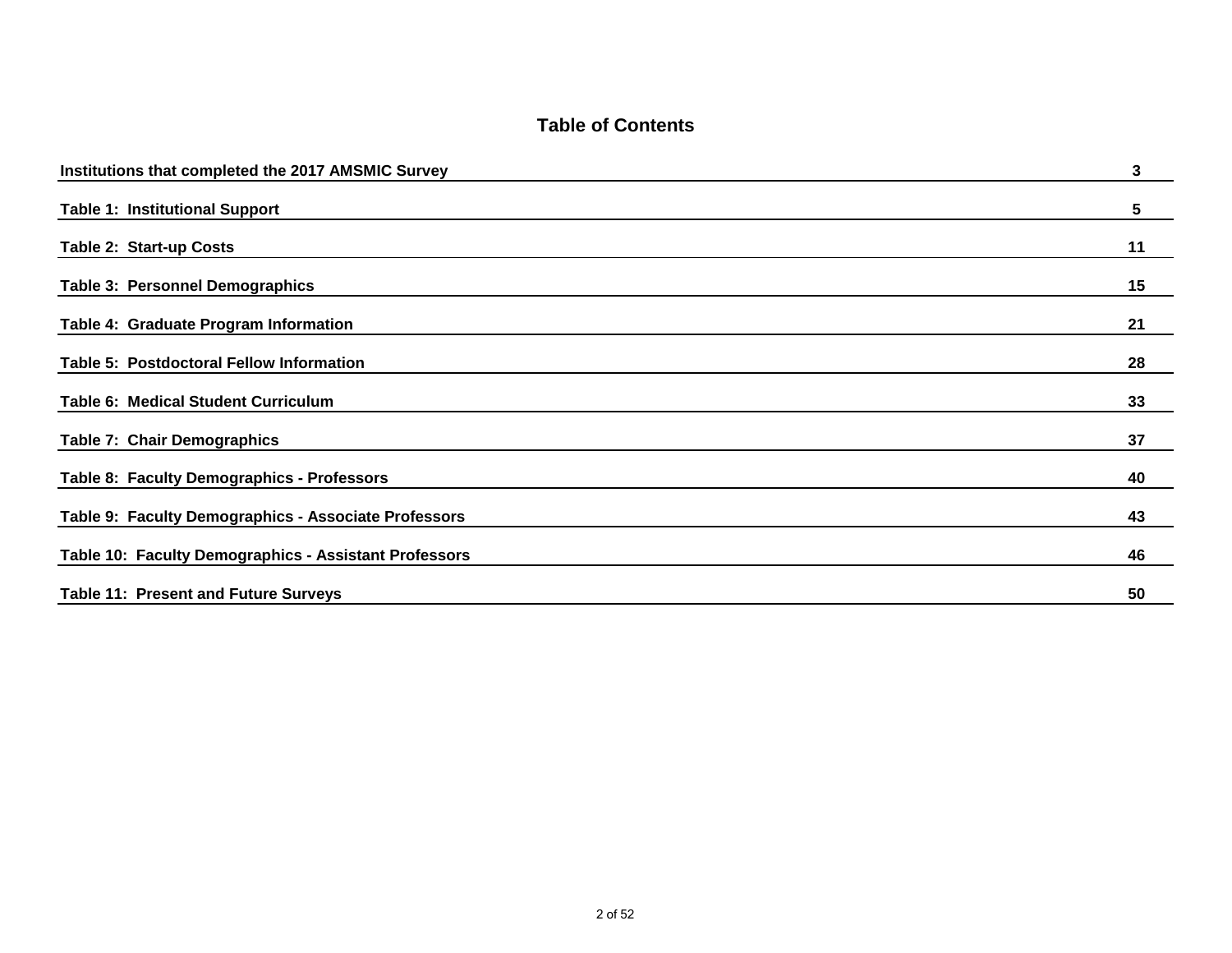### **Institutions that completed the 2017 AMSMIC Survey**

| Northeastern Region                                      | <b>Midwest Region</b>                                          |
|----------------------------------------------------------|----------------------------------------------------------------|
| Drexel University College of Medicine                    | <b>Creighton University</b>                                    |
| Icahn School of Medicine at Mount Sinai                  | Indiana University School of Medcine                           |
| New York Medical College                                 | Loyola University Chicago                                      |
| Rutgers New Jersey Medical School                        | Midwestern University Chicago College of Osteopathic Medicine  |
| <b>Stony Brook University</b>                            | Oakland University William Beaumont School of Medicine         |
| The George Washington University                         | Southern Illinois University School of Medicine                |
| The University of Vermont and State Agricultural College | The Ohio State University                                      |
| <b>Trustees of Dartmouth College</b>                     | The University of Illinois at Chicago                          |
| University of Maryland                                   | The University of Toledo College of Medicine and Life Sciences |
| University of Pennsylvania                               | University of Iowa                                             |
|                                                          | University of Kansas Medical Center                            |
|                                                          | University of Michigan                                         |
|                                                          | University of Minnesota                                        |
|                                                          | University of Missouri                                         |
|                                                          | University of Missouri-Kansas City                             |

 $N = 10$   $N = 15$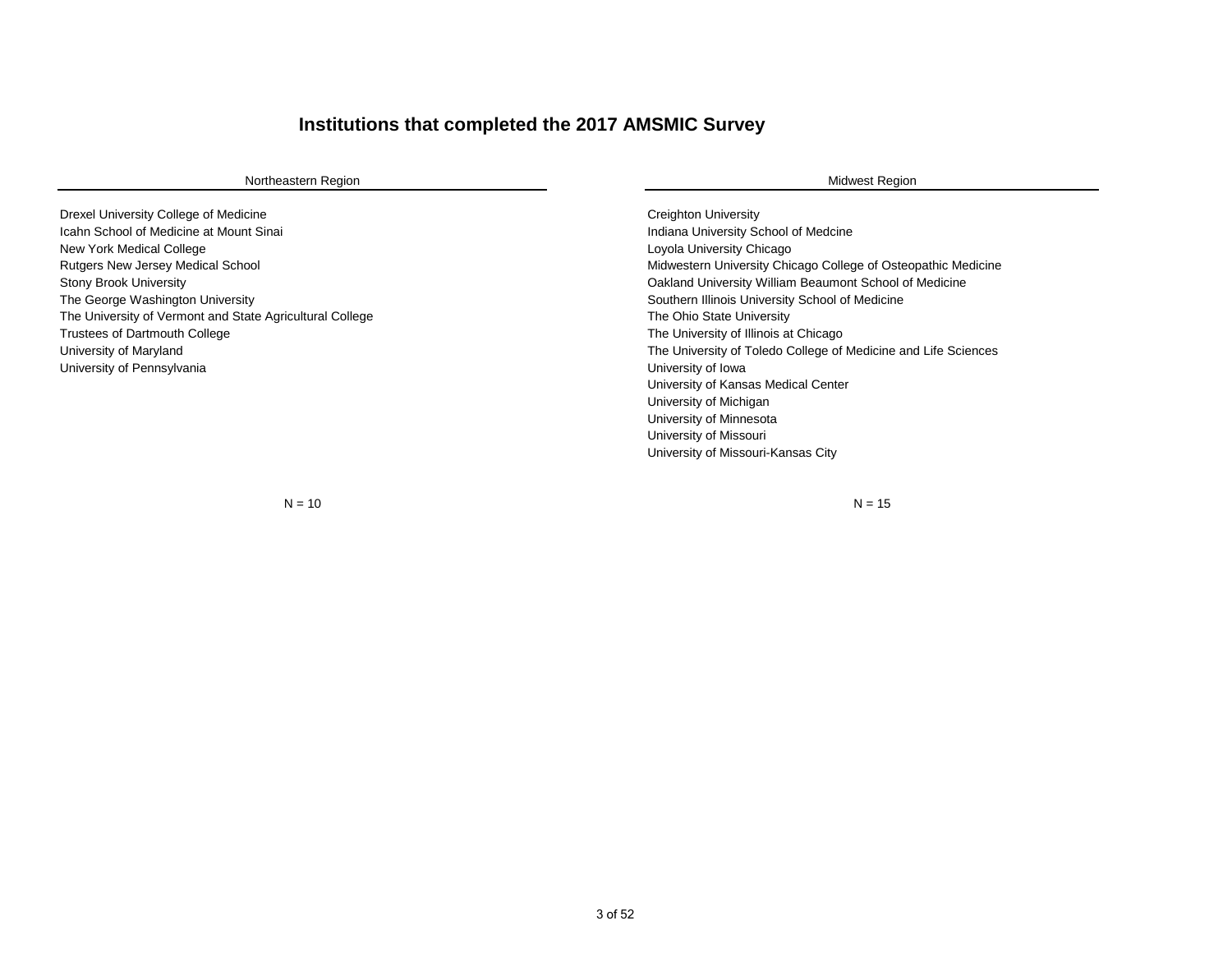#### Institutions that completed the 2017 AMSMIC Survey - Continue

Southern Region

Duke University Medical Center California University of Science and Medicine - School of Medicine East Carolina University Oregon Health & Science University Eastern Virginia Medical School University of California Davis Emory University School of Medicine University of Colorado School of Medicine Texas A&M University University of Southern California Tulane University School of Medicine UTMB Health Galveston Department of Microbiology & Immunology University of Alabama at Birmingham University of Arkansas for Medical Sciences University of Louisville University of Miami Miller School of Medicine University of Mississippi Medical Center University of North Carolina at Chapel Hill University of Oklahoma Health Sciences Center University of South Carolina Cumming School of Medicine Wake Forest School of Medicine **National School of Medicine** University of Manitoba

 $N = 16$ 

#### **Western Region**

 $N = 5$ 

Other Region (Canada & Puerto Rico)

 $N = 2$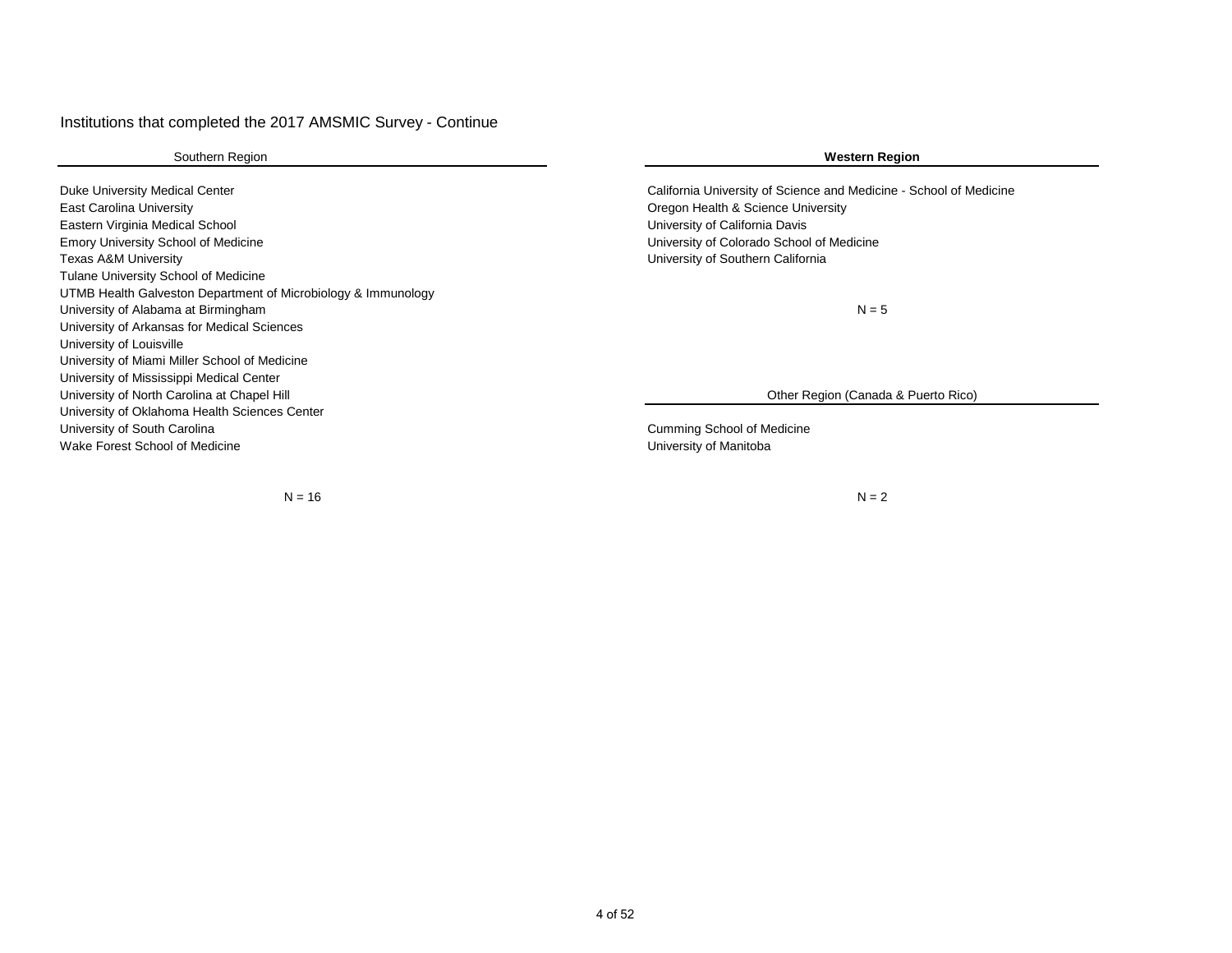## **Table 1: Institutional Support**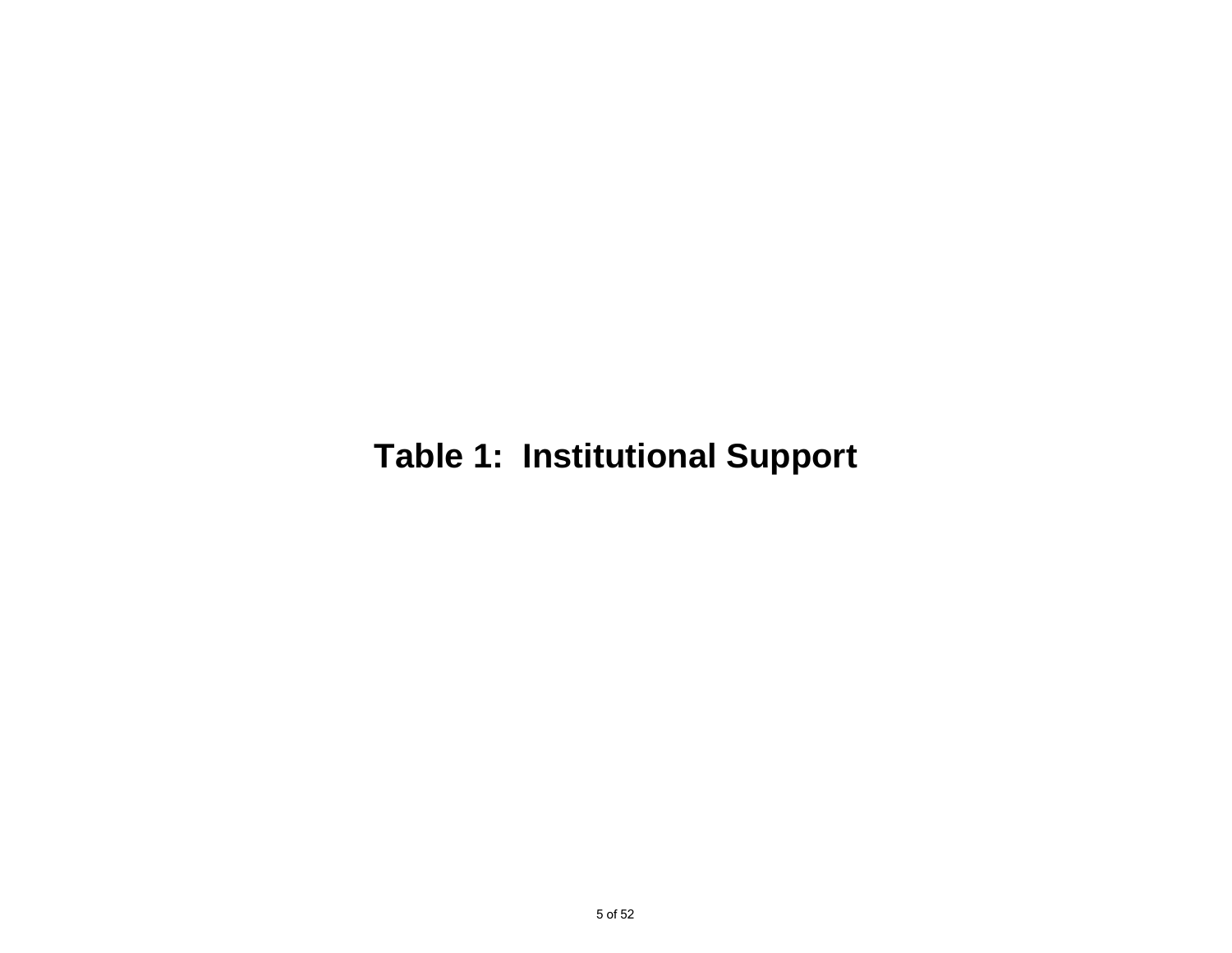### **Table 1: Institutional Support**

|                                                                                 |         |               |                | Type of Institution |                |                 | Region        |                |                |
|---------------------------------------------------------------------------------|---------|---------------|----------------|---------------------|----------------|-----------------|---------------|----------------|----------------|
| Questions                                                                       |         | Overall **    | Private **     | Public **           | Northeastern   | Midwest         | Southern      | Western        | Other          |
| Region                                                                          |         |               |                |                     |                |                 |               |                |                |
| Northeastern                                                                    |         | 21.74%        | 33.33%         | 14.29%              | 100.00%        | 0.00%           | 0.00%         | 0.00%          | 0.00%          |
| Midwest                                                                         |         | 32.61%        | 22.22%         | 39.29%              | 0.00%          | 100.00%         | 0.00%         | 0.00%          | 0.00%          |
| Southern                                                                        |         | 34.78%        | 33.33%         | 35.71%              | 0.00%          | 0.00%           | 100.00%       | 0.00%          | 0.00%          |
| Western                                                                         |         | 10.87%        | 11.11%         | 10.71%              | 0.00%          | 0.00%           | 0.00%         | 100.00%        | 0.00%          |
|                                                                                 | n       | 46            | 18             | 28                  | 10             | 15              | 16            | 5              | $\overline{2}$ |
| Is your institution                                                             |         |               |                |                     |                |                 |               |                |                |
| Private                                                                         |         | 39.13%        | 100.00%        | 0.00%               | 60.00%         | 26.67%          | 37.50%        | 40.00%         | 0.00%          |
| Public                                                                          |         | 60.87%        | 0.00%          | 100.00%             | 40.00%         | 73.33%          | 62.50%        | 60.00%         | 100.00%        |
|                                                                                 | n       | 46            | 18             | 28                  | 10             | 15              | 16            | 5              | $\overline{2}$ |
| Total department budget (all sources)                                           | Mean    | \$9,938,068   | \$12,258,829   | \$8,611,919         | \$13,509,522   | \$7,334,642     | \$9,412,199   | \$13,716,796   | \$2,400,000    |
|                                                                                 | (std)   | (\$8,907,965) | (\$13,907,781) | (\$5,340,891)       | (\$15,898,926) | $(\$5,441,081)$ | (\$7,425,496) | (\$5,514,193)  | (\$1,910,140)  |
|                                                                                 | Minimum | \$1,467,718   | \$1,467,718    | \$1,948,813         | \$4,000,000    | \$1,500,000     | \$1,467,718   | \$9,500,000    | \$1,800,000    |
|                                                                                 | Maximum | \$51,756,000  | \$51,756,000   | \$19,317,519        | \$51,756,000   | \$19,317,519    | \$29,000,000  | \$23,000,000   | \$3,000,000    |
|                                                                                 | Median  | \$7,850,000   | \$8,103,770    | \$7,362,589         | \$9,033,693    | \$5,061,205     | \$7,850,000   | \$11,829,396   | \$2,400,000    |
|                                                                                 | n       | 44            | 16             | 28                  | 8              | 15              | 16            | 5              | $\overline{2}$ |
| Percent of this total budget provided by the institution?                       | Mean    | 38.65         | 35.71          | 40.22               | 29.46          | 51.79           | 36.35         | 16.93          | 72.50          |
| (% )                                                                            | (std)   | (26.08)       | (29.07)        | (24.75)             | (13.48)        | (27.13)         | (27.92)       | (4.41)         | (31.82)        |
|                                                                                 | Minimum | 5.0           | 5.7            | 5.0                 | 5.7            | 18.0            | 5.0           | 13.0           | 50.0           |
|                                                                                 | Maximum | 100.0         | 100.0          | 100.0               | 50.0           | 100.0           | 100.0         | 22.7           | 95.0           |
|                                                                                 | Median  | 30.0          | 25.0           | 33.5                | 27.5           | 45.9            | 25.5          | 16.0           | 72.5           |
|                                                                                 | n       | 43            | 15             | 28                  | 8              | 15              | 16            | 4              | $\overline{2}$ |
| What type of change occurred to this commitment during<br>the last fiscal year? |         |               |                |                     |                |                 |               |                |                |
| Increase                                                                        |         | 40.91%        | 41.18%         | 40.74%              | 60.00%         | 42.86%          | 26.67%        | 40.00%         | 50.00%         |
| No Change                                                                       |         | 34.09%        | 47.06%         | 25.93%              | 30.00%         | 28.57%          | 33.33%        | 60.00%         | 0.00%          |
| Decrease                                                                        |         | 25.00%        | 11.76%         | 33.33%              | 10.00%         | 28.57%          | 40.00%        | 0.00%          | 50.00%         |
|                                                                                 | n       | 44            | 17             | 27                  | 10             | 14              | 15            | 5              | $\overline{2}$ |
| What percentage change did occur? (%)                                           | Mean    | 1.59          | 0.63           | 2.19                | 3.00           | 3.66            | $-1.07$       | 1.85           | 10.00          |
|                                                                                 | (std)   | (11.70)       | (7.57)         | (13.80)             | (4.94)         | (17.65)         | (8.80)        | (2.62)         | (0.00)         |
|                                                                                 | Minimum | $-22.0$       | $-22.0$        | $-17.0$             | $-2.6$         | $-17.0$         | $-22.0$       | 0.0            | 10.0           |
|                                                                                 | Maximum | 50.3          | 12.0           | 50.3                | 12.0           | 50.3            | 18.2          | 3.7            | 10.0           |
|                                                                                 | Median  | 0.0           | 0.0            | 0.0                 | 0.6            | 0.0             | 0.0           | 1.9            | 10.0           |
|                                                                                 | n       | 39            | 15             | 24                  | 9              | 13              | 15            | $\overline{2}$ | $\overline{2}$ |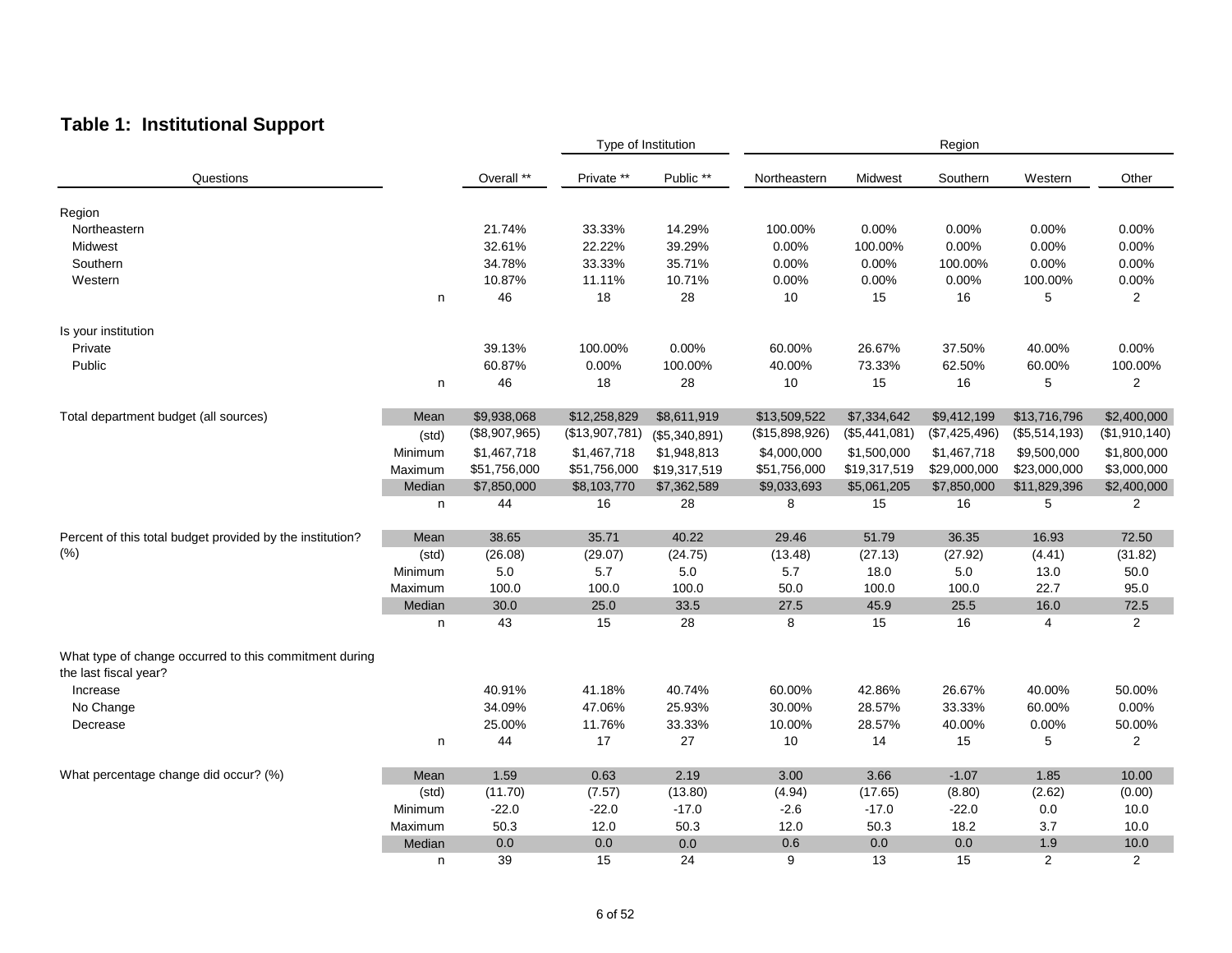| Table 1 - Continue: Institutional Support                                                     |         |            |            | Type of Institution |              | Region  |          |                |                |  |  |
|-----------------------------------------------------------------------------------------------|---------|------------|------------|---------------------|--------------|---------|----------|----------------|----------------|--|--|
| Questions                                                                                     |         | Overall ** | Private ** | Public **           | Northeastern | Midwest | Southern | Western        | Other          |  |  |
| Have you had to lay off administrative or other support<br>staff during the last fiscal year? |         |            |            |                     |              |         |          |                |                |  |  |
| Yes                                                                                           |         | 15.22%     | 11.11%     | 17.86%              | 10.00%       | 20.00%  | 18.75%   | 0.00%          | 50.00%         |  |  |
| No                                                                                            |         | 84.78%     | 88.89%     | 82.14%              | 90.00%       | 80.00%  | 81.25%   | 100.00%        | 50.00%         |  |  |
|                                                                                               | n       | 46         | 18         | 28                  | 10           | 15      | 16       | 5              | $\overline{2}$ |  |  |
| What is your institutional NIH Facilities & Administration                                    | Mean    | 53.51      | 54.41      | 52.96               | 60.30        | 50.60   | 50.88    | 58.00          | 25.00          |  |  |
| (F&A) indirect costs rate?                                                                    | (std)   | (7.59)     | (10.55)    | (5.20)              | (4.46)       | (8.40)  | (5.82)   | (5.15)         |                |  |  |
|                                                                                               | Minimum | 26.1       | 26.1       | 33.5                | 54.5         | 26.1    | 33.5     | 54.0           | 25.0           |  |  |
|                                                                                               | Maximum | 69.5       | 69.5       | 59.9                | 69.5         | 59.9    | 59.0     | 65.5           | 25.0           |  |  |
|                                                                                               | Median  | 55.0       | 56.0       | 54.3                | 59.3         | 53.5    | 51.3     | 56.3           | 25.0           |  |  |
|                                                                                               | n       | 45         | 17         | 28                  | 10           | 15      | 16       | 4              | $\mathbf{1}$   |  |  |
| What is your institutional federal NON-NIH F&A rate?                                          | Mean    | 51.53      | 54.08      | 50.02               | 57.36        | 46.95   | 50.23    | 58.33          | 25.00          |  |  |
|                                                                                               | (std)   | (9.35)     | (11.68)    | (7.55)              | (8.88)       | (10.85) | (6.46)   | (6.25)         |                |  |  |
|                                                                                               | Minimum | 26.0       | 26.0       | 32.0                | 39.9         | 26.0    | 36.0     | 54.0           | 25.0           |  |  |
|                                                                                               | Maximum | 69.5       | 69.5       | 59.0                | 69.5         | 57.5    | 59.0     | 65.5           | 25.0           |  |  |
|                                                                                               | Median  | 54.0       | 56.0       | 53.5                | 57.8         | 53.0    | 50.5     | 55.5           | 25.0           |  |  |
|                                                                                               | n       | 35         | 13         | 22                  | 8            | 11      | 13       | 3              | $\mathbf{1}$   |  |  |
| What is your overall non-federal F&A rate?                                                    | Mean    | 45.43      | 40.67      | 48.25               | 50.19        | 42.08   | 43.40    | 59.75          | 25.00          |  |  |
|                                                                                               | (std)   | (13.25)    | (16.94)    | (9.89)              | (13.56)      | (14.07) | (11.74)  | (8.13)         |                |  |  |
|                                                                                               | Minimum | 20.0       | 20.0       | 25.0                | 25.0         | 25.0    | 20.0     | 54.0           | 25.0           |  |  |
|                                                                                               | Maximum | 65.5       | 65.5       | 59.9                | 64.0         | 59.9    | 55.0     | 65.5           | 25.0           |  |  |
|                                                                                               | Median  | 49.0       | 36.0       | 52.5                | 54.0         | 45.3    | 48.5     | 59.8           | 25.0           |  |  |
|                                                                                               | n       | 35         | 13         | 22                  | 8            | 12      | 13       | $\overline{2}$ | $\mathbf{1}$   |  |  |
| What percentage of the F&A is returned to the                                                 | Mean    | 20.07      | 17.00      | 21.60               | 9.67         | 26.46   | 19.09    | 26.58          | 6.00           |  |  |
| department? (%)                                                                               | (std)   | (23.60)    | (28.60)    | (21.09)             | (8.05)       | (26.18) | (25.87)  | (28.08)        |                |  |  |
|                                                                                               | Minimum | 0.0        | 0.0        | 0.0                 | 0.0          | 0.0     | 0.0      | 9.0            | 6.0            |  |  |
|                                                                                               | Maximum | 90.0       | 90.0       | 75.0                | 25.0         | 75.0    | 90.0     | 68.3           | 6.0            |  |  |
|                                                                                               | Median  | 10.5       | 2.5        | 13.3                | 9.0          | 20.0    | 10.0     | 14.5           | 6.0            |  |  |
|                                                                                               | n       | 42         | 14         | 28                  | 9            | 13      | 16       | 4              | $\mathbf{1}$   |  |  |
| What percentage of the F&A is returned to the faculty                                         | Mean    | 7.16       | 1.64       | 10.02               | 0.33         | 3.06    | 15.88    | 0.00           | 0.00           |  |  |
| member? (%)                                                                                   | (std)   | (21.97)    | (5.34)     | (26.53)             | (1.00)       | (7.28)  | (33.35)  | (0.00)         |                |  |  |
|                                                                                               | Minimum | $0.0\,$    | $0.0\,$    | $0.0\,$             | $0.0\,$      | $0.0\,$ | $0.0\,$  | 0.0            | 0.0            |  |  |
|                                                                                               | Maximum | 100.0      | 20.0       | 100.0               | 3.0          | 25.0    | 100.0    | 0.0            | 0.0            |  |  |
|                                                                                               | Median  | 0.0        | 0.0        | 0.0                 | 0.0          | 0.0     | 0.0      | 0.0            | 0.0            |  |  |
|                                                                                               | n       | 41         | 14         | 27                  | 9            | 12      | 16       | $\overline{4}$ | $\mathbf{1}$   |  |  |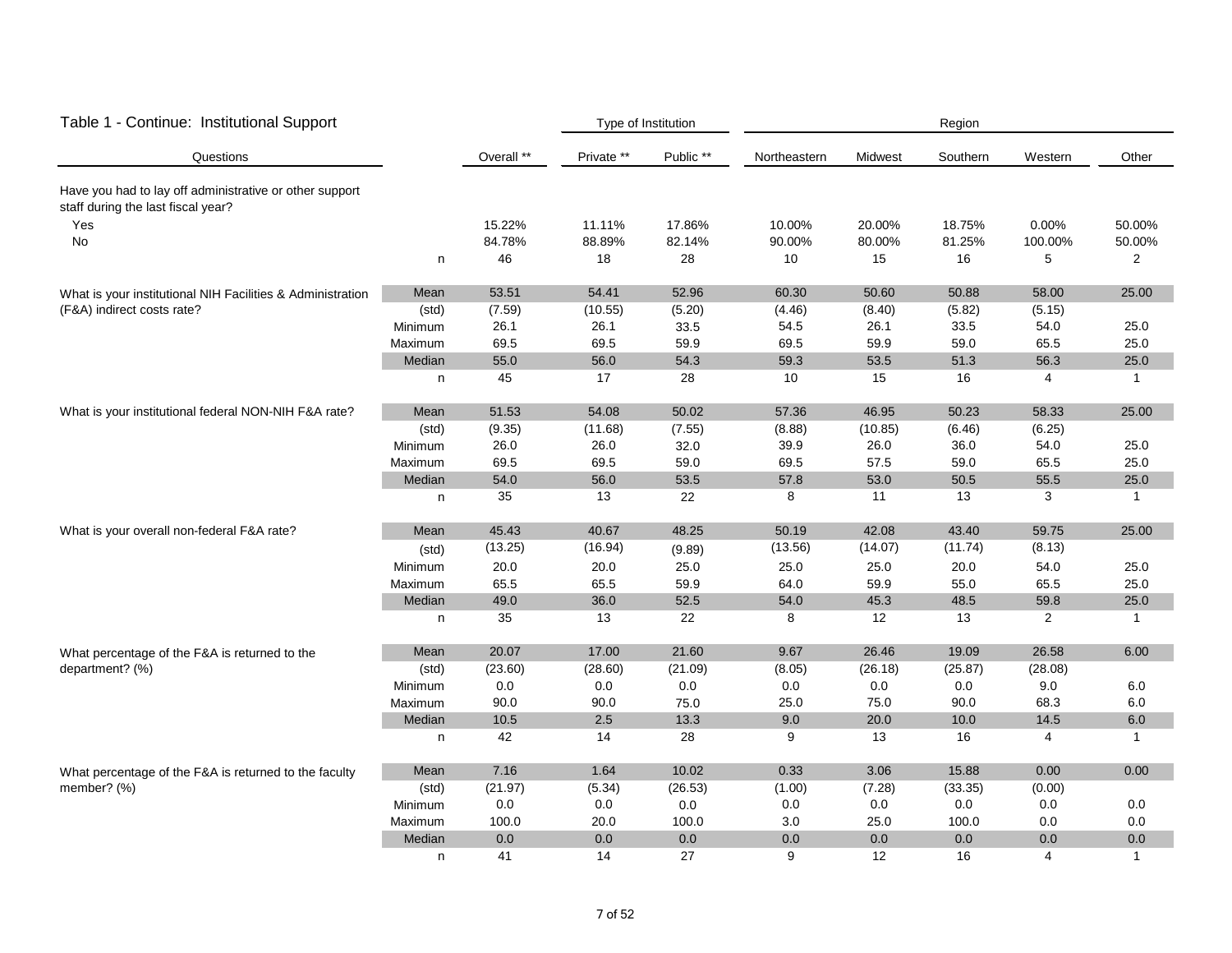| Table 1 - Continue: Institutional Support                         |         |            |            | Type of Institution |              | Region     |            |            |                |  |  |
|-------------------------------------------------------------------|---------|------------|------------|---------------------|--------------|------------|------------|------------|----------------|--|--|
| Questions                                                         |         | Overall ** | Private ** | Public **           | Northeastern | Midwest    | Southern   | Western    | Other          |  |  |
| What percentage of royalties are returned to the                  | Mean    | 18.68      | 20.25      | 17.79               | 20.25        | 19.70      | 17.76      | 15.00      | 1.00           |  |  |
| department? (%)                                                   | (std)   | (13.33)    | (13.16)    | (13.63)             | (14.06)      | (12.78)    | (14.59)    | (13.23)    | (1.41)         |  |  |
|                                                                   | Minimum | 0.0        | 0.0        | 0.0                 | 0.0          | 0.0        | 0.0        | 0.0        | 0.0            |  |  |
|                                                                   | Maximum | 42.0       | 33.3       | 42.0                | 42.0         | 40.0       | 40.0       | 25.0       | 2.0            |  |  |
|                                                                   | Median  | 20.0       | 25.0       | 15.0                | 25.0         | 20.0       | 12.5       | 20.0       | $1.0\,$        |  |  |
|                                                                   | n       | 36         | 13         | 23                  | 8            | 11         | 14         | 3          | 2              |  |  |
| What percentage of royalties are returned to the faculty          | Mean    | 30.88      | 33.51      | 29.44               | 31.88        | 32.47      | 31.05      | 21.67      | 25.00          |  |  |
| member? (%)                                                       | (std)   | (15.55)    | (15.04)    | (15.97)             | (14.62)      | (14.13)    | (17.52)    | (20.21)    | (35.36)        |  |  |
|                                                                   | Minimum | 0.0        | 0.0        | 0.0                 | 15.0         | 5.0        | 0.0        | 0.0        | 0.0            |  |  |
|                                                                   | Maximum | 55.0       | 50.0       | 55.0                | 50.0         | 50.0       | 55.0       | 40.0       | 50.0           |  |  |
|                                                                   | Median  | 33.3       | 33.3       | 33.2                | 27.5         | 33.3       | 33.3       | 25.0       | 25.0           |  |  |
|                                                                   | n       | 34         | 12         | 22                  | 8            | 11         | 12         | 3          | $\overline{2}$ |  |  |
| Does your institution provide bridge funding                      |         |            |            |                     |              |            |            |            |                |  |  |
| Yes                                                               |         | 26.09%     | 22.22%     | 28.57%              | 30.00%       | 20.00%     | 18.75%     | 60.00%     | 50.00%         |  |  |
| Sometimes, on a case-by-case basis or by a<br>competitive process |         | 71.74%     | 77.78%     | 67.86%              | 70.00%       | 80.00%     | 75.00%     | 40.00%     | 50.00%         |  |  |
| <b>No</b>                                                         |         | 2.17%      | 0.00%      | 3.57%               | 0.00%        | 0.00%      | 6.25%      | 0.00%      | 0.00%          |  |  |
|                                                                   | n       | 46         | 18         | 28                  | 10           | 15         | 16         | 5          | $\overline{2}$ |  |  |
| How much bridge funding does the institution provide              | Mean    | \$64,525   | \$84,589   | \$53,581            | \$79,758     | \$80,504   | \$47,500   | \$45,000   | \$50,000       |  |  |
| EXCLUSIVE of faculty salary?                                      | (std)   | (\$61,172) | (\$95,160) | (\$27,956)          | (\$49,165)   | (\$93,954) | (\$26,926) | (\$33,166) | (\$70,711)     |  |  |
|                                                                   | Minimum | \$0        | \$0        | \$10,000            | \$30,000     | \$10,000   | \$20,000   | \$0        | \$0            |  |  |
|                                                                   | Maximum | \$345,069  | \$345,069  | \$107,978           | \$180,000    | \$345,069  | \$100,000  | \$80,000   | \$100,000      |  |  |
|                                                                   | Median  | \$50,000   | \$50,000   | \$50,000            | \$63,309     | \$40,000   | \$35,000   | \$50,000   | \$50,000       |  |  |
|                                                                   | n       | 34         | 12         | 22                  | 7            | 11         | 12         | 4          | $\overline{2}$ |  |  |
| What percentage of bridge funding is the responsibility of        | Mean    | 28.79      | 18.18      | 33.86               | 38.83        | 41.62      | 18.54      | 17.50      | 0.00           |  |  |
| the department? (%)                                               | (std)   | (32.69)    | (33.71)    | (31.68)             | (37.53)      | (37.92)    | (26.87)    | (23.63)    | (0.00)         |  |  |
|                                                                   | Minimum | 0.0        | 0.0        | 0.0                 | 0.0          | 0.0        | 0.0        | 0.0        | 0.0            |  |  |
|                                                                   | Maximum | 100.0      | 100.0      | 100.0               | 100.0        | 100.0      | 75.0       | 50.0       | $0.0\,$        |  |  |
|                                                                   | Median  | 18.1       | 0.0        | 41.5                | 41.5         | 50.0       | 0.0        | 10.0       | $0.0\,$        |  |  |
|                                                                   | n       | 34         | 11         | 23                  | 6            | 10         | 14         | 4          | $\overline{2}$ |  |  |
| Does the bridge funding cover technician salary                   |         |            |            |                     |              |            |            |            |                |  |  |
| Yes                                                               |         | 86.67%     | 83.33%     | 88.89%              | 90.00%       | 80.00%     | 93.33%     | 80.00%     | 100.00%        |  |  |
| <b>No</b>                                                         |         | 13.33%     | 16.67%     | 11.11%              | 10.00%       | 20.00%     | 6.67%      | 20.00%     | 0.00%          |  |  |
|                                                                   | n       | 45         | 18         | 27                  | 10           | 15         | 15         | 5          | $\overline{2}$ |  |  |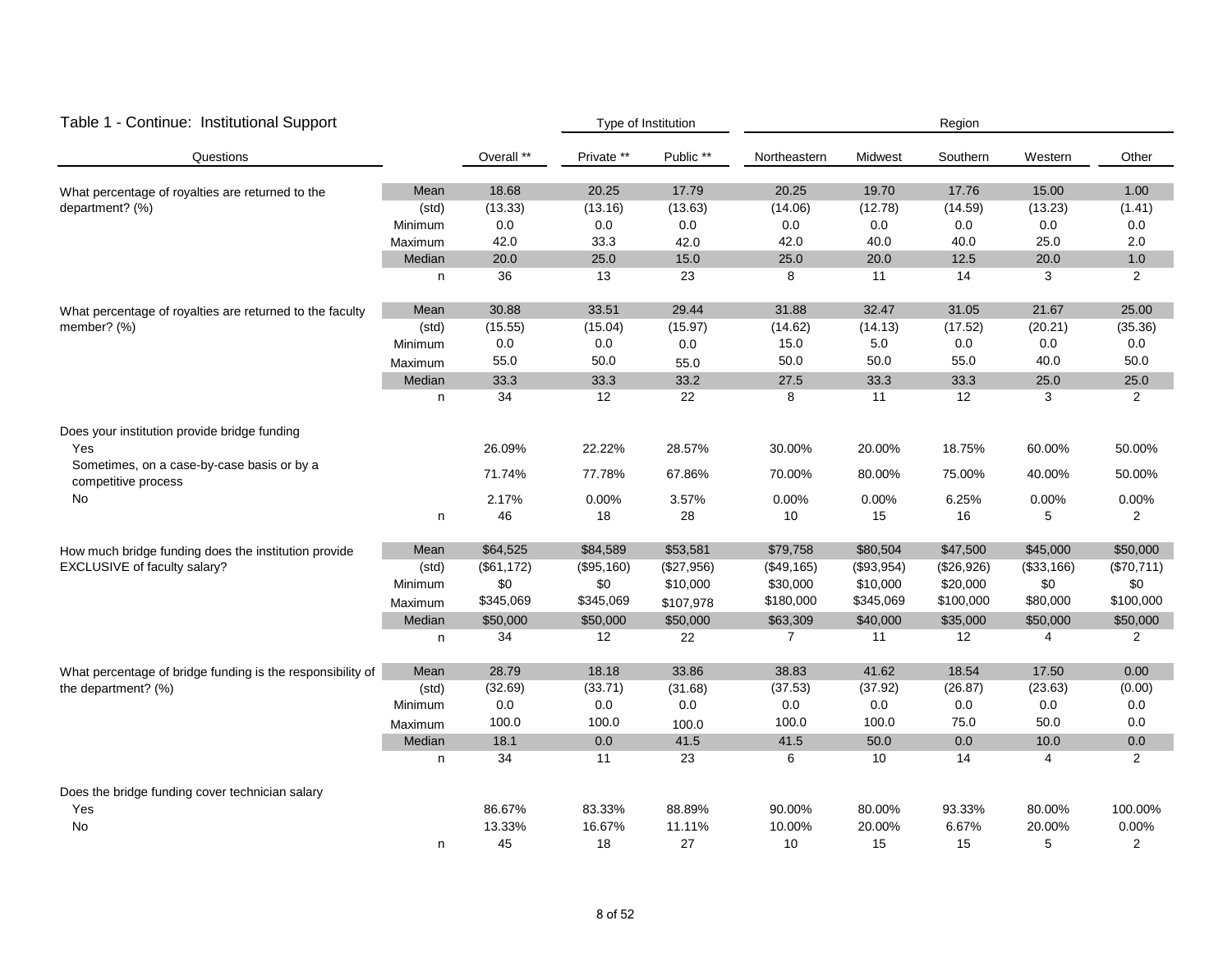| Table 1 - Continue: Institutional Support        |         | Type of Institution |              |              | Region       |              |            |            |                |  |
|--------------------------------------------------|---------|---------------------|--------------|--------------|--------------|--------------|------------|------------|----------------|--|
| Questions                                        |         | Overall **          | Private **   | Public **    | Northeastern | Midwest      | Southern   | Western    | Other          |  |
| Does the bridge funding cover supplies           |         |                     |              |              |              |              |            |            |                |  |
| Yes                                              |         | 93.02%              | 87.50%       | 96.30%       | 88.89%       | 85.71%       | 100.00%    | 100.00%    | 100.00%        |  |
| No                                               |         | 6.98%               | 12.50%       | 3.70%        | 11.11%       | 14.29%       | $0.00\%$   | 0.00%      | 0.00%          |  |
|                                                  | n       | 43                  | 16           | 27           | 9            | 14           | 15         | 5          | 2              |  |
| Total space in the department (sq ft.)           | Mean    | 25,657.92           | 21,920.06    | 28,050.15    | 28,813.44    | 21,484.40    | 27,322.63  | 25,879.25  | 10,000.00      |  |
|                                                  | (std)   | (10, 914.60)        | (10, 165.93) | (10, 894.05) | (13,886.87)  | (11, 104.70) | (9,842.92) | (3,077.84) |                |  |
|                                                  | Minimum | 4,000               | 4,000        | 5,000        | 5,000        | 4,000        | 15,000     | 22,458     | 10,000         |  |
|                                                  | Maximum | 50,492              | 39,000       | 50,492       | 50,492       | 41,248       | 45,633     | 29,859     | 10,000         |  |
|                                                  | Median  | 25,000              | 22,373       | 26,200       | 32,534       | 17,541       | 24,255     | 25,600     | 10,000         |  |
|                                                  | n       | 41                  | 16           | 25           | 9            | 13           | 15         | 4          |                |  |
| What is the average laboratory space per faculty | Mean    | 1,194.34            | 1,191.81     | 1,195.83     | 1,455.22     | 1,066.14     | 1,264.90   | 872.00     | 750.00         |  |
| member? (sq ft.)                                 | (std)   | (486.95)            | (659.96)     | (362.98)     | (744.03)     | (391.11)     | (303.56)   | (451.35)   | (212.13)       |  |
|                                                  | Minimum | 100                 | 100          | 300          | 785          | 300          | 800        | 100        | 600            |  |
|                                                  | Maximum | 3,000               | 3,000        | 2,000        | 3,000        | 1,779        | 2,000      | 1,200      | 900            |  |
|                                                  | Median  | 1,200               | 1,163        | 1,200        | 1,200        | 1,138        | 1,200      | 1,000      | 750            |  |
|                                                  | n       | 43                  | 16           | 27           | 9            | 14           | 15         | 5          | $\overline{2}$ |  |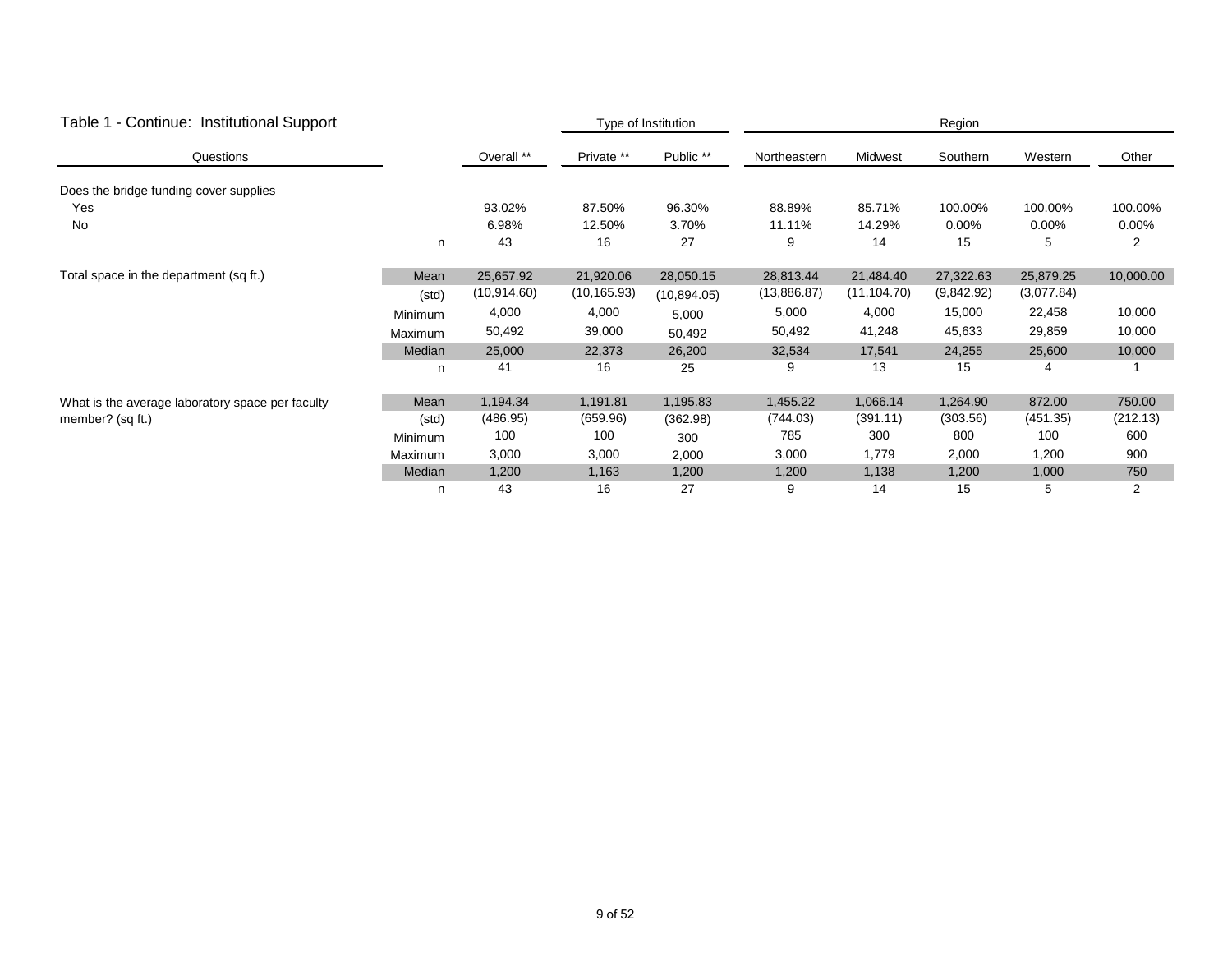#### Table 1 - Continue: Institutional Support

| Region   | Type of<br>Institution | Table 1: Institutional Support - Additional Comments                                                                                                                                                                                                                                                                              |
|----------|------------------------|-----------------------------------------------------------------------------------------------------------------------------------------------------------------------------------------------------------------------------------------------------------------------------------------------------------------------------------|
| Midwest  | Private                | 100% of F&A is returned to the Dean's office of that faculty member.                                                                                                                                                                                                                                                              |
| Midwest  | Private                | Institution provides funding for 5 hard money research technician positions for the department.                                                                                                                                                                                                                                   |
| Midwest  | Private                | Offsite lab space only                                                                                                                                                                                                                                                                                                            |
| Midwest  | Public                 | our Federal non-NIH follows that those organizations paylike NSF. They are not highly sought after though.                                                                                                                                                                                                                        |
| Midwest  | Public                 | Two years ago we moved to a new building that includes collaborative spaces and student office/study areas located outside of<br>the research laboratories.                                                                                                                                                                       |
| Southern | Private                | Q3 - semi-private = private but with some state support and oversight Q13 - provided at least 20% salary support on the grant<br>Q18 - no set percentage, but the Department is expected to make some contribution to support bridge grants and cover<br>graduate student stipends                                                |
| Southern | Private                | Space: The department is in 5 locations. The main location was listed and supports 10 investigators at this time. Space<br>assignment details are not available for the other 7 investigators                                                                                                                                     |
| Southern | Public                 | Bridging - department contribution covers faculty salary Space - total space of 45,633 reflects wet lab space only                                                                                                                                                                                                                |
| Southern | Public                 | Includes shared equipment space, faculty offices, Space not all assigned                                                                                                                                                                                                                                                          |
| Western  | Private                | Our medical school is newly established in Colton, CA. We have a single department of Medical Education with all discipline<br>experts in one department. We have an integrated curriculum where basic scientists and clinicians contribute to teaching during<br>the first 2 years. Clinical rotations are in 3rd and 4th years. |
| Western  | Public                 | 18. There is departmental cost sharing on bridge funding as the department is responsible for the faculty members salary.                                                                                                                                                                                                         |
| Western  | Public                 | Q3. OHSU is a public corporation Q17. OHSU also provide faculty salary bridge funding, up to 50% of the AAMC median for<br>3 years                                                                                                                                                                                                |
| Other    | Public                 | I'm at a Canadian institution so we NIH rates at not relevant to us.                                                                                                                                                                                                                                                              |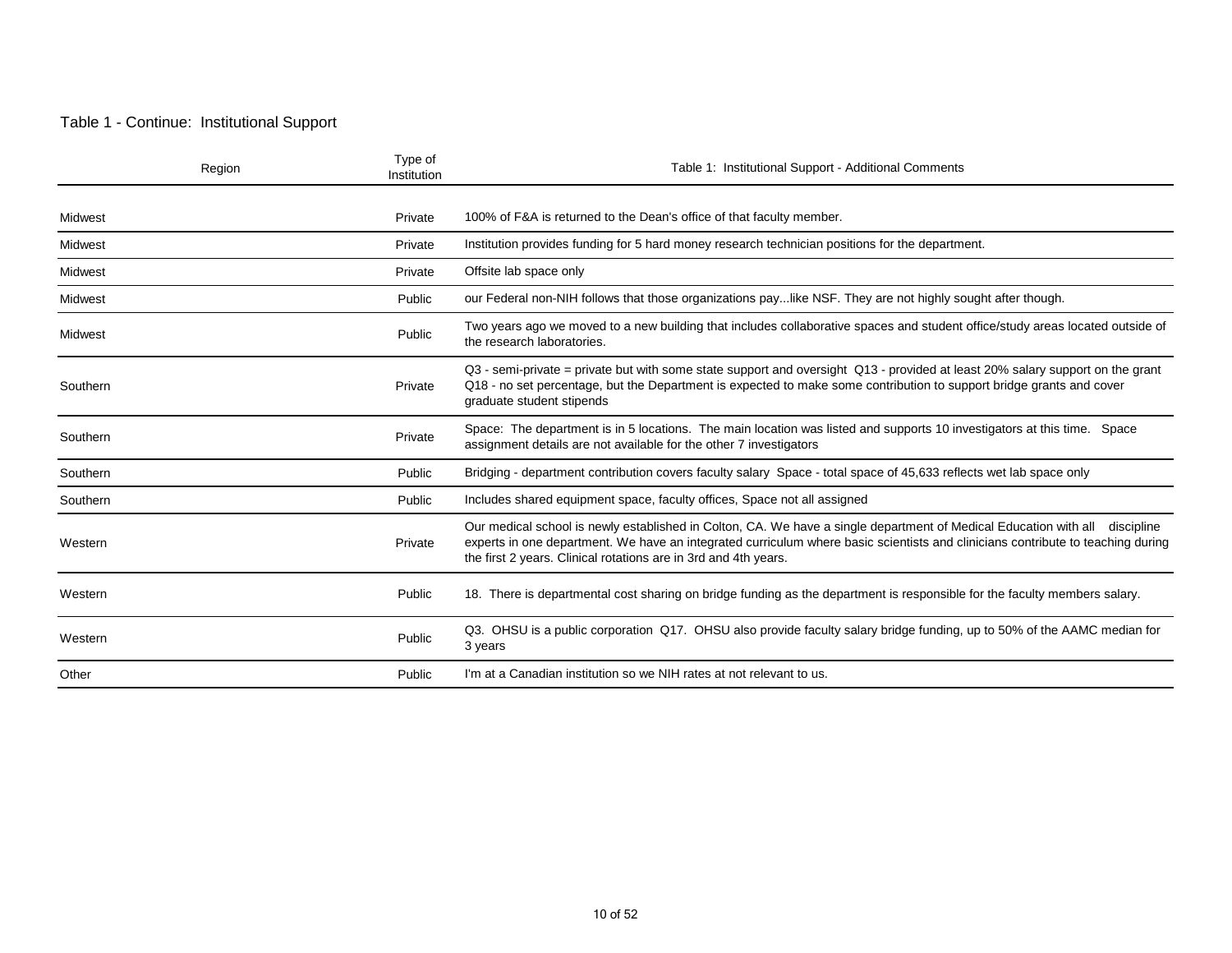## **Table 2: Start-up Costs**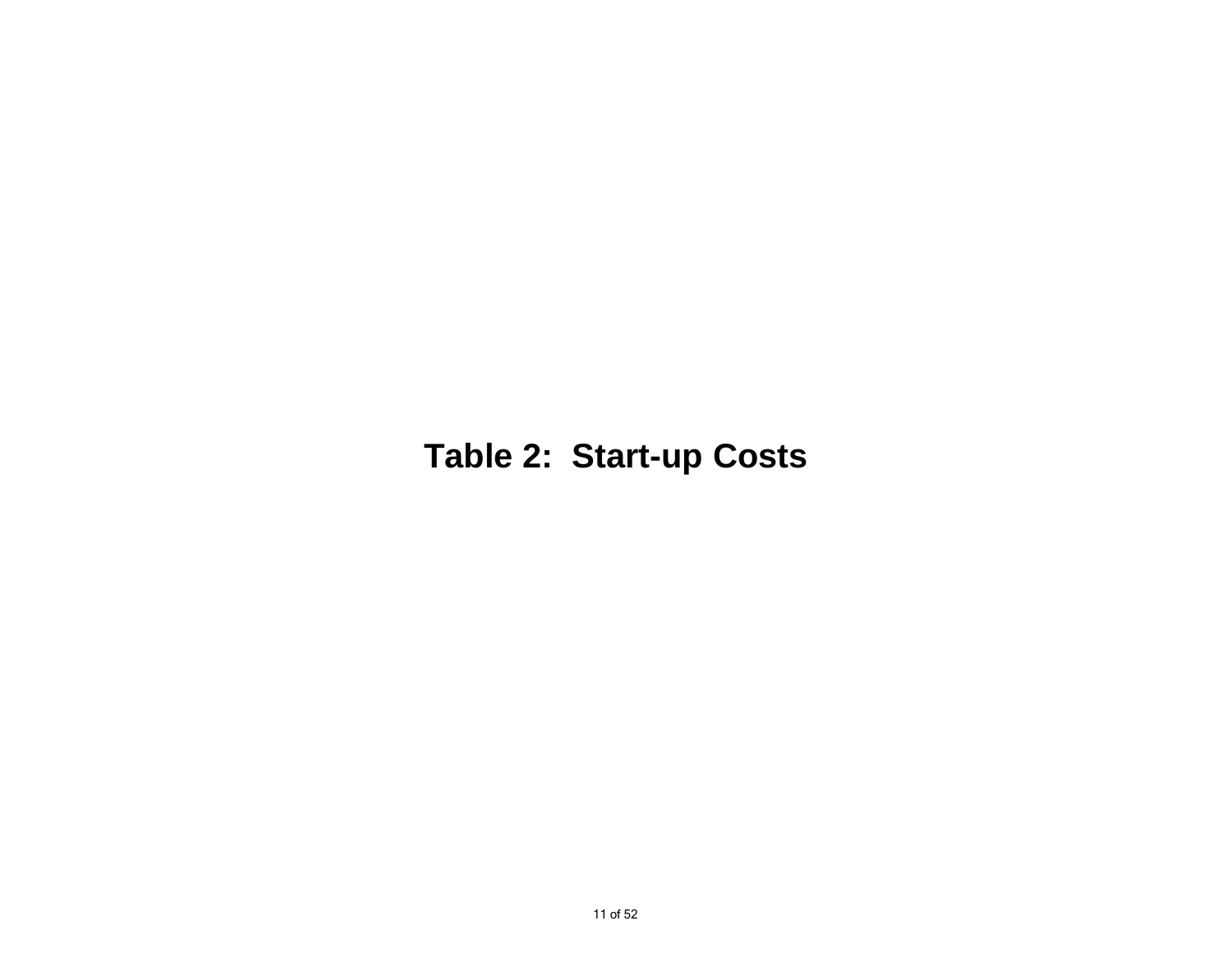### **Table 2: Start-up Costs**

|                                                             |         |                |             | Type of Institution |              | Region         |                |             |                |  |  |
|-------------------------------------------------------------|---------|----------------|-------------|---------------------|--------------|----------------|----------------|-------------|----------------|--|--|
| Questions                                                   |         | Overall **     | Private **  | Public **           | Northeastern | Midwest        | Southern       | Western     | Other          |  |  |
| Cost of start-up package for junior faculty?                | Mean    | \$798,390      | \$797,952   | \$798,640           | \$856,224    | \$785,532      | \$735,313      | \$918,000   | \$435,000      |  |  |
|                                                             | (std)   | (\$397,938)    | (\$525,020) | (\$314,734)         | (\$464,917)  | (\$349,927)    | (\$381,163)    | (\$510,999) | (\$445, 477)   |  |  |
|                                                             | Minimum | \$50,000       | \$50,000    | \$300,000           | \$250,000    | \$50,000       | \$300,000      | \$90,000    | \$120,000      |  |  |
|                                                             | Maximum | \$1,700,000    | \$1,700,000 | \$1,500,000         | \$1,600,000  | \$1,500,000    | \$1,700,000    | \$1,500,000 | \$750,000      |  |  |
|                                                             | Median  | \$750,000      | \$766,118   | \$750,000           | \$750,000    | \$750,000      | \$600,000      | \$1,000,000 | \$435,000      |  |  |
|                                                             | n       | 44             | 16          | 28                  | 10           | 13             | 16             | 5           | $\overline{2}$ |  |  |
| Assistant Professor starting salary                         | Mean    | \$98,603       | \$102,797   | \$96,057            | \$110,900    | \$93,543       | \$92,438       | \$107,909   | \$95,000       |  |  |
|                                                             | (std)   | (\$17,817)     | (\$18,545)  | (\$17,196)          | (\$23,506)   | (\$8,420)      | (\$17,355)     | (\$12,676)  | (\$21,213)     |  |  |
|                                                             | Minimum | \$40,000       | \$80,000    | \$40,000            | \$75,000     | \$80,000       | \$40,000       | \$100,000   | \$80,000       |  |  |
|                                                             | Maximum | \$140,000      | \$140,000   | \$130,000           | \$140,000    | \$110,000      | \$117,000      | \$130,000   | \$110,000      |  |  |
|                                                             | Median  | \$95,000       | \$100,000   | \$93,500            | \$117,000    | \$90,000       | \$90,500       | \$102,545   | \$95,000       |  |  |
|                                                             | n       | 45             | 17          | 28                  | 10           | 14             | 16             | 5           | 2              |  |  |
| This salary is guaranteed                                   |         |                |             |                     |              |                |                |             |                |  |  |
| Indefinitely                                                |         | 26.67%         | 17.65%      | 32.14%              | 0.00%        | 21.43%         | 50.00%         | 20.00%      | 100.00%        |  |  |
| For a finite period                                         |         | 73.33%         | 82.35%      | 67.86%              | 100.00%      | 78.57%         | 50.00%         | 80.00%      | 0.00%          |  |  |
|                                                             | n       | 45             | 17          | 28                  | 10           | 14             | 16             | 5           | 2              |  |  |
| If for a finite period, how long is this salary guaranteed? | Mean    | 3.92           | 2.96        | 4.53                | 3.13         | 4.55           | 4.31           | 3.00        |                |  |  |
| (yrs)                                                       | (std)   | (1.52)         | (0.86)      | (1.54)              | (0.35)       | (1.63)         | (1.67)         | (1.63)      |                |  |  |
|                                                             | Minimum |                |             | 3                   | 3            | 3              | 2.5            |             |                |  |  |
|                                                             | Maximum | $\overline{7}$ | 5           | $\overline{7}$      | 4            | $\overline{7}$ | $\overline{7}$ | 5           |                |  |  |
|                                                             | Median  | 3.0            | 3.0         | 4.0                 | 3.0          | 4.0            | 4.0            | 3.0         |                |  |  |
|                                                             | n       | 31             | 12          | 19                  | 8            | 11             | 8              | 4           | 0              |  |  |
| What is the average amount of laboratory space offered?     | Mean    | 1,037.52       | 1,284.50    | 896.39              | 1,003.70     | 887.85         | 911.88         | 1,896.40    | 750.00         |  |  |
| (sq ft.)                                                    | (std)   | (904.30)       | (1,437.03)  | (313.51)            | (449.85)     | (360.21)       | (260.75)       | (2,574.96)  | (212.13)       |  |  |
|                                                             | Minimum | 300            | 600         | 300                 | 600          | 300            | 500            | 600         | 600            |  |  |
|                                                             | Maximum | 6,500          | 6,500       | 1,500               | 2,000        | 1,500          | 1,500          | 6,500       | 900            |  |  |
|                                                             | Median  | 900            | 900         | 900                 | 939          | 900            | 900            | 800         | 750            |  |  |
|                                                             | n       | 44             | 16          | 28                  | 10           | 13             | 16             | 5           | $\overline{2}$ |  |  |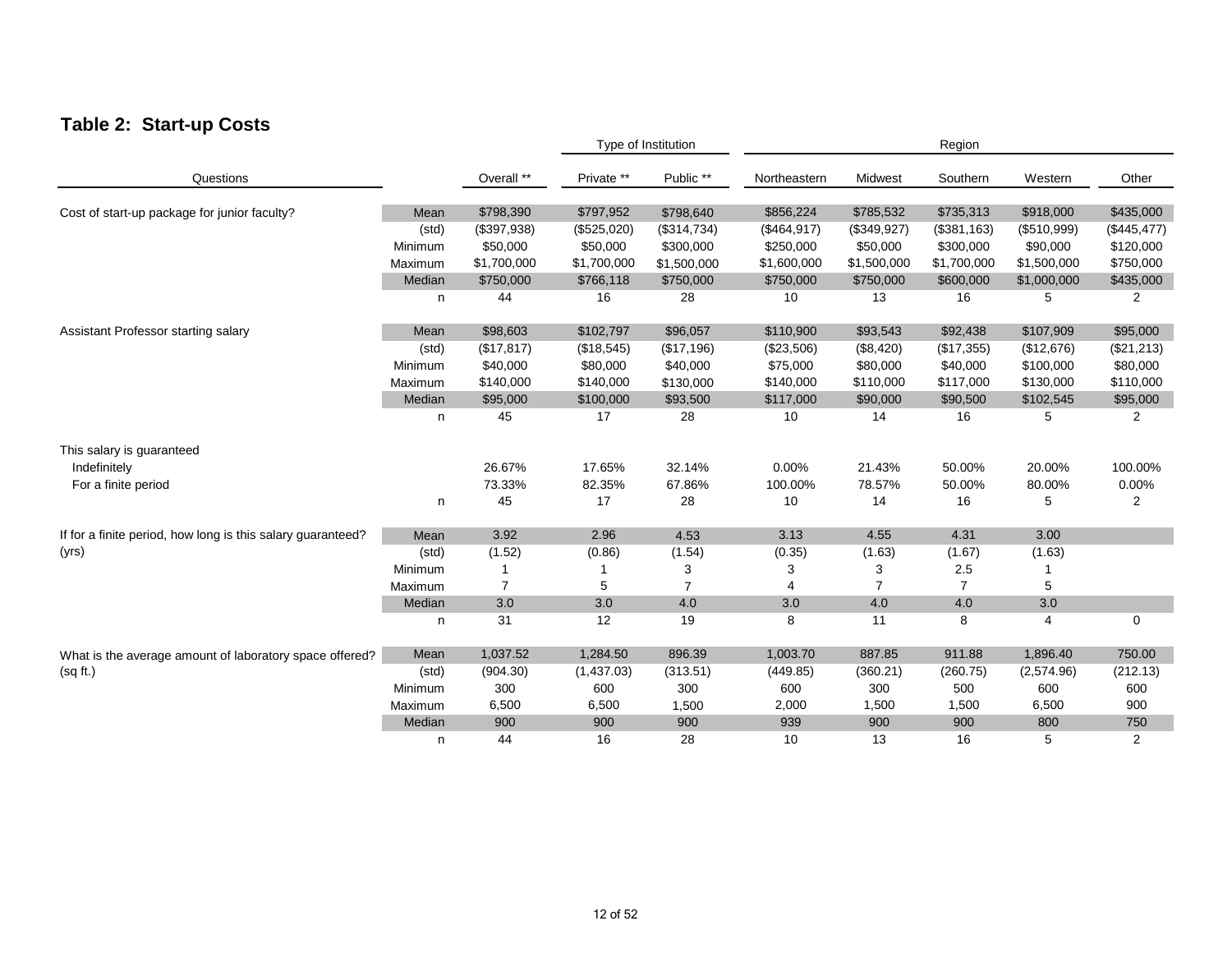| Table 2 - Continue: Start-up Costs                                     |   |            | Type of Institution |           | Region       |         |          |         |                |  |
|------------------------------------------------------------------------|---|------------|---------------------|-----------|--------------|---------|----------|---------|----------------|--|
| Questions                                                              |   | Overall ** | Private **          | Public ** | Northeastern | Midwest | Southern | Western | Other          |  |
| Over the next three years, do you anticipate hiring new<br>faculty in: |   |            |                     |           |              |         |          |         |                |  |
| Bacteriology                                                           |   |            |                     |           |              |         |          |         |                |  |
| Yes                                                                    |   | 66.67%     | 58.33%              | 70.37%    | 50.00%       | 61.54%  | 76.92%   | 80.00%  | 100.00%        |  |
| No                                                                     |   | 33.33%     | 41.67%              | 29.63%    | 50.00%       | 38.46%  | 23.08%   | 20.00%  | 0.00%          |  |
|                                                                        | n | 39         | 12                  | 27        | 8            | 13      | 13       | 5       | $\overline{2}$ |  |
| Virology                                                               |   |            |                     |           |              |         |          |         |                |  |
| Yes                                                                    |   | 61.54%     | 57.14%              | 64.00%    | 62.50%       | 57.14%  | 66.67%   | 60.00%  | 100.00%        |  |
| No                                                                     |   | 38.46%     | 42.86%              | 36.00%    | 37.50%       | 42.86%  | 33.33%   | 40.00%  | 0.00%          |  |
|                                                                        | n | 39         | 14                  | 25        | 8            | 14      | 12       | 5       | $\overline{2}$ |  |
| Immunology                                                             |   |            |                     |           |              |         |          |         |                |  |
| Yes                                                                    |   | 75.00%     | 76.92%              | 74.07%    | 50.00%       | 64.29%  | 93.33%   | 80.00%  | 100.00%        |  |
| No                                                                     |   | 25.00%     | 23.08%              | 25.93%    | 50.00%       | 35.71%  | 6.67%    | 20.00%  | 0.00%          |  |
|                                                                        | n | 40         | 13                  | 27        | 6            | 14      | 15       | 5       | $\overline{2}$ |  |
| Mycology                                                               |   |            |                     |           |              |         |          |         |                |  |
| Yes                                                                    |   | 4.35%      | 0.00%               | 6.67%     | 0.00%        | 10.00%  | 0.00%    | 0.00%   | 0.00%          |  |
| No                                                                     |   | 95.65%     | 100.00%             | 93.33%    | 100.00%      | 90.00%  | 100.00%  | 100.00% | 100.00%        |  |
|                                                                        | n | 23         | 8                   | 15        | 4            | 10      | 6        | 3       |                |  |
| Parasitology                                                           |   |            |                     |           |              |         |          |         |                |  |
| Yes                                                                    |   | 12.00%     | 22.22%              | 6.25%     | 50.00%       | 0.00%   | 0.00%    | 0.00%   | 0.00%          |  |
| No                                                                     |   | 88.00%     | 77.78%              | 93.75%    | 50.00%       | 100.00% | 100.00%  | 100.00% | 100.00%        |  |
|                                                                        | n | 25         | 9                   | 16        | 6            | 10      | 6        | 3       |                |  |
| Cell Biology                                                           |   |            |                     |           |              |         |          |         |                |  |
| Yes                                                                    |   | 20.00%     | 25.00%              | 17.65%    | 20.00%       | 27.27%  | 0.00%    | 33.33%  | 100.00%        |  |
| No                                                                     |   | 80.00%     | 75.00%              | 82.35%    | 80.00%       | 72.73%  | 100.00%  | 66.67%  | 0.00%          |  |
|                                                                        | n | 25         | 8                   | 17        | 5            | 11      | 6        | 3       | 1              |  |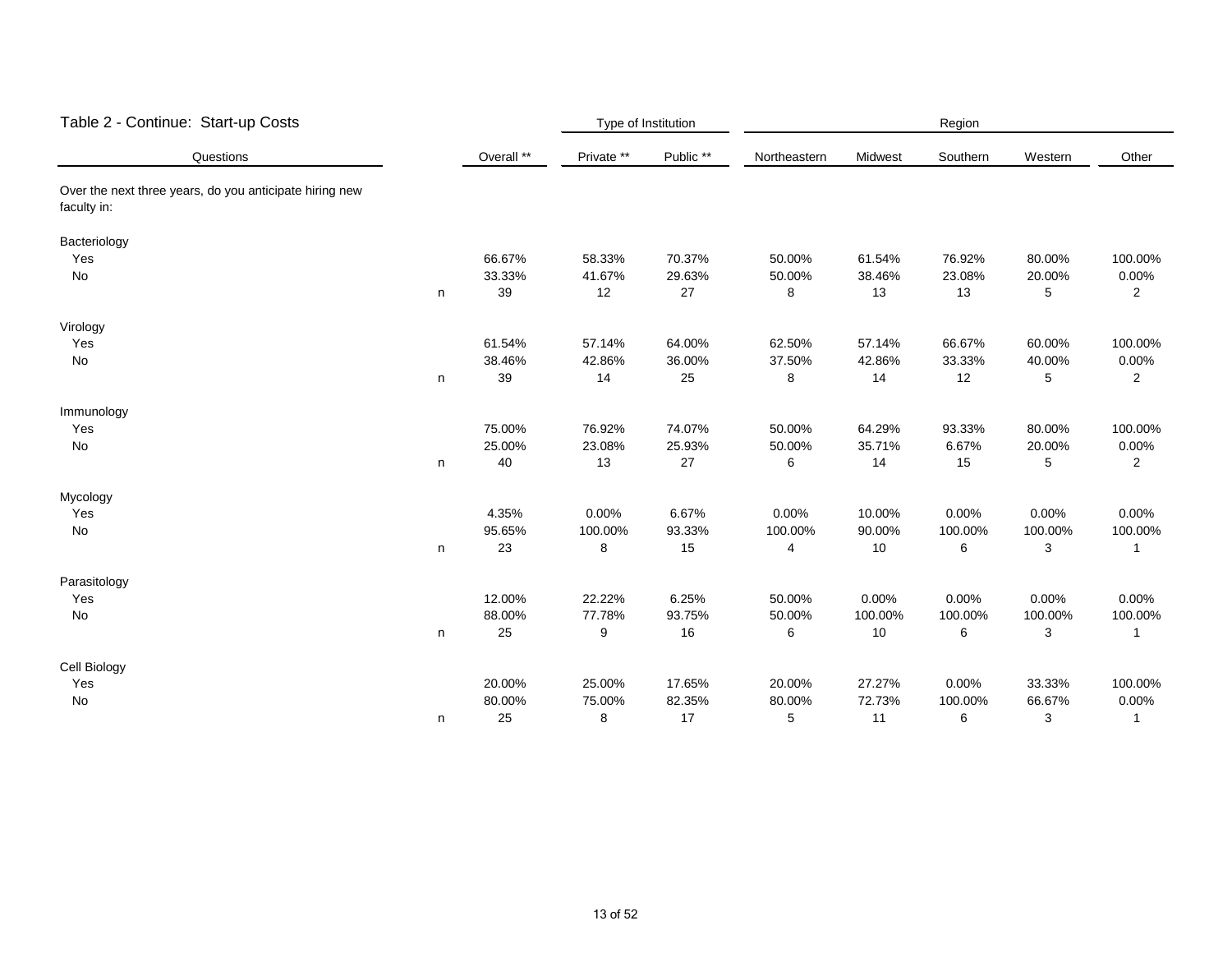#### Table 2 - Continue: Start-up Costs

|              | Region | Type of<br>Institution | Table 2: Start-up Costs - Additional Comments                                                                          |
|--------------|--------|------------------------|------------------------------------------------------------------------------------------------------------------------|
| Midwest      |        | Public                 | For sure we will in these four areas. We might also hire in mycology and parasitology                                  |
| Midwest      |        | Public                 | Pending approval by the Dean.                                                                                          |
| Midwest      |        | Public                 | we have a hard hiring freeze, the state cut 15% of funding to Higher Ed, faculty hires will likely be at the NTT level |
| Northeastern |        | Public                 | might hire a structural biologist if the dean's office contributes.                                                    |
| Northeastern |        | Public                 | New Assistant Professor salaries are guaranteed for 3 years at 100%. After 3 years, salary decreases to 50%.           |
| Southern     |        | Private                | Current Chair is stepping down and a new Chair may have other ideas.                                                   |
| Southern     |        | Private                | none                                                                                                                   |
| Southern     |        | Private                | Q29 - One new faculty hire imminent and one additional search underway                                                 |
| Southern     |        | Private                | Start up funds are provided based on need and negotiation.                                                             |
| Southern     |        | Public                 | <b>Projected Hires</b>                                                                                                 |
| Western      |        | Public                 | 24. Start-up packages include 3 years of guaranteed salary support on top of the average \$1M package.                 |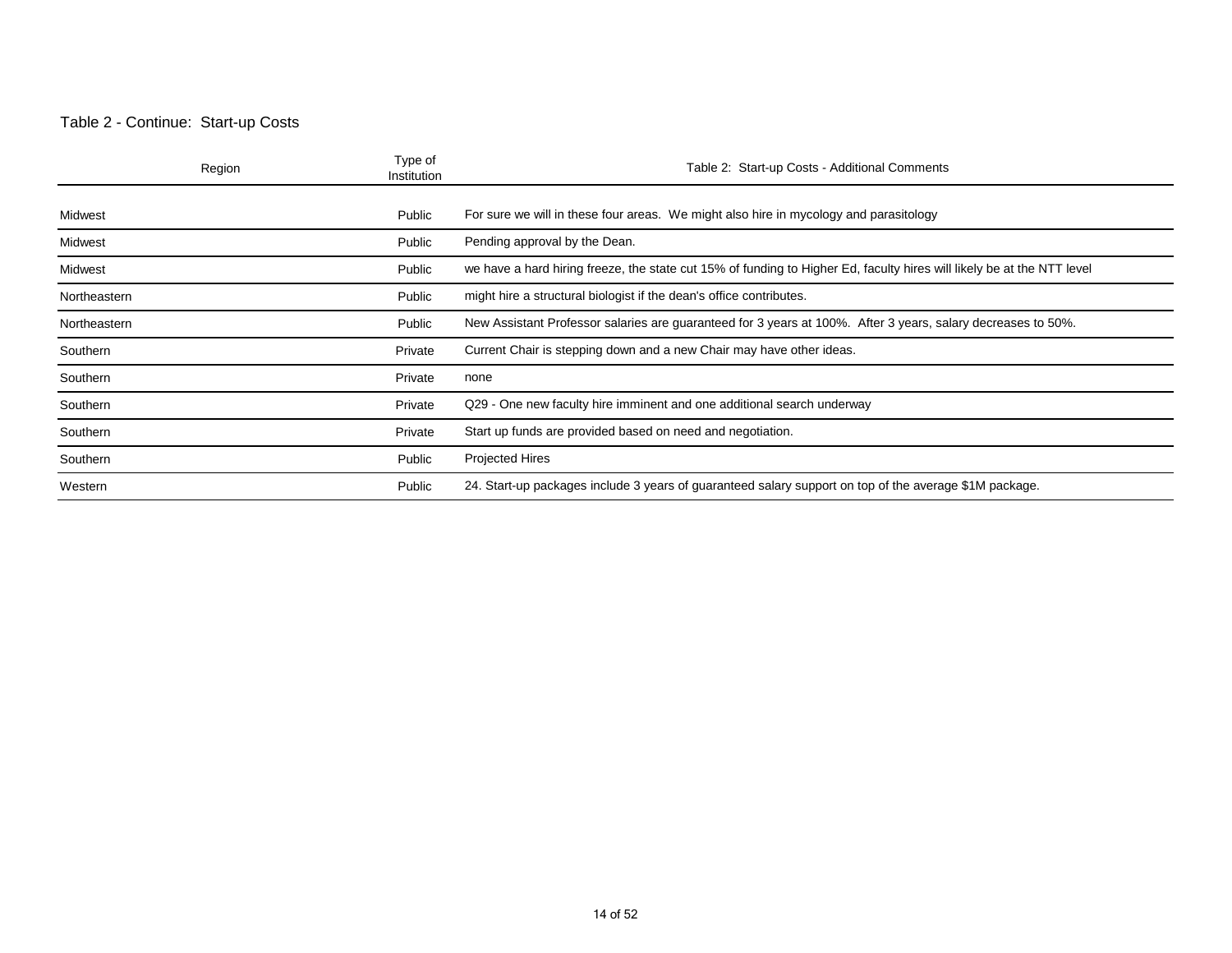## **Table 3: Personnel Demographics**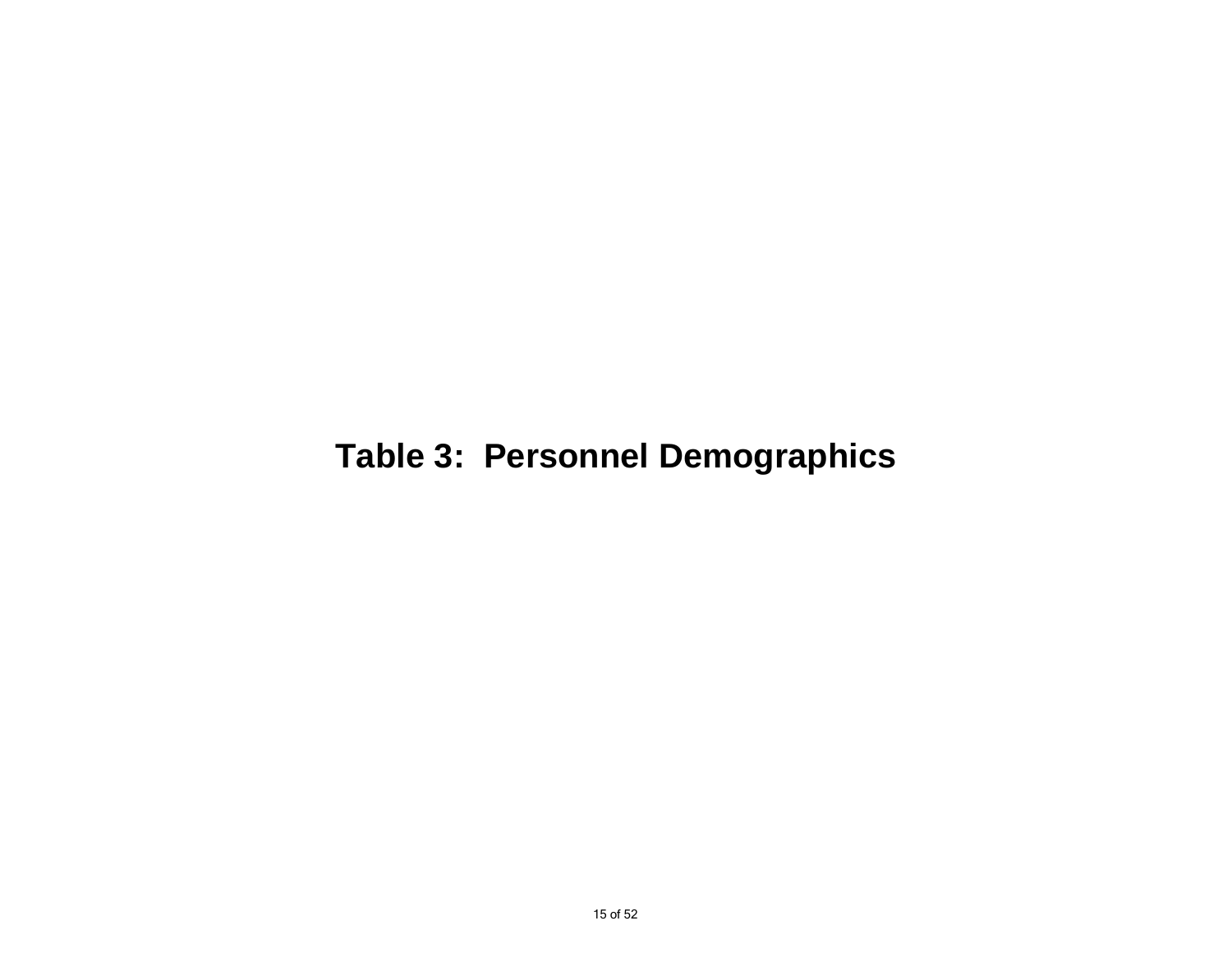### **Table 3: Personnel Demographics**

|                                                           |         |             | Type of Institution |           | Region       |             |          |                |                |
|-----------------------------------------------------------|---------|-------------|---------------------|-----------|--------------|-------------|----------|----------------|----------------|
| Questions                                                 |         | Overall **  | Private **          | Public ** | Northeastern | Midwest     | Southern | Western        | Other          |
| Has the total number of faculty in your department        |         |             |                     |           |              |             |          |                |                |
| changed since 2011?                                       |         |             |                     |           |              |             |          |                |                |
| Increase                                                  |         | 47.73%      | 50.00%              | 46.43%    | 50.00%       | 42.86%      | 37.50%   | 100.00%        | 50.00%         |
| No Change                                                 |         | 11.36%      | 25.00%              | 3.57%     | 0.00%        | 28.57%      | 6.25%    | 0.00%          | 50.00%         |
| Decrease                                                  |         | 40.91%      | 25.00%              | 50.00%    | 50.00%       | 28.57%      | 56.25%   | 0.00%          | 0.00%          |
|                                                           | n       | 44          | 16                  | 28        | 10           | 14          | 16       | 4              | $\overline{2}$ |
|                                                           | Mean    | 20.72       | 19.50               | 21.42     | 25.50        | 17.55       | 19.06    | 26.50          | 11.00          |
| What is the total number of faculty members with a        | (std)   | (10.85)     | (11.25)             | (10.76)   | (12.70)      | (7.66)      | (9.93)   | (16.54)        | (4.24)         |
| PRIMARY academic appointment in your department -         | Minimum | 0           | 0                   | 9         | 13           | 8           | 0        | 16             | 8              |
| include primary faculty who may be physically located in  | Maximum | 51          | 39                  | 51        | 50           | 33          | 38       | 51             | 14             |
| a center/institute or other non-department research unit? | Median  | 17.8        | 15.5                | 18.0      | 22.5         | 17.8        | 16.5     | 19.5           | 11.0           |
|                                                           | n       | 44          | 16                  | 28        | 10           | 14          | 16       | 4              | $\overline{2}$ |
| Of the total number of primary faculty, how many are      | Mean    | 16.78       | 16.50               | 16.95     | 21.00        | 15.26       | 14.60    | 19.75          | 11.00          |
| considered as "core faculty" - i.e., not in a non-        | (std)   | (9.08)      | (11.06)             | (7.90)    | (8.86)       | (9.05)      | (9.61)   | (5.19)         | (4.24)         |
| department research unit?                                 | Minimum | $\mathbf 0$ | 0                   | 2         | 11           | $\mathbf 0$ | 0        | 15             | 8              |
|                                                           | Maximum | 35          | 35                  | 34        | 35           | 33          | 34       | 26             | 14             |
|                                                           | Median  | 16.0        | 15.0                | 16.0      | 20.5         | 16.1        | 15.0     | 19.0           | 11.0           |
|                                                           | n       | 43          | 16                  | 27        | 10           | 14          | 15       | 4              | $\overline{2}$ |
| What is the total number of faculty members with any      | Mean    | 38.92       | 38.33               | 39.24     | 49.40        | 26.55       | 40.87    | 48.75          | 79.50          |
| type of appointment - primary, secondary, adjunct, etc.?  | (std)   | (22.53)     | (21.90)             | (23.25)   | (21.08)      | (11.79)     | (25.14)  | (31.48)        | (41.72)        |
|                                                           | Minimum | 9           | 10                  | 9         | 27           | 10          | 9        | 23             | 50             |
|                                                           | Maximum | 103         | 100                 | 103       | 100          | 50          | 103      | 93             | 109            |
|                                                           | Median  | 34.0        | 31.0                | 34.5      | 46.0         | 23.5        | 34.0     | 39.5           | 79.5           |
|                                                           | n       | 43          | 15                  | 28        | 10           | 14          | 15       | $\overline{4}$ | $\overline{2}$ |
| How many TOTAL faculty have you hired since 2011?         |         |             |                     |           |              |             |          |                |                |
| None                                                      |         | 6.82%       | 6.25%               | 7.14%     | 10.00%       | 0.00%       | 12.50%   | 0.00%          | 0.00%          |
| One                                                       |         | 6.82%       | 6.25%               | 7.14%     | 10.00%       | 7.14%       | 6.25%    | 0.00%          | 0.00%          |
| Two                                                       |         | 22.73%      | 25.00%              | 21.43%    | 30.00%       | 28.57%      | 18.75%   | 0.00%          | 0.00%          |
| $>2$                                                      |         | 63.64%      | 62.50%              | 64.29%    | 50.00%       | 64.29%      | 62.50%   | 100.00%        | 100.00%        |
|                                                           | n       | 44          | 16                  | 28        | 10           | 14          | 16       | 4              | $\overline{2}$ |
| For newly hired faculty, was grant support required?      |         |             |                     |           |              |             |          |                |                |
| Yes                                                       |         | 29.55%      | 25.00%              | 32.14%    | 40.00%       | 28.57%      | 25.00%   | 25.00%         | 0.00%          |
| No                                                        |         | 70.45%      | 75.00%              | 67.86%    | 60.00%       | 71.43%      | 75.00%   | 75.00%         | 100.00%        |
|                                                           | n       | 44          | 16                  | 28        | 10           | 14          | 16       | $\overline{4}$ | $\overline{2}$ |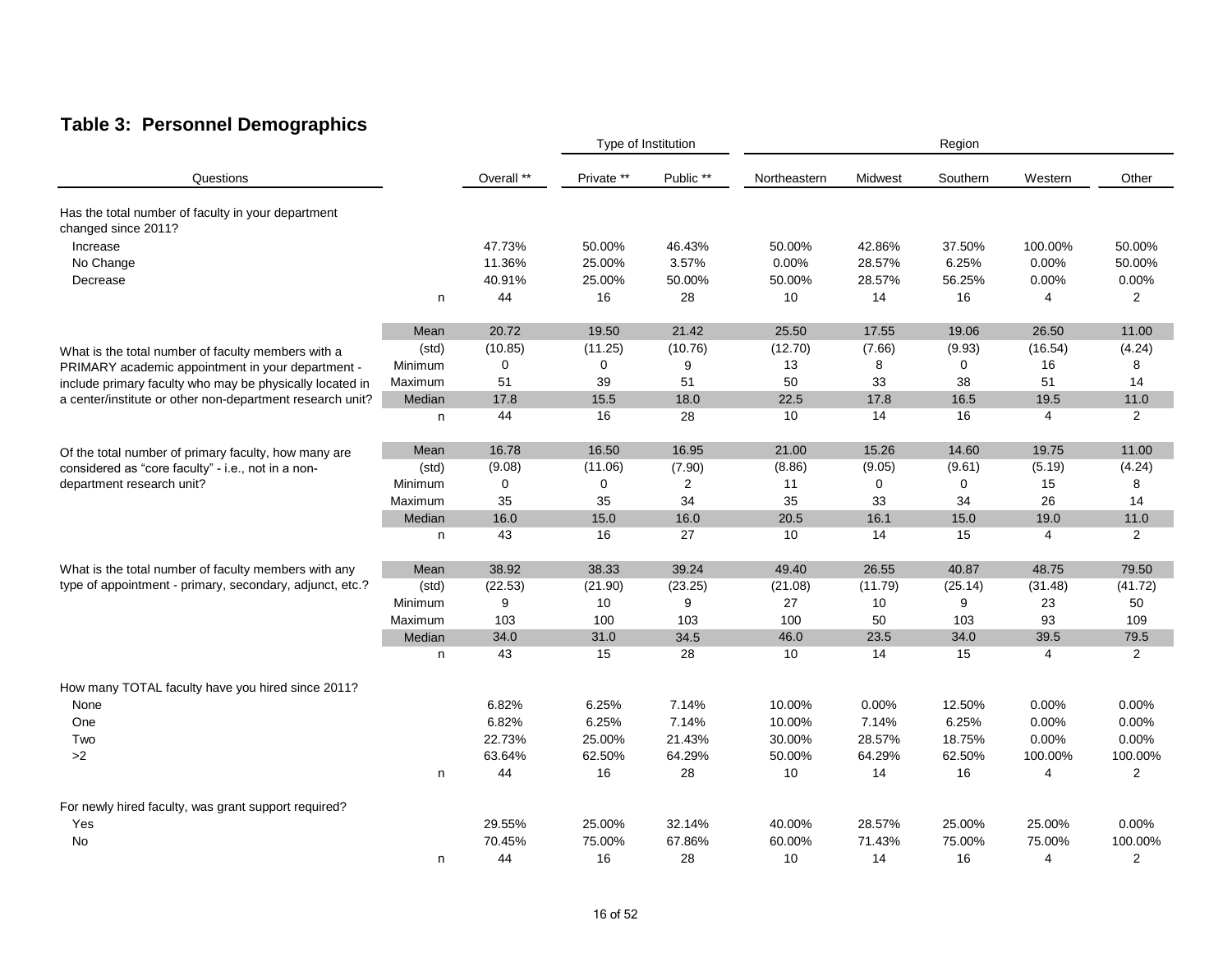| Table 3 - Continue: Personnel Demographics                    |         |            | Type of Institution |           | Region       |         |          |         |                |  |
|---------------------------------------------------------------|---------|------------|---------------------|-----------|--------------|---------|----------|---------|----------------|--|
| Questions                                                     |         | Overall ** | Private **          | Public ** | Northeastern | Midwest | Southern | Western | Other          |  |
| Total full-time Female faculty (primary appointees only)      | Mean    | 7.20       | 7.94                | 6.79      | 8.50         | 6.64    | 7.13     | 6.25    | 2.50           |  |
|                                                               | (std)   | (4.49)     | (4.91)              | (4.27)    | (4.79)       | (5.00)  | (4.26)   | (3.59)  | (2.12)         |  |
|                                                               | Minimum | 2          | 3                   | 2         |              | 2       | 2        | 3       |                |  |
|                                                               | Maximum | 20         | 19                  | 20        | 19           | 19      | 20       | 11      | 4              |  |
|                                                               | Median  | 6.0        | 6.5                 | 6.0       | 6.5          | 5.5     | 6.0      | 5.5     | 2.5            |  |
|                                                               | n       | 44         | 16                  | 28        | 10           | 14      | 16       | 4       | 2              |  |
| Full-time Female tenured faculty (primary appointees<br>only) | Mean    | 3.07       | 2.69                | 3.29      | 2.90         | 3.43    | 2.63     | 4.00    | 1.00           |  |
|                                                               | (std)   | (2.25)     | (1.54)              | (2.57)    | (1.20)       | (3.23)  | (1.82)   | (1.83)  | (1.41)         |  |
|                                                               | Minimum | 0          |                     | 0         |              | 0       | 0        | 2       | 0              |  |
|                                                               | Maximum | 12         | 6                   | 12        | 5            | 12      | 6        | 6       | $\overline{2}$ |  |
|                                                               | Median  | 3.0        | 2.5                 | 3.0       | 3.0          | 3.0     | 2.0      | 4.0     | 1.0            |  |
|                                                               | n.      | 44         | 16                  | 28        | 10           | 14      | 16       | 4       | 2              |  |
| Full-time Female non-tenured faculty (primary appointees      | Mean    | 1.86       | 2.63                | 1.38      | 2.00         | 2.14    | 1.60     | 1.33    | 1.00           |  |
| only - on tenure track)                                       | (std)   | (2.18)     | (3.16)              | (1.10)    | (1.76)       | (3.18)  | (1.40)   | (1.53)  | (1.41)         |  |
|                                                               | Minimum | 0          | 0                   | 0         | 0            | 0       | 0        | 0       | 0              |  |
|                                                               | Maximum | 13         | 13                  | 3         | 6            | 13      |          | 3       | 2              |  |
|                                                               | Median  | $1.5$      | 2.0                 | 1.0       | 2.0          | 1.0     | 2.0      | 1.0     | 1.0            |  |
|                                                               | n       | 42         | 16                  | 26        | 10           | 14      | 15       | 3       | $\overline{2}$ |  |
| Full-time Female faculty (primary appointees only - non-      | Mean    | 2.41       | 2.81                | 2.18      | 3.70         | 0.86    | 3.06     | 2.00    | 0.50           |  |
| tenure track)                                                 | (std)   | (2.62)     | (3.02)              | (2.39)    | (3.23)       | (1.17)  | (2.86)   | (0.82)  | (0.71)         |  |
|                                                               | Minimum | 0          | O                   | 0         | $\Omega$     | 0       | $\Omega$ |         | 0              |  |
|                                                               | Maximum | 11         | 10                  | 11        | 10           | 4       | 11       | 3       |                |  |
|                                                               | Median  | 2.0        | 2.5                 | 2.0       | 3.0          | 0.5     | 3.0      | 2.0     | 0.5            |  |
|                                                               | n       | 44         | 16                  | 28        | 10           | 14      | 16       | 4       | 2              |  |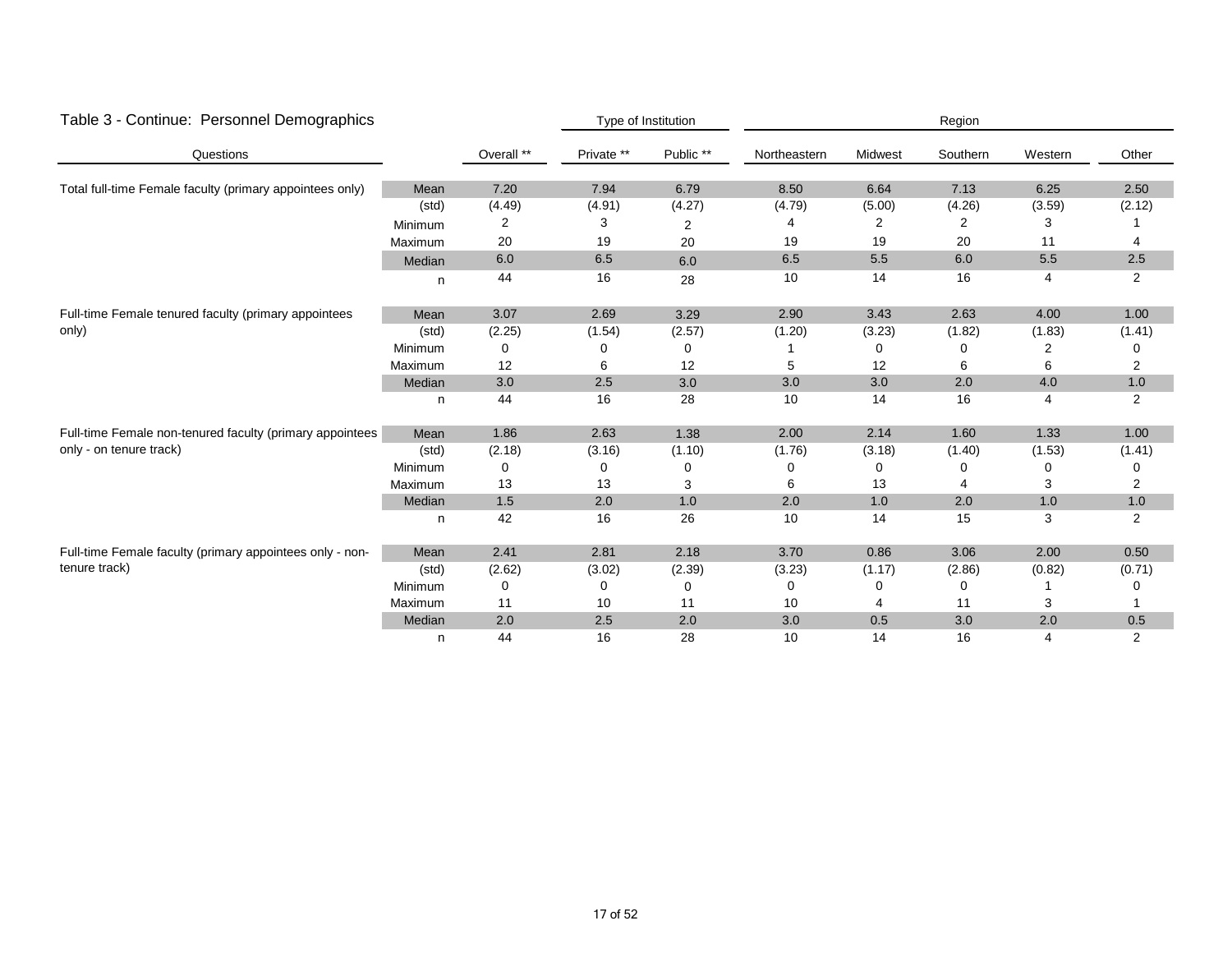| Table 3 - Continue: Personnel Demographics               |                                           |            |            | Type of Institution  |              |         | Region   |                |                |
|----------------------------------------------------------|-------------------------------------------|------------|------------|----------------------|--------------|---------|----------|----------------|----------------|
| Questions                                                |                                           | Overall ** | Private ** | Public <sup>**</sup> | Northeastern | Midwest | Southern | Western        | Other          |
| Total full-time Male faculty (primary appointees only)   | Mean                                      | 13.66      | 12.88      | 14.12                | 16.70        | 11.25   | 13.31    | 15.25          | 8.50           |
|                                                          | (std)                                     | (6.53)     | (6.62)     | (6.55)               | (9.26)       | (3.75)  | (6.02)   | (6.45)         | (2.12)         |
|                                                          | Minimum                                   | 4          |            | 6                    | 8            | 4       |          | 9              |                |
|                                                          | Maximum                                   | 37         | 25         | 37                   | 37           | 16      | 24       | 23             | 10             |
|                                                          | Median                                    | 12.0       | 11.0       | 13.0                 | 15.5         | 12.0    | 12.5     | 14.5           | 8.5            |
|                                                          | n                                         | 43         | 16         | 27                   | 10           | 13      | 16       | 4              | $\overline{2}$ |
| Full-time Male tenured faculty (primary appointees only) | Mean                                      | 8.73       | 7.00       | 9.75                 | 9.20         | 7.40    | 9.06     | 10.50          | 5.50           |
|                                                          | (std)                                     | (4.16)     | (4.03)     | (3.96)               | (4.16)       | (2.51)  | (5.00)   | (5.20)         | (0.71)         |
|                                                          | Minimum                                   |            | 2          |                      | 5            | 2       |          |                | 5              |
|                                                          | Maximum                                   | 18         | 14         | 18                   | 15           | 11      | 18       | 16             | 6              |
|                                                          | Median<br>8.0<br>6.0<br>9.0<br>7.5<br>8.0 | 9.5        | 11.0       | 5.5                  |              |         |          |                |                |
|                                                          | n                                         | 43         | 16         | 27                   | 10           | 13      | 16       | 4              | $\overline{2}$ |
| Full-time Male non-tenured (primary appointees only - on | Mean                                      | 2.63       | 3.63       | 2.00                 | 4.00         | 2.15    | 1.87     | 4.00           | 3.00           |
| tenure track)                                            | (std)                                     | (2.45)     | (2.92)     | (1.89)               | (3.20)       | (2.23)  | (1.64)   | (2.65)         | (1.41)         |
|                                                          | Minimum                                   | 0          | 0          | 0                    | 0            | 0       | 0        | 2              | 2              |
|                                                          | Maximum                                   | 9          | 9          | 8                    | 8            | 9       | 6        | $\overline{7}$ | 4              |
|                                                          | Median                                    | 2.0        | 2.5        | 2.0                  | 3.0          | 2.0     | 2.0      | 3.0            | 3              |
|                                                          | n                                         | 41         | 16         | 25                   | 10           | 13      | 15       | 3              | $\overline{2}$ |
| Full-time Male faculty (primary appointees only - non-   | Mean                                      | 2.73       | 2.40       | 2.92                 | 5.00         | 1.69    | 2.50     | 1.67           | 0.00           |
| tenure track)                                            | (std)                                     | (3.26)     | (3.42)     | (3.22)               | (5.77)       | (1.60)  | (1.93)   | (2.08)         | (0.00)         |
|                                                          | Minimum                                   | 0          | $\Omega$   | 0                    | $\mathbf 0$  | 0       | 0        | 0              | 0              |
|                                                          | Maximum                                   | 14         | 12         | 14                   | 14           |         | 6        |                | 0              |
|                                                          | Median                                    | 2.0        | 1.0        | 2.0                  | 1.0          | 1.0     | 2.0      | 1.0            | $\mathbf 0$    |
|                                                          | n                                         | 41         | 15         | 26                   | 9            | 13      | 16       | 3              | 2              |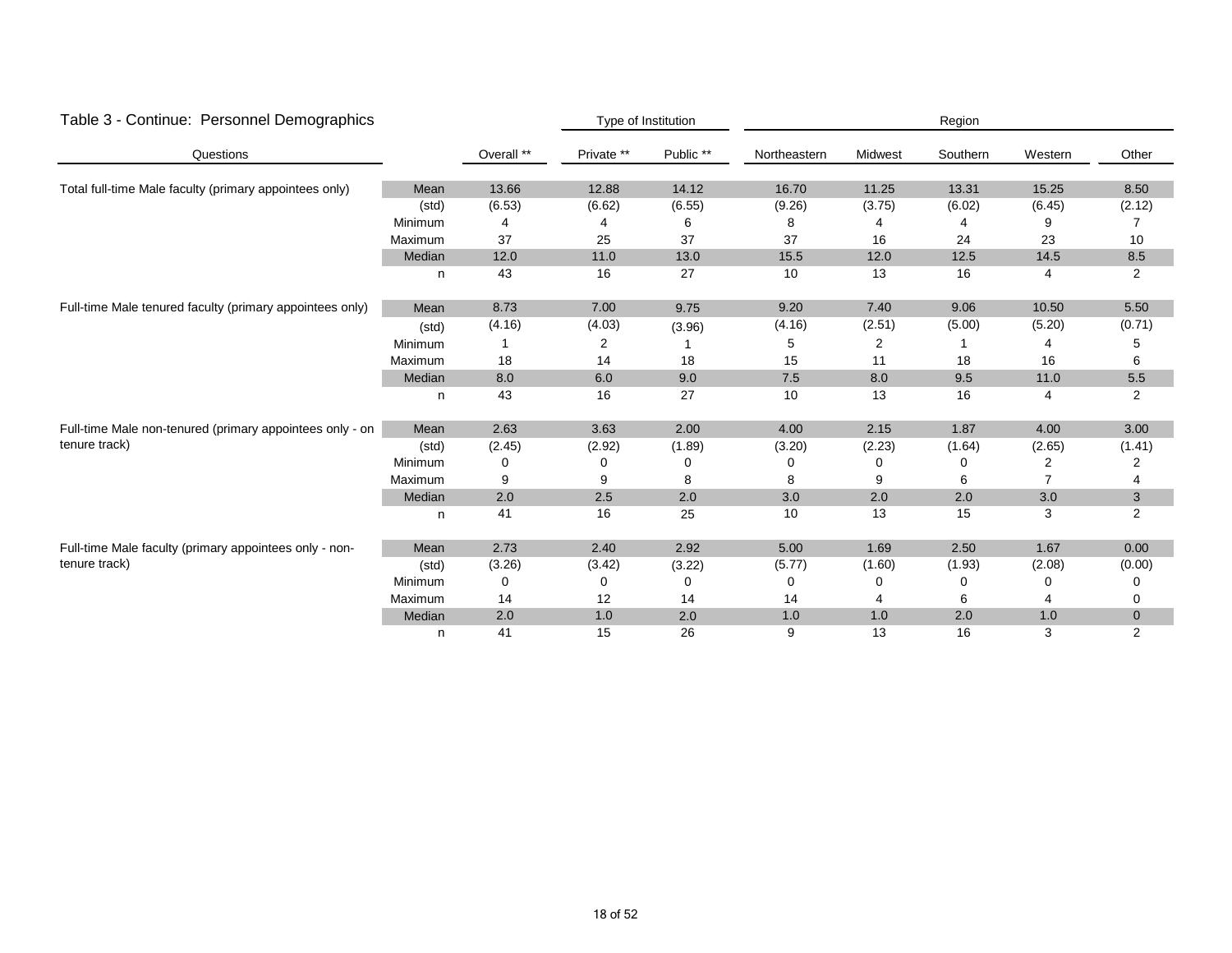| Table 3 - Continue: Personnel Demographics                                                                       |         |                | Type of Institution |           |              |                | Region         |                |                |
|------------------------------------------------------------------------------------------------------------------|---------|----------------|---------------------|-----------|--------------|----------------|----------------|----------------|----------------|
| Questions                                                                                                        |         | Overall **     | Private **          | Public ** | Northeastern | Midwest        | Southern       | Western        | Other          |
| Total full-time Minority faculty (primary appointees only)                                                       | Mean    | 2.05           | 1.56                | 2.32      | 1.40         | 2.71           | 2.13           | 1.00           | 1.50           |
|                                                                                                                  | (std)   | (3.54)         | (2.63)              | (3.99)    | (2.76)       | (5.03)         | (2.90)         | (0.82)         | (0.71)         |
|                                                                                                                  | Minimum | 0              | $\Omega$            | 0         | 0            | 0              | 0              | 0              | 1              |
|                                                                                                                  | Maximum | 18             | 9                   | 18        | 9            | 18             | 11             | $\overline{2}$ | 2              |
|                                                                                                                  | Median  | 1.0            | 1.0                 | $1.0$     | 0.5          | 1.0            | 1.0            | 1.0            | 1.5            |
|                                                                                                                  | n       | 44             | 16                  | 28        | 10           | 14             | 16             | 4              | $\overline{2}$ |
| Full-time Minority tenured faculty (primary appointees                                                           | Mean    | 1.07           | 0.56                | 1.37      | 0.60         | 1.50           | 1.07           | 0.75           | 6.00           |
| only)                                                                                                            | (std)   | (2.28)         | (1.09)              | (2.73)    | (0.97)       | (3.39)         | (1.94)         | (0.96)         | (7.07)         |
|                                                                                                                  | Minimum | 0              | 0                   | 0         | 0            | 0              | 0              | 0              |                |
|                                                                                                                  | Maximum | 13             | 4                   | 13        | 3            | 13             | $\overline{7}$ | $\overline{2}$ | 11             |
|                                                                                                                  | Median  | $0.0\,$        | $0.0\,$             | $1.0$     | 0.0          | 0.5            | 0.0            | 0.5            | 6.0            |
|                                                                                                                  | n       | 43             | 16                  | 27        | 10           | 14             | 15             | 4              | $\overline{2}$ |
| Full-time Minority non-tenured (primary appointees only -                                                        | Mean    | 0.66           | 0.87                | 0.54      | 0.70         | 0.93           | 0.43           | 0.33           | 0.00           |
| on tenure track)                                                                                                 | (std)   | (1.32)         | (1.85)              | (0.90)    | (1.06)       | (1.98)         | (0.65)         | (0.58)         |                |
|                                                                                                                  | Minimum | 0              | 0                   | 0         | 0            | 0              | $\Omega$       | 0              | 0              |
|                                                                                                                  | Maximum | $\overline{7}$ | $\overline{7}$      | 3         | 3            | $\overline{7}$ | 2              |                | 0              |
|                                                                                                                  | Median  | 0.0            | 0.0                 | 0.0       | 0.0          | 0.0            | 0.0            | 0.0            | 0.0            |
|                                                                                                                  | n       | 41             | 15                  | 26        | 10           | 14             | 14             | 3              | 1              |
| Full-time Minority faculty (primary appointees only - non-                                                       | Mean    | 0.43           | 0.33                | 0.48      | 0.44         | 0.21           | 0.69           | 0.00           | 0.00           |
| tenure track)                                                                                                    | (std)   | (0.86)         | (0.82)              | (0.89)    | (1.01)       | (0.58)         | (1.01)         | (0.00)         | (0.00)         |
|                                                                                                                  | Minimum | 0              | $\Omega$            | 0         | 0            | 0              | $\Omega$       | $\Omega$       | 0              |
|                                                                                                                  | Maximum | 3              | 3                   | 3         | 3            | 2              | 3              | 0              | 0              |
|                                                                                                                  | Median  | 0.0            | 0.0                 | 0.0       | 0.0          | $0.0\,$        | 0.0            | 0.0            | 0.0            |
|                                                                                                                  | n       | 42             | 15                  | 27        | 9            | 14             | 16             | 3              | $\overline{2}$ |
| Does your institution support a special hiring program for<br>URM faculty that could aid in recruitment efforts? |         |                |                     |           |              |                |                |                |                |
| Yes                                                                                                              |         | 63.64%         | 50.00%              | 71.43%    | 70.00%       | 71.43%         | 50.00%         | 75.00%         | 50.00%         |
| No                                                                                                               |         | 36.36%         | 50.00%              | 28.57%    | 30.00%       | 28.57%         | 50.00%         | 25.00%         | 50.00%         |
|                                                                                                                  | n       | 44             | 16                  | 28        | 10           | 14             | 16             | 4              | 2              |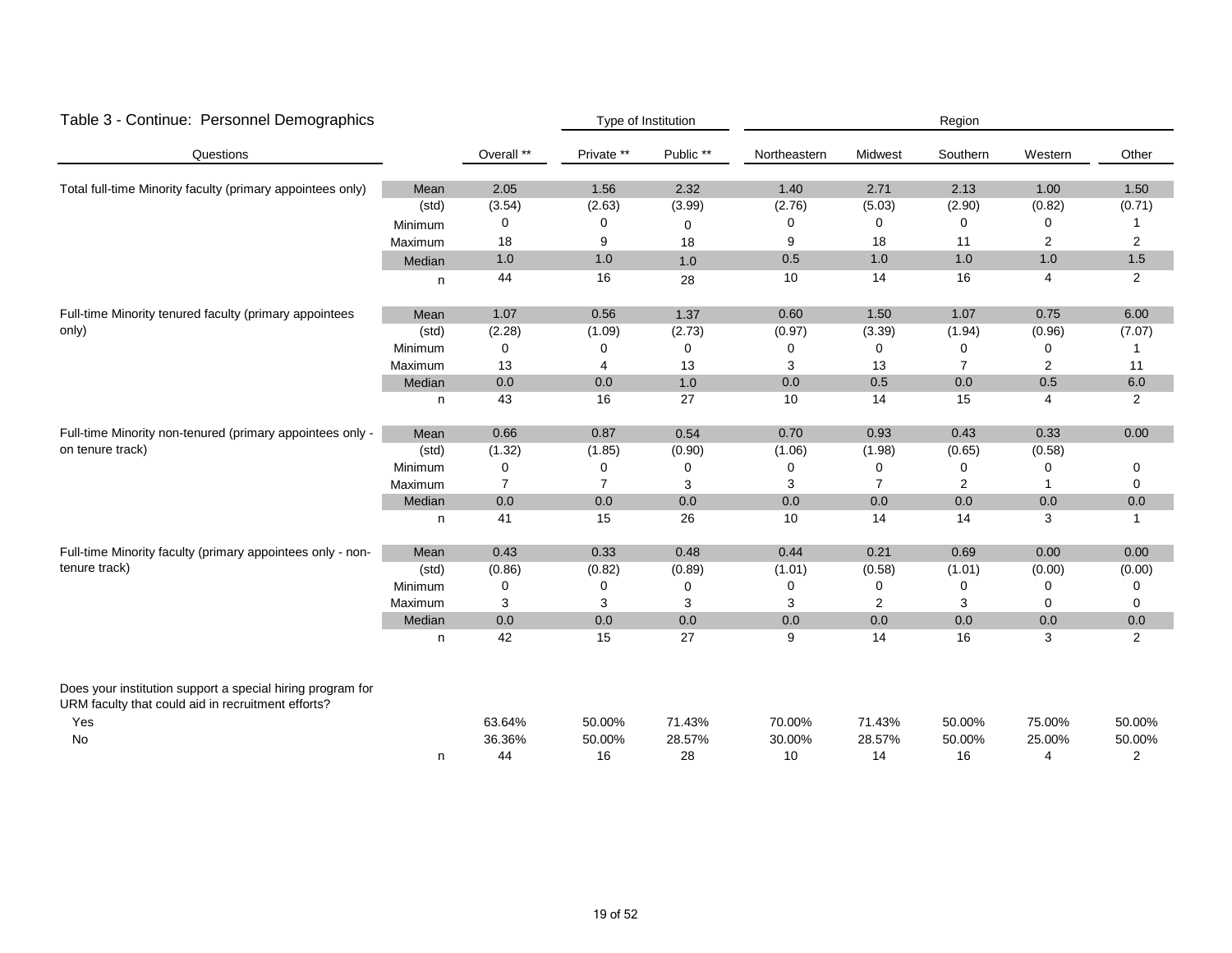#### Table 3 - Continue: Personnel Demographics

|              | Region | Type of<br>Institution | Table 3: Personnel Demographics - Additional Comments (Question #41)                                                                                                                                                                                                                                                                                                                                                                                                                                                                                                                                                                                               |
|--------------|--------|------------------------|--------------------------------------------------------------------------------------------------------------------------------------------------------------------------------------------------------------------------------------------------------------------------------------------------------------------------------------------------------------------------------------------------------------------------------------------------------------------------------------------------------------------------------------------------------------------------------------------------------------------------------------------------------------------|
| Midwest      |        | Public                 | Comment #36: Non-Tenure Track Faculty required grant support. Tenure Track Faculty (Assistant Professor level) are given 3-<br>5 years to win grant support.                                                                                                                                                                                                                                                                                                                                                                                                                                                                                                       |
| Midwest      |        | Public                 | Hiring of URM faculty is encouraged and reported on but no special hiring program exists at this time.                                                                                                                                                                                                                                                                                                                                                                                                                                                                                                                                                             |
| Northeastern |        | Private                | Institution & Diversity works w/dept to maximize URM appt. pool.                                                                                                                                                                                                                                                                                                                                                                                                                                                                                                                                                                                                   |
| Northeastern |        | Public                 | Although the University of Vermont does not have a special hiring program, attention is given at each step of the recruitment<br>process to URM candidates. It must be addressed in the search plan that departments submit to the Dean's office, the Dean<br>addresses it when charging search committees, search committees are asked to delineate how applications from women and<br>minorities are considered, and if URM candidates are interviewed but not hired, search committees must explain why the URM<br>candidate was not chosen. Each step of this process must be reviewed and approved by both the Dean and the Provost before<br>moving forward. |
| Southern     |        | Private                | Three previous tenured female faculty have retired over the last 5 years. One female Assistant Professor is up for tenure this<br>year.                                                                                                                                                                                                                                                                                                                                                                                                                                                                                                                            |
| Southern     |        | Public                 | Additional start-up funds                                                                                                                                                                                                                                                                                                                                                                                                                                                                                                                                                                                                                                          |
| Western      |        | Public                 | OHSU encourages the hiring of URM and has some funding available to supplement hiring packages. To my knowledge there<br>is not a formal hiring program for URM. Recruitments are handled on a case-by-case basis.                                                                                                                                                                                                                                                                                                                                                                                                                                                 |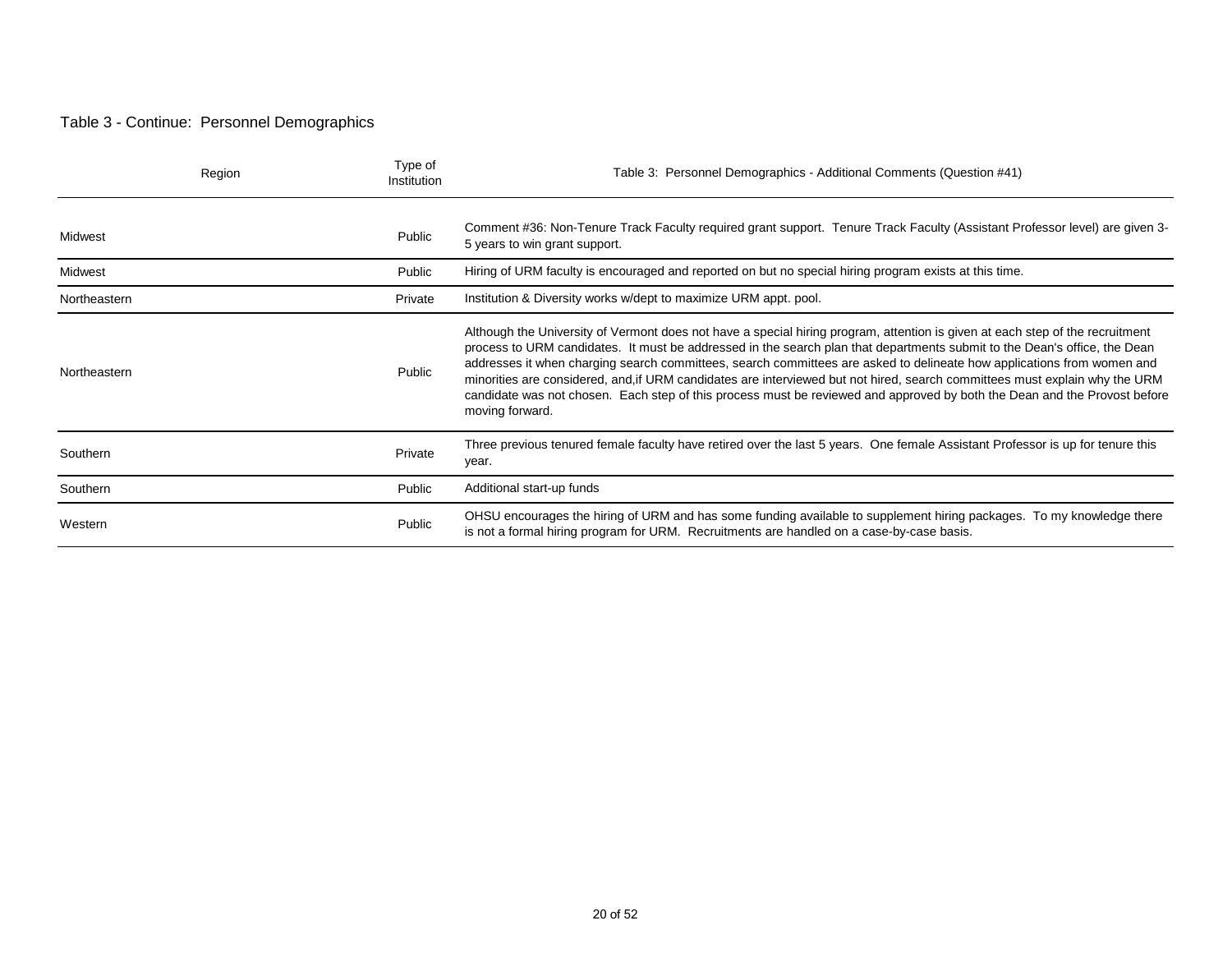## **Table 4: Graduate Program Information**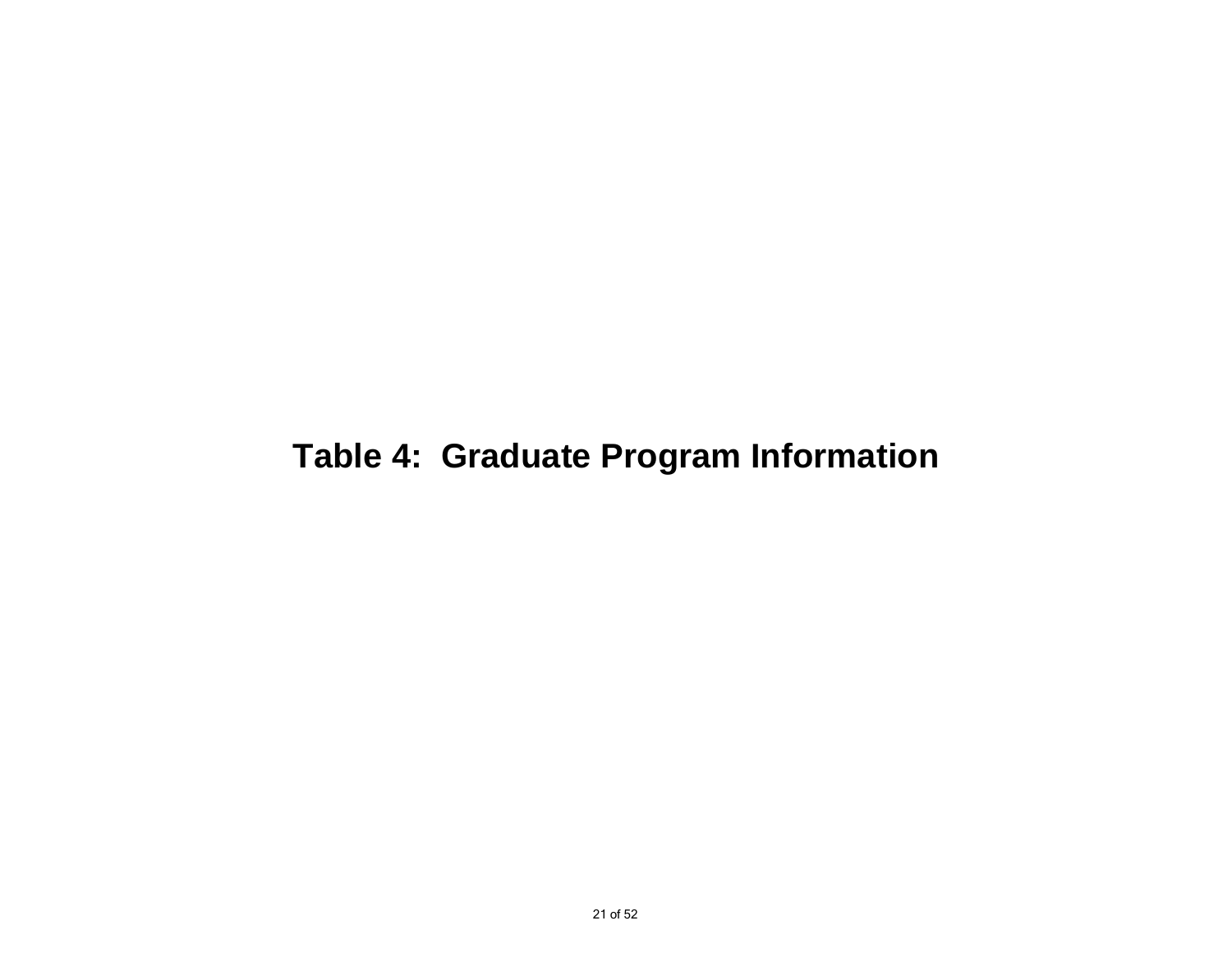### **Table 4: Graduate Program Information**

|                                                                                         |         |                |            | Type of Institution |              |                | Region      |         |                |  |
|-----------------------------------------------------------------------------------------|---------|----------------|------------|---------------------|--------------|----------------|-------------|---------|----------------|--|
| Questions                                                                               |         | Overall **     | Private ** | Public **           | Northeastern | Midwest        | Southern    | Western | Other          |  |
| Does your medical school offer a doctoral degree in<br>Microbiology/Immunology that is: |         |                |            |                     |              |                |             |         |                |  |
| department based                                                                        |         | 39.53%         | 20.00%     | 50.00%              | 20.00%       | 53.85%         | 43.75%      | 25.00%  | 50.00%         |  |
| inter-department/interdisciplinary based                                                |         | 44.19%         | 46.67%     | 42.86%              | 60.00%       | 23.08%         | 50.00%      | 50.00%  | 50.00%         |  |
| offered                                                                                 |         | 16.28%         | 33.33%     | 7.14%               | 20.00%       | 23.08%         | 6.25%       | 25.00%  | 0.00%          |  |
|                                                                                         | n       | 43             | 15         | 28                  | 10           | 13             | 16          | 4       | $\overline{2}$ |  |
| How many Ph.D. students are enrolled in this program?                                   | Mean    | 32.78          | 30.36      | 34.08               | 35.67        | 28.33          | 34.33       | 33.75   | 18.50          |  |
|                                                                                         | (std)   | (28.90)        | (38.89)    | (22.60)             | (19.53)      | (20.16)        | (39.31)     | (31.92) | (9.19)         |  |
|                                                                                         | Minimum | $\mathbf 0$    | $\Omega$   | 11                  | 15           | $\mathbf 0$    | 4           | 0       | 12             |  |
|                                                                                         | Maximum | 156            | 156        | 80                  | 80           | 72             | 156         | 62      | 25             |  |
|                                                                                         | Median  | 23.5           | 23.0       | 27.0                | 30.0         | 21.5           | 20.0        | 36.5    | 18.5           |  |
|                                                                                         | n       | 40             | 14         | 26                  | 9            | 12             | 15          | 4       | $\overline{2}$ |  |
| Average number of years to graduate from the                                            | Mean    | 5.16           | 4.84       | 5.33                | 5.38         | 5.17           | 5.28        | 4.20    | 5.00           |  |
| department based doctoral program? (yrs)                                                | (std)   | (1.01)         | (1.52)     | (0.59)              | (0.39)       | (0.75)         | (0.45)      | (2.83)  | (0.00)         |  |
|                                                                                         | Minimum | 0.0            | 0.0        | 4.0                 | 5.0          | 4.0            | 4.5         | 0.0     | 5.0            |  |
|                                                                                         | Maximum | $\overline{7}$ | 6          | $\overline{7}$      | 6            | $\overline{7}$ | 6           | 6       | 5              |  |
|                                                                                         | Median  | 5.0            | 5.0        | 5.1                 | 5.3          | 5.0            | 5.0         | 5.4     | 5.0            |  |
|                                                                                         | n.      | 38             | 13         | 25                  | 9            | 11             | 14          | 4       | $\overline{2}$ |  |
| Does your department offer a MS/MA degree in<br>Microbiology/Immunology?                |         |                |            |                     |              |                |             |         |                |  |
| Yes                                                                                     |         | 38.64%         | 31.25%     | 42.86%              | 30.00%       | 50.00%         | 31.25%      | 50.00%  | 100.00%        |  |
| No                                                                                      |         | 61.36%         | 68.75%     | 57.14%              | 70.00%       | 50.00%         | 68.75%      | 50.00%  | 0.00%          |  |
|                                                                                         | n       | 44             | 16         | 28                  | 10           | 14             | 16          | 4       | 2              |  |
| How many MS/MA students are enrolled in this program?                                   | Mean    | 3.96           | 6.50       | 2.38                | 4.00         | 3.50           | 2.60        | 10.00   | 29.00          |  |
|                                                                                         | (std)   | (6.49)         | (9.47)     | (3.07)              | (5.29)       | (3.72)         | (6.24)      | (14.00) | (1.41)         |  |
|                                                                                         | Minimum | 0              | 0          | 0                   | $\mathbf 0$  | 0              | $\mathbf 0$ | 0       | 28             |  |
|                                                                                         | Maximum | 26             | 26         | 9                   | 10           | 9              | 20          | 26      | 30             |  |
|                                                                                         | Median  | 0.5            | 1.0        | 0.5                 | 2.0          | 2.5            | 0.0         | 4.0     | 29.0           |  |
|                                                                                         | n       | 26             | 10         | 16                  | 3            | 10             | 10          | 3       | $\overline{2}$ |  |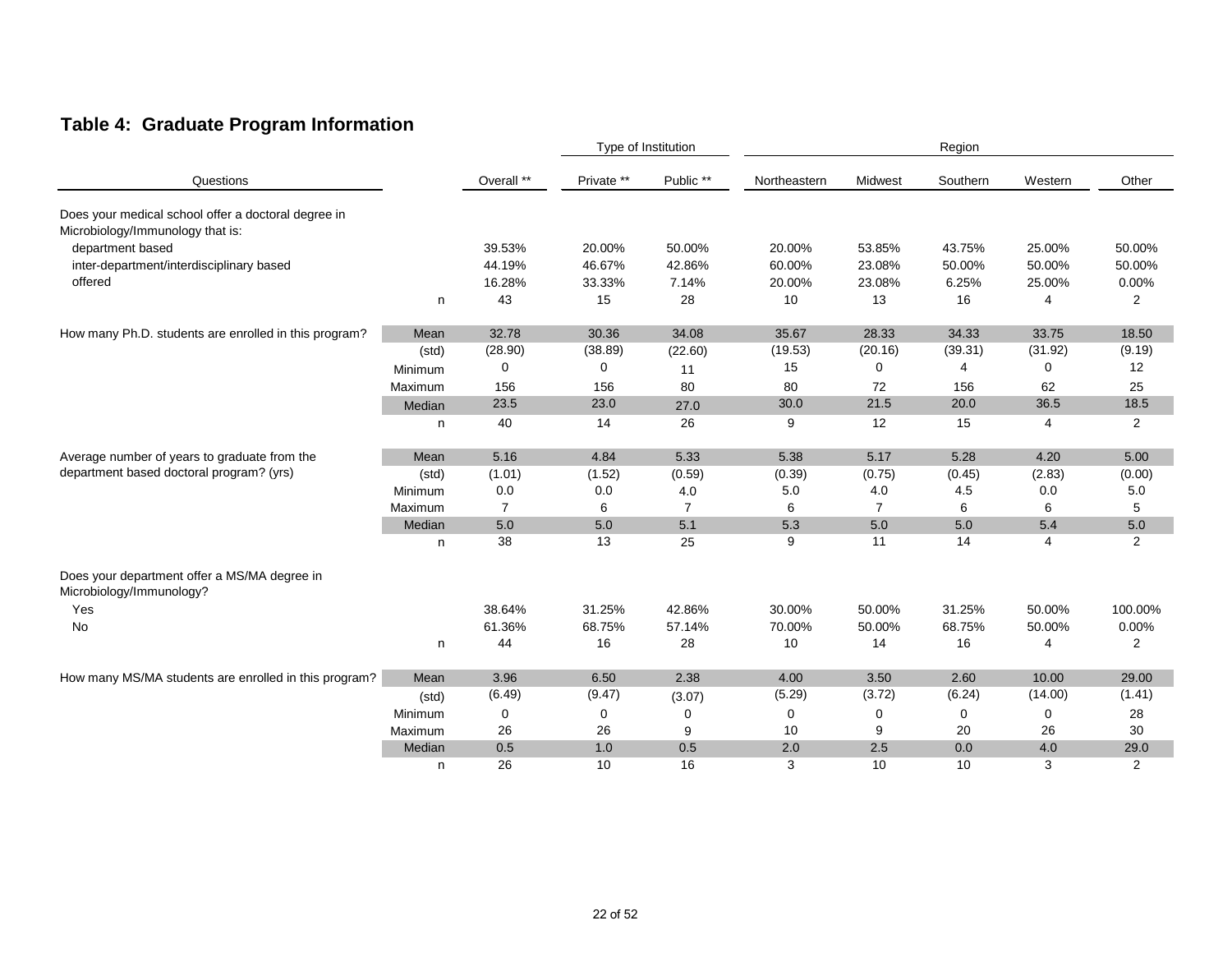| Table 4 - Continue: Graduate Program Information       |         |             |            | Type of Institution |              |                                      | Region<br>Southern<br>Other<br>Western<br>10.27<br>6.50<br>2.50<br>(11.71)<br>(5.07)<br>(3.54)<br>0<br>0<br>0<br>0<br>43<br>11<br>5<br>$5.0\,$<br>7.5<br>2.5<br>15<br>2<br>4 |                                                                                                                                                                                                            |                |  |  |  |
|--------------------------------------------------------|---------|-------------|------------|---------------------|--------------|--------------------------------------|------------------------------------------------------------------------------------------------------------------------------------------------------------------------------|------------------------------------------------------------------------------------------------------------------------------------------------------------------------------------------------------------|----------------|--|--|--|
| Questions                                              |         | Overall **  | Private ** | Public **           | Northeastern | Midwest                              |                                                                                                                                                                              |                                                                                                                                                                                                            |                |  |  |  |
| Number of Graduate Students on institutional stipends  | Mean    | 8.06        | 6.69       | 8.70                | 3.89         | 8.88                                 |                                                                                                                                                                              | 4.25<br>(4.65)<br>0<br>10<br>3.5<br>4<br>22.25<br>(15.20)<br>$\overline{2}$<br>37<br>25.0<br>4<br>8.33<br>(10.41)<br>0<br>20<br>5.0<br>3<br>\$30,964<br>(\$1,567)<br>\$29,500<br>\$33,000<br>\$30,677<br>4 |                |  |  |  |
|                                                        | (std)   | (8.69)      | (12.06)    | (6.78)              | (2.98)       |                                      |                                                                                                                                                                              |                                                                                                                                                                                                            |                |  |  |  |
|                                                        | Minimum | 0           | $\Omega$   | 0                   | $\Omega$     |                                      |                                                                                                                                                                              |                                                                                                                                                                                                            |                |  |  |  |
|                                                        | Maximum | 43          | 43         | 28                  | 8            | 23                                   |                                                                                                                                                                              |                                                                                                                                                                                                            |                |  |  |  |
|                                                        | Median  | 5.0         | 2.0        | 7.0                 | 4.0          | 7.5                                  |                                                                                                                                                                              |                                                                                                                                                                                                            |                |  |  |  |
|                                                        | n       | 41          | 13         | 28                  | 9            | 13                                   |                                                                                                                                                                              |                                                                                                                                                                                                            |                |  |  |  |
| Number of Graduate Students on training grant stipends | Mean    | 3.39        | 2.92       | 3.61                | 3.56         | 3.85                                 | 2.67                                                                                                                                                                         |                                                                                                                                                                                                            | 1.50           |  |  |  |
|                                                        | (std)   | (3.77)      | (3.59)     | (3.90)              | (3.09)       | (4.45)                               | (3.56)                                                                                                                                                                       |                                                                                                                                                                                                            | (2.12)         |  |  |  |
|                                                        | Minimum | 0           | $\Omega$   | 0                   | $\Omega$     | 0                                    | $\Omega$                                                                                                                                                                     |                                                                                                                                                                                                            | O              |  |  |  |
|                                                        | Maximum | 12          | 9          | 12                  | 9            | 12                                   | 10                                                                                                                                                                           |                                                                                                                                                                                                            | 3              |  |  |  |
|                                                        | Median  | 2.0         | 0.0        | 2.5                 | 4.0          | 3.0                                  | 0.0                                                                                                                                                                          | 15<br>19.07<br>(25.49)<br>2<br>101<br>10.0<br>15<br>3.00<br>(3.82)<br>0<br>12<br>1.5<br>14<br>\$28,037<br>(\$2,542)<br>\$24,000<br>\$32,500<br>\$28,500                                                    | 1.5            |  |  |  |
|                                                        | n       | 41          | 13         | 28                  | 9            | 13                                   |                                                                                                                                                                              |                                                                                                                                                                                                            | $\overline{2}$ |  |  |  |
| Number of Graduate Students on research grant stipends | Mean    | 17.14       | 21.17      | 15.41               | 24.38        | 8.88                                 |                                                                                                                                                                              |                                                                                                                                                                                                            | 21.00          |  |  |  |
|                                                        | (std)   | (20.43)     | (27.08)    | (17.14)             | (24.60)      | (8.11)                               |                                                                                                                                                                              |                                                                                                                                                                                                            | (12.73)        |  |  |  |
|                                                        | Minimum | $\mathbf 0$ | $\Omega$   | 0                   | 3            | $\mathbf 0$                          |                                                                                                                                                                              |                                                                                                                                                                                                            | 12             |  |  |  |
|                                                        | Maximum | 101         | 101        | 79                  | 79           | 20                                   |                                                                                                                                                                              |                                                                                                                                                                                                            | 30             |  |  |  |
|                                                        | Median  | 10.0        | 15.0       | 10.0                | 19.5         | 6.5                                  |                                                                                                                                                                              |                                                                                                                                                                                                            | $21$           |  |  |  |
|                                                        | n       | 40          | 12         | 28                  | 8            | 13                                   |                                                                                                                                                                              |                                                                                                                                                                                                            | 2              |  |  |  |
| Number of Graduate Students on other stipends          | Mean    | 2.89        | 1.55       | 3.48                | 2.13         | 1.82                                 |                                                                                                                                                                              |                                                                                                                                                                                                            | 17.50          |  |  |  |
|                                                        | (std)   | (4.15)      | (1.97)     | (4.72)              | (2.03)       | (2.44)                               |                                                                                                                                                                              |                                                                                                                                                                                                            | (3.54)         |  |  |  |
|                                                        | Minimum | 0           | $\Omega$   | 0                   | $\mathbf 0$  | 0                                    |                                                                                                                                                                              |                                                                                                                                                                                                            | 15             |  |  |  |
|                                                        | Maximum | 20          | 5          | 20                  | 5            | 8                                    |                                                                                                                                                                              |                                                                                                                                                                                                            | 20             |  |  |  |
|                                                        | Median  | $1.0$       | 1.0        | 2.0                 | 1.5          | 1.0                                  |                                                                                                                                                                              |                                                                                                                                                                                                            | 17.5           |  |  |  |
|                                                        | n       | 36          | 11         | 25                  | 8            | 11                                   |                                                                                                                                                                              |                                                                                                                                                                                                            | 2              |  |  |  |
| What is the average stipend for Ph.D. students?        | Mean    | \$28,220    | \$29,760   | \$27,536            | \$29,771     | \$26,501                             |                                                                                                                                                                              |                                                                                                                                                                                                            | \$19,000       |  |  |  |
|                                                        | (std)   | (\$2,971)   | (\$2,564)  | (\$2,922)           | (\$2,589)    | (\$3,093)                            |                                                                                                                                                                              |                                                                                                                                                                                                            | (\$1,414)      |  |  |  |
|                                                        | Minimum | \$20,592    | \$27,000   | \$20,592            | \$28,000     | \$20,592                             |                                                                                                                                                                              |                                                                                                                                                                                                            | \$18,000       |  |  |  |
|                                                        | Maximum | \$36,000    | \$36,000   | \$32,500            | \$36,000     | (7.67)<br>\$30,600<br>\$27,000<br>12 |                                                                                                                                                                              |                                                                                                                                                                                                            | \$20,000       |  |  |  |
|                                                        | Median  | \$28,500    | \$29,285   | \$28,000            | \$29,000     |                                      |                                                                                                                                                                              |                                                                                                                                                                                                            | \$19,000       |  |  |  |
|                                                        | n       | 39          | 12         | 27                  | 8            |                                      | 15                                                                                                                                                                           |                                                                                                                                                                                                            | 2              |  |  |  |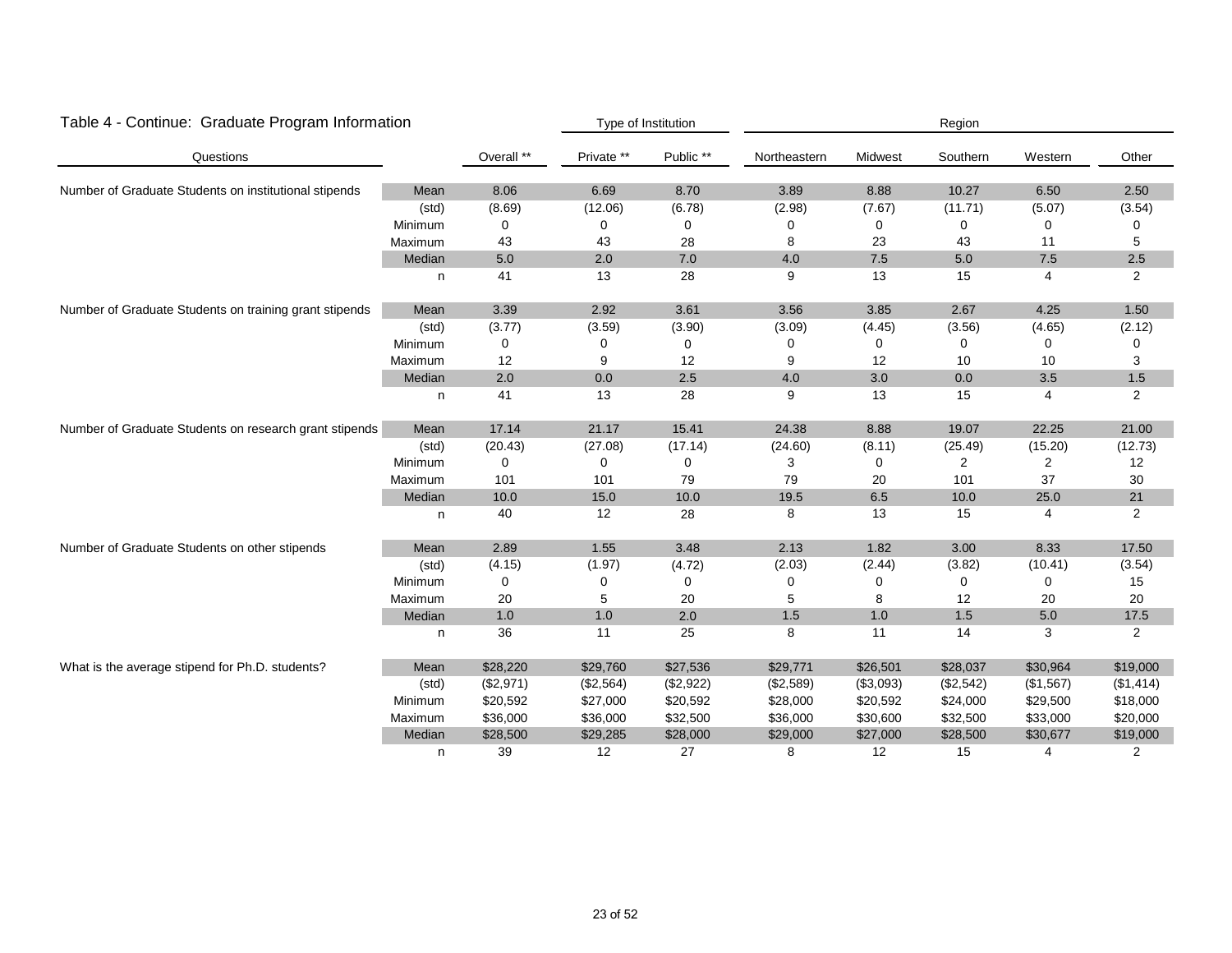| Table 4 - Continue: Graduate Program Information          |         |            |            | Type of Institution |                | Region     |            |                                                                                                                                                    |                |
|-----------------------------------------------------------|---------|------------|------------|---------------------|----------------|------------|------------|----------------------------------------------------------------------------------------------------------------------------------------------------|----------------|
| Questions                                                 |         | Overall ** | Private ** | Public **           | Northeastern   | Midwest    | Southern   | Western                                                                                                                                            | Other          |
| Percentage of students with tuition and fees paid by the  | Mean    | 48.20      | 20.19      | 62.76               | 18.64          | 52.42      | 62.27      | 34.50                                                                                                                                              | 0.00           |
| department? (%)                                           | (std)   | (46.26)    | (37.67)    | (44.10)             | (36.61)        | (46.11)    | (47.09)    |                                                                                                                                                    | (0.00)         |
|                                                           | Minimum | 0.0        | 0.0        | 0.0                 | 0.0            | 0.0        | 0.0        | 0.0                                                                                                                                                | 0.0            |
|                                                           | Maximum | 100.0      | 100.0      | 100.0               | 100.0          | 100.0      | 100.0      | (47.20)<br>100.0<br>19.0<br>4<br>100.00%<br>0.00%<br>4<br>\$3,621<br>(\$1,091)<br>\$2,000<br>\$4,284<br>\$4,099<br>8<br>4<br>0.00%<br>100.00%<br>4 | 0.0            |
|                                                           | Median  | 34.0       | 0.0        | 100.0               | 0.0            | 53.5       | 100.0      |                                                                                                                                                    | $0.0\,$        |
|                                                           | n       | 38         | 13         | 25                  | $\overline{7}$ | 12         | 15         |                                                                                                                                                    | 2              |
| Is health insurance provided for your graduate students?  |         |            |            |                     |                |            |            |                                                                                                                                                    |                |
| Yes                                                       |         | 86.05%     | 93.33%     | 82.14%              | 100.00%        | 61.54%     | 93.75%     |                                                                                                                                                    | 50.00%         |
| No                                                        |         | 13.95%     | 6.67%      | 17.86%              | 0.00%          | 38.46%     | 6.25%      |                                                                                                                                                    | 50.00%         |
|                                                           | n       | 43         | 15         | 28                  | 10             | 13         | 16         |                                                                                                                                                    | $\overline{2}$ |
| If yes, how much (total cost from all sources)?           | Mean    | \$7,517    | \$8,363    | \$6,988             | \$3,695        | \$13,713   | \$7,387    |                                                                                                                                                    | \$600          |
|                                                           | (std)   | (\$12,309) | (\$15,623) | (\$10,262)          | (\$1,621)      | (\$18,784) | (\$13,201) |                                                                                                                                                    |                |
|                                                           | Minimum | \$350      | \$2,000    | \$350               | \$2,000        | \$350      | \$1,100    |                                                                                                                                                    | \$600          |
|                                                           | Maximum | \$52,650   | \$52,650   | \$40,000            | \$7,091        | \$52,650   | \$40,000   | 0                                                                                                                                                  | \$600          |
|                                                           | Median  | \$3,241    | \$3,057    | \$3,573             | \$3,252        | \$4,704    | \$2,882    |                                                                                                                                                    | \$600          |
|                                                           | n       | 26         | 10         | 16                  | $\overline{7}$ | 7          |            |                                                                                                                                                    | 1              |
| Is a recruiting bonus paid to incoming graduate students? |         |            |            |                     |                |            |            |                                                                                                                                                    |                |
| Yes                                                       |         | 16.28%     | 6.67%      | 21.43%              | 20.00%         | 23.08%     | 12.50%     |                                                                                                                                                    | 0.00%          |
| No                                                        |         | 83.72%     | 93.33%     | 78.57%              | 80.00%         | 76.92%     | 87.50%     |                                                                                                                                                    | 100.00%        |
|                                                           | n       | 43         | 15         | 28                  | 10             | 13         | 16         |                                                                                                                                                    | $\overline{2}$ |
| If yes, how much (total cost from all sources)?           | Mean    | \$3,143    | \$1,000    | \$3,500             | \$1,000        | \$5,500    | \$1,750    |                                                                                                                                                    |                |
|                                                           | (std)   | (\$3,497)  |            | (\$3,688)           | (50)           | (\$4,500)  | (\$1,768)  |                                                                                                                                                    |                |
|                                                           | Minimum | \$500      | \$1,000    | \$500               | \$1,000        | \$1,000    | \$500      |                                                                                                                                                    |                |
|                                                           | Maximum | \$10,000   | \$1,000    | \$10,000            | \$1,000        | \$10,000   | \$3,000    |                                                                                                                                                    |                |
|                                                           | Median  | \$1,000    | \$1,000    | \$2,000             | \$1,000        | \$5,500    | \$1,750    |                                                                                                                                                    |                |
|                                                           | n       | 7          |            | 6                   | $\overline{2}$ | 3          | 2          |                                                                                                                                                    | $\mathbf 0$    |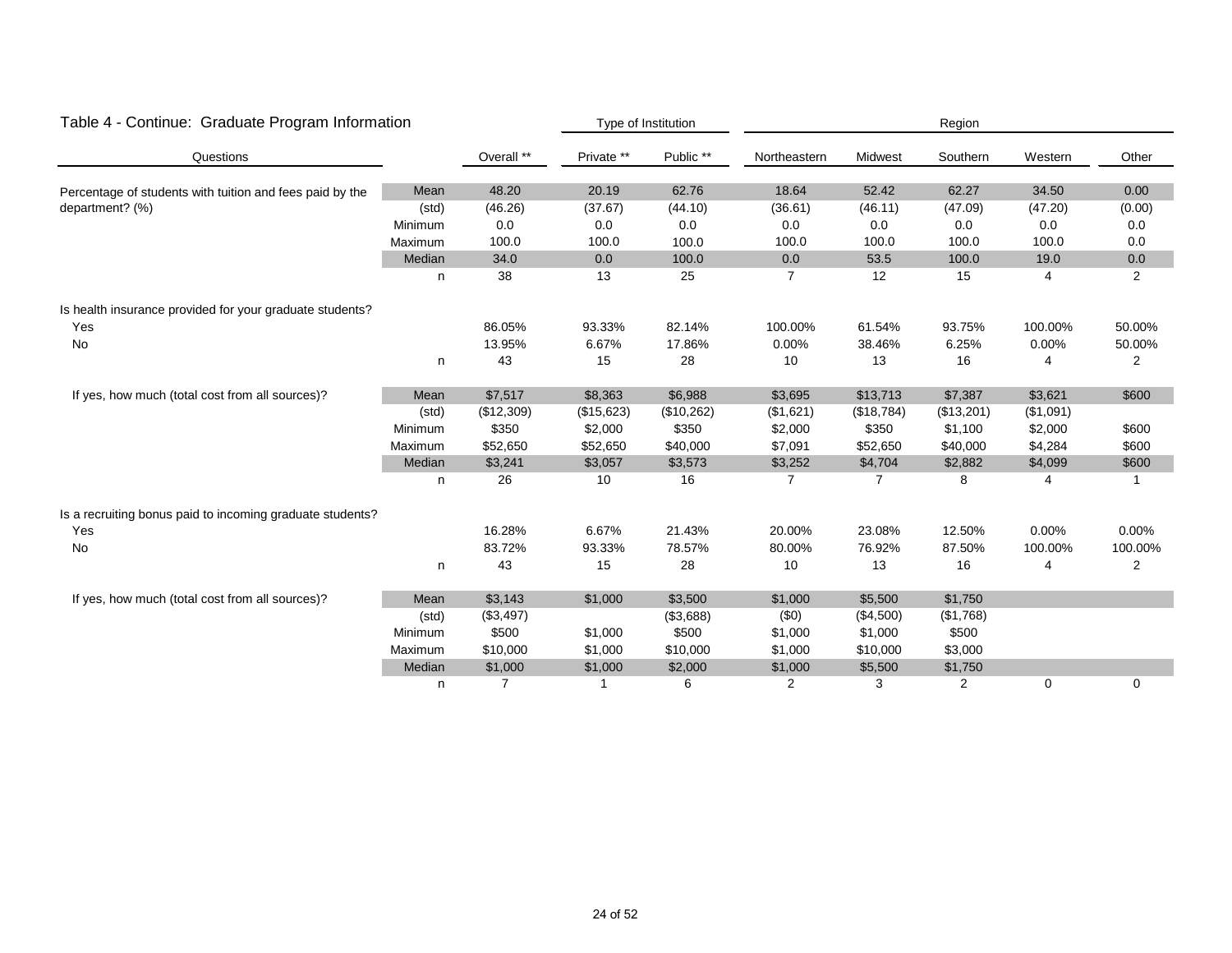| Table 4 - Continue: Graduate Program Information                                               |         |            |                | Type of Institution |                |                | Region   |                |                |
|------------------------------------------------------------------------------------------------|---------|------------|----------------|---------------------|----------------|----------------|----------|----------------|----------------|
| Questions                                                                                      |         | Overall ** | Private **     | Public **           | Northeastern   | Midwest        | Southern | Western        | Other          |
| Initial Placement of your Ph.D. graduates for the past 5<br>years - how many went directly to: |         |            |                |                     |                |                |          |                |                |
| Total number of Post-doc                                                                       | Mean    | 21.03      | 28.20          | 17.91               | 18.86          | 22.73          | 20.08    | 23.67          | 15.00          |
|                                                                                                | (std)   | (20.65)    | (33.56)        | (11.24)             | (13.25)        | (24.13)        | (23.83)  | (14.64)        | (0.00)         |
|                                                                                                | Minimum | 0          | 0              | 3                   | 3              | 0              | 3        | 8              | 15             |
|                                                                                                | Maximum | 90         | 90             | 52                  | 46             | 90             | 84       | 37             | 15             |
|                                                                                                | Median  | 14.0       | 14.5           | 14.0                | 15.0           | 19.0           | 13.5     | 26.0           | 15.0           |
|                                                                                                | n       | 33         | 10             | 23                  | $\overline{7}$ | 11             | 12       | 3              | $\overline{2}$ |
| Total number of Industry                                                                       | Mean    | 4.10       | 5.90           | 3.24                | 4.33           | 3.36           | 4.91     | 3.33           | 4.00           |
|                                                                                                | (std)   | (4.54)     | (6.64)         | (2.95)              | (4.97)         | (3.38)         | (5.89)   | (3.06)         | (1.41)         |
|                                                                                                | Minimum | 0          | 0              | 0                   | 1              | 0              | $\Omega$ | 0              | 3              |
|                                                                                                | Maximum | 20         | 20             | 9                   | 14             | 10             | 20       | 6              | 5              |
|                                                                                                | Median  | 3.0        | 3.0            | 2.0                 | 2.5            | 2.0            | 3.0      | 4.0            | 4.0            |
|                                                                                                | n       | 31         | 10             | 21                  | 6              | 11             | 11       | 3              | $\overline{2}$ |
| Total number of Gov't                                                                          | Mean    | 1.32       | 1.00           | 1.47                | 2.33           | 0.75           | 1.27     | 1.00           | 5.00           |
|                                                                                                | (std)   | (1.89)     | (0.87)         | (2.22)              | (2.88)         | (1.75)         | (1.49)   | (1.00)         | (7.07)         |
|                                                                                                | Minimum | 0          | 0              | 0                   | 0              | 0              | 0        | 0              | 0              |
|                                                                                                | Maximum | 8          | 2              | 8                   | 8              | 5              |          | $\overline{2}$ | 10             |
|                                                                                                | Median  | 1.0        | 1.0            | 0.0                 | 1.5            | 0.0            | 1.0      | 1.0            | 5.0            |
|                                                                                                | n       | 28         | 9              | 19                  | 6              | 8              | 11       | 3              | $\overline{2}$ |
| Total number of Tenure track faculty                                                           | Mean    | 0.48       | 0.57           | 0.44                | 0.00           | 0.14           | 1.11     | 0.00           | 1.00           |
|                                                                                                | (std)   | (0.73)     | (0.79)         | (0.73)              | (0.00)         | (0.38)         | (0.78)   | (0.00)         | (1.41)         |
|                                                                                                | Minimum | 0          | 0              | 0                   | 0              | 0              | 0        | 0              | 0              |
|                                                                                                | Maximum | 2          | 2              | $\overline{2}$      | 0              |                | 2        | 0              | 2              |
|                                                                                                | Median  | $0.0\,$    | $0.0\,$        | 0.0                 | 0.0            | 0.0            | 1.0      | 0.0            | 1.0            |
|                                                                                                | n       | 23         | $\overline{7}$ | 16                  | 5              | $\overline{7}$ | 9        | 2              | 2              |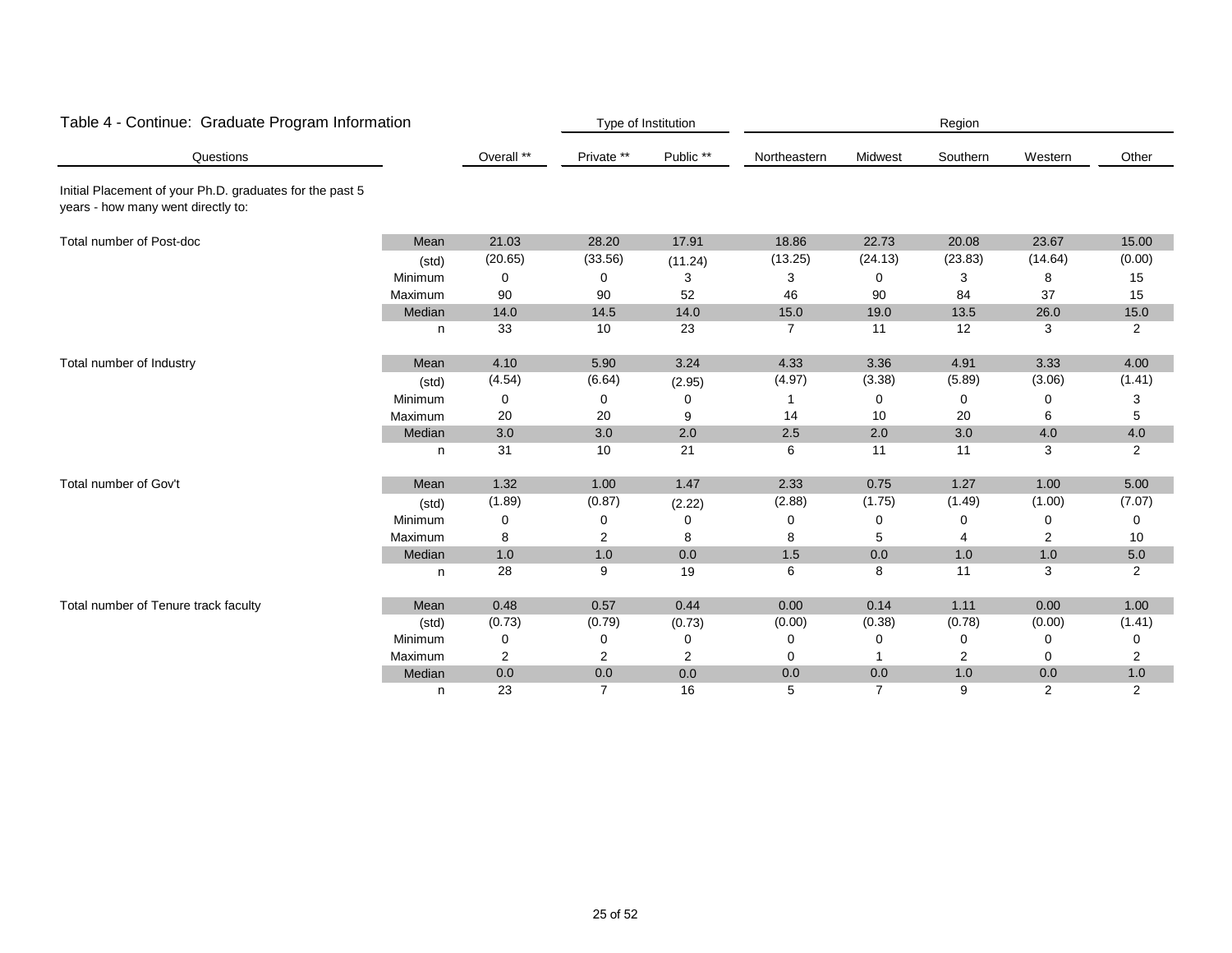| Table 4 - Continue: Graduate Program Information                                                          |         |              |                | Type of Institution |              |          | Region   |         |                |
|-----------------------------------------------------------------------------------------------------------|---------|--------------|----------------|---------------------|--------------|----------|----------|---------|----------------|
| Questions                                                                                                 |         | Overall **   | Private **     | Public **           | Northeastern | Midwest  | Southern | Western | Other          |
| Initial Placement of your Ph.D. graduates for the past 5<br>years - how many went directly to: (continue) |         |              |                |                     |              |          |          |         |                |
| Total number of Non-tenure track faculty                                                                  | Mean    | 1.08         | 0.67           | 1.29                | 0.67         | 1.33     | 1.00     | 1.50    | 2.00           |
|                                                                                                           | (std)   | (1.38)       | (1.12)         | (1.49)              | (1.21)       | (1.80)   | (1.00)   | (2.12)  | (0.00)         |
|                                                                                                           | Minimum | 0            | 0              | 0                   | 0            |          |          |         |                |
|                                                                                                           | Maximum | 5            | 3              | 5                   |              |          |          | 3       | 2              |
|                                                                                                           | Median  | $\mathbf{0}$ | $\overline{0}$ |                     | $\Omega$     | $\Omega$ |          | 1.5     | 2.0            |
|                                                                                                           | n       | 26           | 9              | 17                  | 6            | 9        | 9        | 2       | $\overline{2}$ |
| Total number of Other                                                                                     | Mean    | 6.23         | 10.33          | 5.00                | 7.57         | 5.88     | 5.88     | 5.00    |                |
|                                                                                                           | (std)   | (5.81)       | (8.80)         | (4.13)              | (4.69)       | (4.12)   | (8.98)   | (2.00)  |                |
|                                                                                                           | Minimum | 0            | 3              | 0                   | 3            | 0        | $\Omega$ |         |                |
|                                                                                                           | Maximum | 27           | 27             | 15                  | 15           | 12       | 27       |         |                |
|                                                                                                           | Median  | 5.0          | 8.0            | 4.5                 | 7.0          | 5.5      | 2.5      | 5.0     |                |
|                                                                                                           | n       | 26           | 6              | 20                  |              | 8        | 8        | 3       | 0              |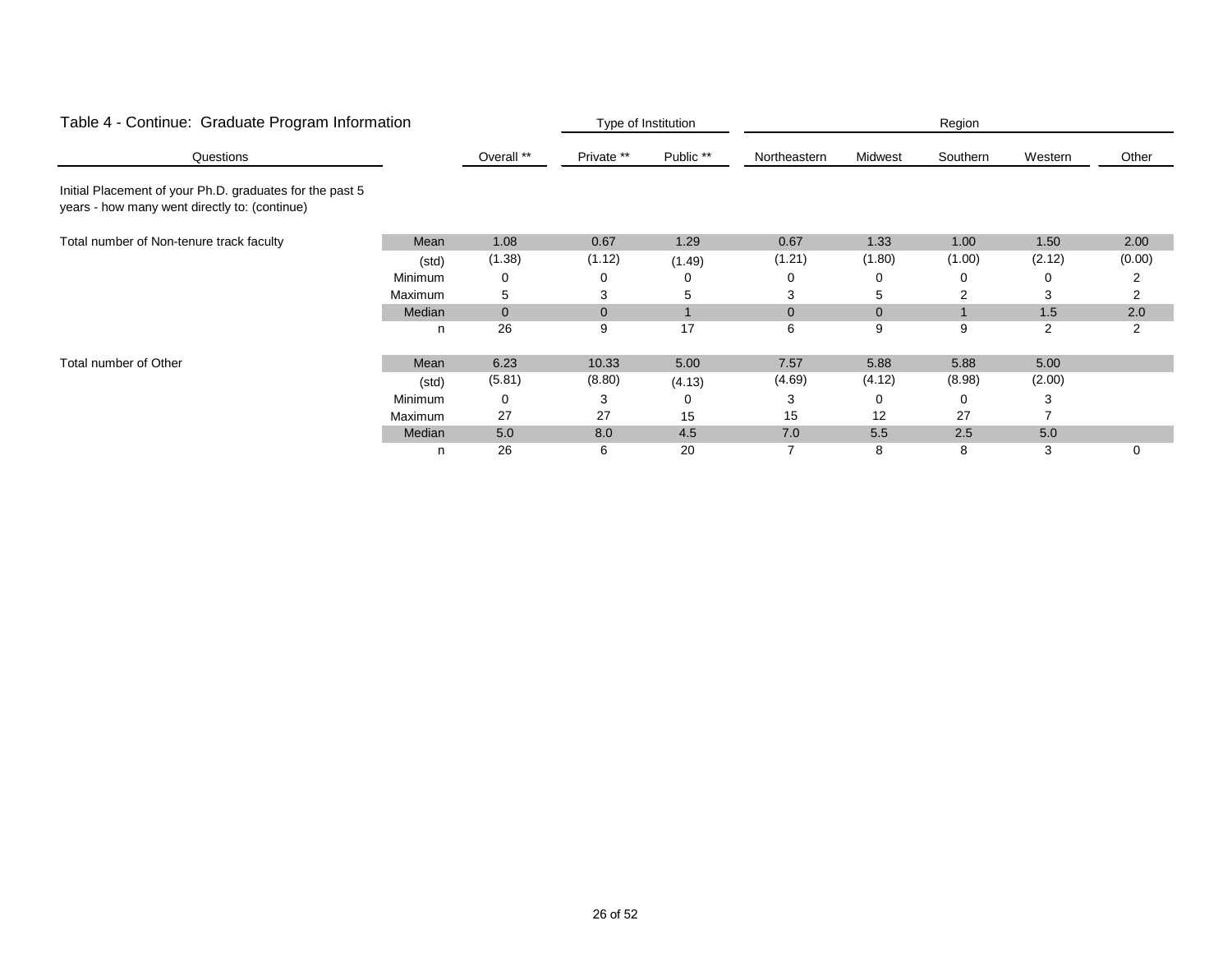#### Table 4 - Continue: Graduate Program Information

| Region       | Type of<br>Institution | Table 4: Graduate Program Information - Additional Comments (Question #55)                                                                                                                                                                                                                                                          |
|--------------|------------------------|-------------------------------------------------------------------------------------------------------------------------------------------------------------------------------------------------------------------------------------------------------------------------------------------------------------------------------------|
| Midwest      | Public                 | #54: n/a; no department PhD degree program                                                                                                                                                                                                                                                                                          |
| Midwest      | Public                 | 8 - enrolled in Medical School                                                                                                                                                                                                                                                                                                      |
| Midwest      | Public                 | Comment #49: Tuition is paid by the University, not the department. The majority of all fees are paid by the students.                                                                                                                                                                                                              |
| Midwest      | Public                 | For our "other" students, they are in a combined MD/PhD program. Their program begins with 2 years of medical school. Then<br>they spend 2 years in graduate school to receive their PhD. Then they go back to medical school for the final 2 years of the<br>program. After graduating, they move on to their medical residencies. |
| Midwest      | Public                 | Other includes instructors, surgical assistant, medical school and residency                                                                                                                                                                                                                                                        |
| Midwest      | Public                 | Q49 - 100% Tuition; 36% Fees (Post-Comp)                                                                                                                                                                                                                                                                                            |
| Midwest      | Public                 | Q51 - \$4,555 for grad assistants; \$4853 for trainees/fellows; Q53 - \$500 ea. moving allowance; \$5000 ea. to URM students;<br>Q54 (Other) - 12 (including medical school)                                                                                                                                                        |
| Northeastern | Public                 | 15 includes 8 returned to Med/Dental School                                                                                                                                                                                                                                                                                         |
| Northeastern | Public                 | With respect to the students listed under "Other" in Q54, these 4 students were in the Medical Scientist Training Program<br>(MD/PhD) and they returned to medical school to complete the clinical phase of the training after receiving the PhD.                                                                                   |
| Southern     | Private                | 100% graduate tuition is paid by the institution                                                                                                                                                                                                                                                                                    |
| Southern     | Private                | 3 advanced medical training, 1 science administration                                                                                                                                                                                                                                                                               |
| Southern     | Private                | Small institutional wide graduate program, not Department based.                                                                                                                                                                                                                                                                    |
| Southern     | Private                | The graduate student data were combined from 3 interdepartmental programs that the faculty in the department belong and<br>include 1) Microbiology & Molecular Genetics; 2) Immunology and Molecular Pathogenesis; and 3) Genetics and Molecular<br>Biology                                                                         |
| Southern     | Public                 | Currently, we do not have a precise way to track the progression after graduation. We are working on creating a new system<br>through surveys and/or a student data tracking system                                                                                                                                                 |
| Southern     | Public                 | tuition is paid --- fees are not.                                                                                                                                                                                                                                                                                                   |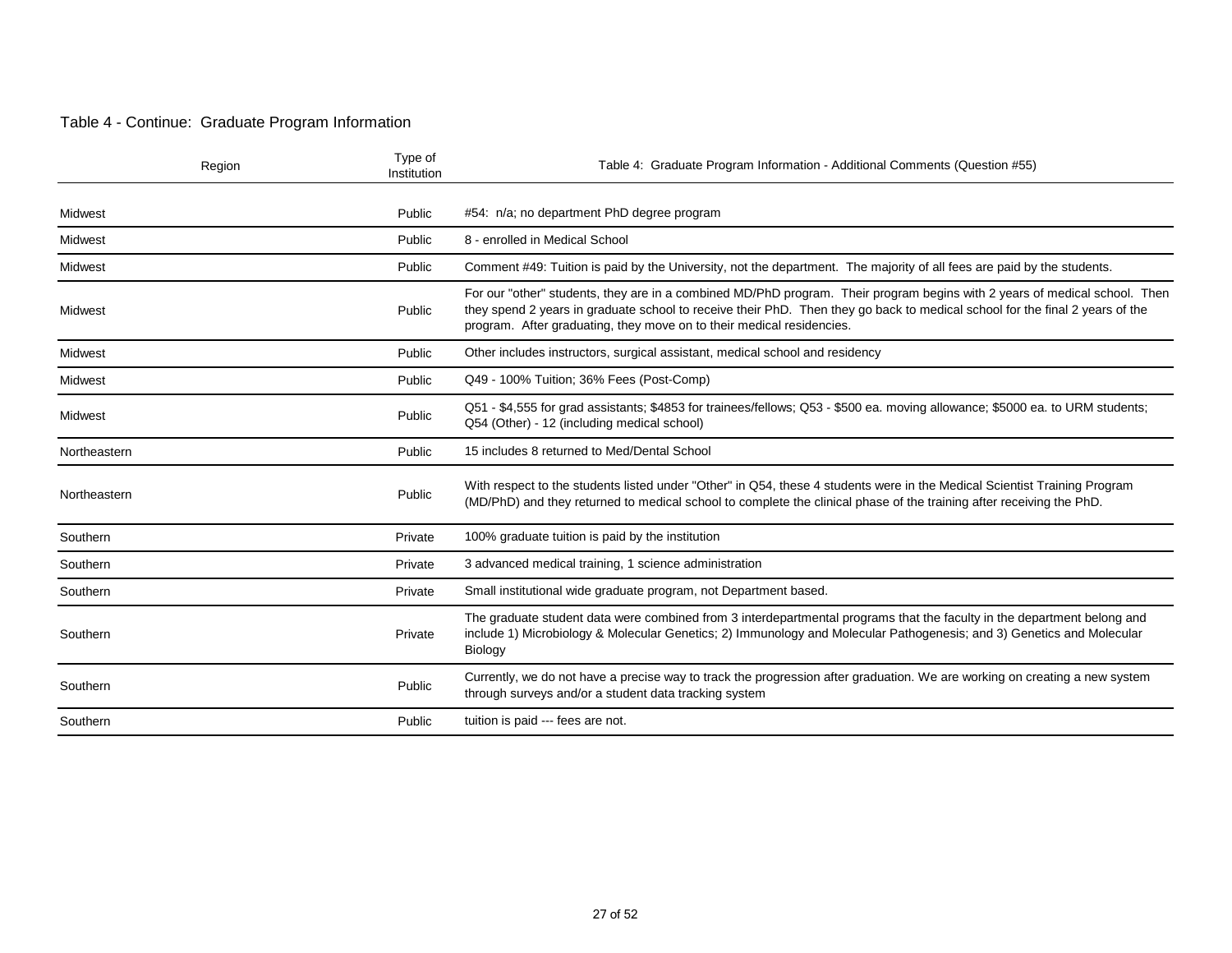## **Table 5: Postdoctoral Fellow Information**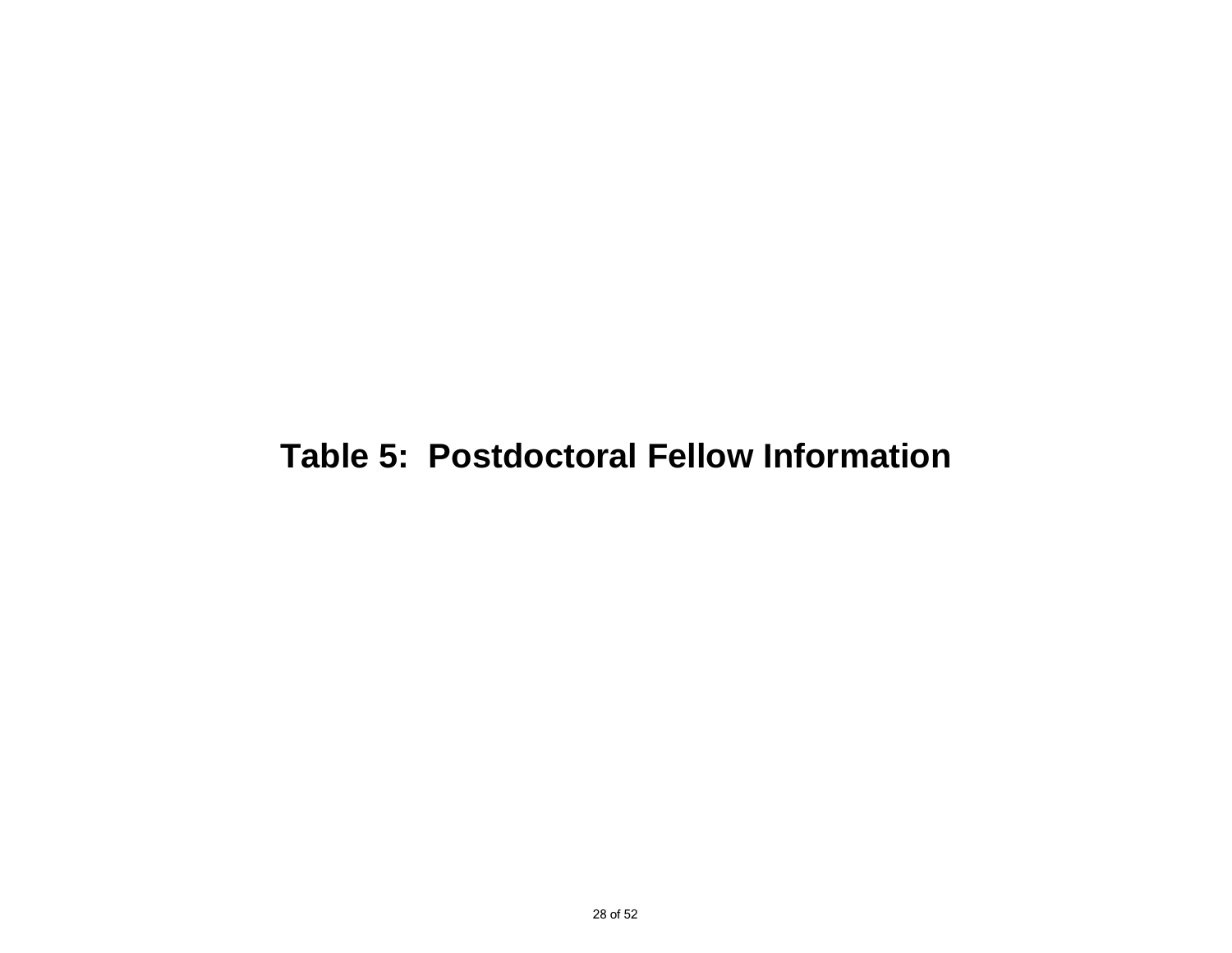#### **Table 5: Postdoctoral Fellow Information**

|                                                                                                                                     |         |            |            | Type of Institution |                  |                         | Region    |                                                                                                                                                                                                                                                                                    |                |  |
|-------------------------------------------------------------------------------------------------------------------------------------|---------|------------|------------|---------------------|------------------|-------------------------|-----------|------------------------------------------------------------------------------------------------------------------------------------------------------------------------------------------------------------------------------------------------------------------------------------|----------------|--|
| Questions                                                                                                                           |         | Overall ** | Private ** | Public **           | Northeastern     | Midwest                 | Southern  | Western<br>25.25<br>(24.49)<br>3<br>60<br>19.0<br>$\overline{4}$<br>11.75<br>(7.14)<br>3<br>20<br>12.0<br>4<br>4.75<br>(1.26)<br>3<br>6<br>5.0<br>$\overline{4}$<br>100.00%<br>0.00%<br>4<br>\$9,038<br>(\$5,275)<br>\$1,345<br>\$13,000<br>\$10,904<br>4<br>75.00%<br>25.00%<br>4 | Other          |  |
|                                                                                                                                     | Mean    | 11.50      | 12.13      | 11.15               | 11.88            | 8.43                    | 10.56     |                                                                                                                                                                                                                                                                                    | 9.00           |  |
| Total number of postdoctoral fellows in the department?                                                                             | (std)   | (11.97)    | (17.63)    | (7.62)              | (12.69)          | (7.93)                  | (9.03)    |                                                                                                                                                                                                                                                                                    | (4.24)         |  |
|                                                                                                                                     | Minimum | 0          | 0          | 0                   | 0                | 0                       | 0         |                                                                                                                                                                                                                                                                                    | 6              |  |
|                                                                                                                                     | Maximum | 60         | 60         | 27                  | 41               | 27                      | 30        |                                                                                                                                                                                                                                                                                    | 12             |  |
|                                                                                                                                     | Median  | 9.0        | 5.0        | 10.0                | 8.0              | 9.0                     | 8.0       |                                                                                                                                                                                                                                                                                    | 9.0            |  |
|                                                                                                                                     |         |            |            |                     | 8                |                         |           |                                                                                                                                                                                                                                                                                    |                |  |
|                                                                                                                                     | n       | 42         | 15         | 27                  |                  | 14                      | 16        |                                                                                                                                                                                                                                                                                    | $\overline{2}$ |  |
| Number of US citizen/permanent resident postdoctoral                                                                                | Mean    | 5.00       | 5.15       | 4.93                | 3.57             | 3.29                    | 5.47      |                                                                                                                                                                                                                                                                                    | 0.00           |  |
| fellows in the department.                                                                                                          | (std)   | (5.00)     | (7.12)     | (3.75)              | (2.07)           | (3.50)                  | (5.32)    |                                                                                                                                                                                                                                                                                    |                |  |
|                                                                                                                                     | Minimum | 0          | 0          | 0                   | $\mathbf 0$      | $\mathbf 0$             | 0         |                                                                                                                                                                                                                                                                                    | 0              |  |
|                                                                                                                                     | Maximum | 21         | 21         | 14                  | 6                | 12                      | 21        |                                                                                                                                                                                                                                                                                    | $\mathbf 0$    |  |
|                                                                                                                                     | Median  | 3.0        | 2.0        | 4.0                 | 4.0              | 2.5                     | 3.0       |                                                                                                                                                                                                                                                                                    | 0.0            |  |
|                                                                                                                                     | n       | 40         | 13         | 27                  | $\overline{7}$   | 14                      | 15        |                                                                                                                                                                                                                                                                                    | $\mathbf{1}$   |  |
| Average number of years of training for your postdoctoral                                                                           | Mean    | 3.93       | 3.99       | 3.90                | 4.25             | 3.40                    | 4.00      |                                                                                                                                                                                                                                                                                    | 3.50           |  |
| fellows (yrs).                                                                                                                      | (std)   | (0.96)     | (0.88)     | (1.02)              | (1.17)           | (0.54)                  | (0.89)    |                                                                                                                                                                                                                                                                                    | (0.71)         |  |
|                                                                                                                                     | Minimum | 2.4        | 3          | 2.4                 | 2.96             | 2.5                     | 2.4       |                                                                                                                                                                                                                                                                                    | 3              |  |
|                                                                                                                                     | Maximum | 6          | 5.4        | 6                   | $\,6$            | $\overline{\mathbf{4}}$ | 5.4       |                                                                                                                                                                                                                                                                                    | 4              |  |
|                                                                                                                                     | Median  | 4.0        | 4.0        | 4.0                 | 4.5              | 3.2                     | 4.0       |                                                                                                                                                                                                                                                                                    | 3.5            |  |
|                                                                                                                                     | n       | 40         | 13         | 27                  | 8                | 13                      | 15        |                                                                                                                                                                                                                                                                                    | 2              |  |
| Is health insurance provided for your post-doctoral fellows?                                                                        |         |            |            |                     |                  |                         |           |                                                                                                                                                                                                                                                                                    |                |  |
|                                                                                                                                     |         | 80.95%     | 80.00%     | 81.48%              | 88.89%           | 69.23%                  | 81.25%    |                                                                                                                                                                                                                                                                                    | 100.00%        |  |
| Yes<br>No                                                                                                                           |         | 19.05%     | 20.00%     | 18.52%              | 11.11%           | 30.77%                  | 18.75%    |                                                                                                                                                                                                                                                                                    | 0.00%          |  |
|                                                                                                                                     |         |            |            |                     |                  |                         |           |                                                                                                                                                                                                                                                                                    |                |  |
|                                                                                                                                     | n       | 42         | 15         | 27                  | $\boldsymbol{9}$ | 13                      | 16        |                                                                                                                                                                                                                                                                                    | 2              |  |
| If yes, how much (total cost from all sources)?                                                                                     | Mean    | \$10,899   | \$10,940   | \$10,883            | \$5,345          | \$17,824                | \$7,409   |                                                                                                                                                                                                                                                                                    | \$3,100        |  |
|                                                                                                                                     | (std)   | (\$12,323) | (\$8,638)  | (\$13,794)          | (\$2,769)        | (\$20,045)              | (\$2,172) |                                                                                                                                                                                                                                                                                    | (\$2,687)      |  |
|                                                                                                                                     | Minimum | \$1,345    | \$3,000    | \$1,345             | \$3,000          | \$4,200                 | \$4,392   |                                                                                                                                                                                                                                                                                    | \$1,200        |  |
|                                                                                                                                     | Maximum | \$55,610   | \$25,000   | \$55,610            | \$8,400          | \$55,610                | \$10,000  |                                                                                                                                                                                                                                                                                    | \$5,000        |  |
|                                                                                                                                     | Median  | \$7,700    | \$7,000    | \$8,400             | \$4,636          | \$8,230                 | \$7,000   |                                                                                                                                                                                                                                                                                    | \$3,100        |  |
|                                                                                                                                     | n       | 18         | 5          | 13                  | 3                | 6                       | 5         |                                                                                                                                                                                                                                                                                    | $\overline{2}$ |  |
| Are your post-doctoral fellows considered full time<br>employees - i.e., like faculty and staff as opposed to<br>trainees/students? |         |            |            |                     |                  |                         |           |                                                                                                                                                                                                                                                                                    |                |  |
| Yes                                                                                                                                 |         | 78.57%     | 73.33%     | 81.48%              | 55.56%           | 92.31%                  | 81.25%    |                                                                                                                                                                                                                                                                                    | 50.00%         |  |
| No.                                                                                                                                 |         | 21.43%     | 26.67%     | 18.52%              | 44.44%           | 7.69%                   | 18.75%    |                                                                                                                                                                                                                                                                                    | 50.00%         |  |
|                                                                                                                                     | n       | 42         | 15         | 27                  | 9                | 13                      | 16        |                                                                                                                                                                                                                                                                                    | 2              |  |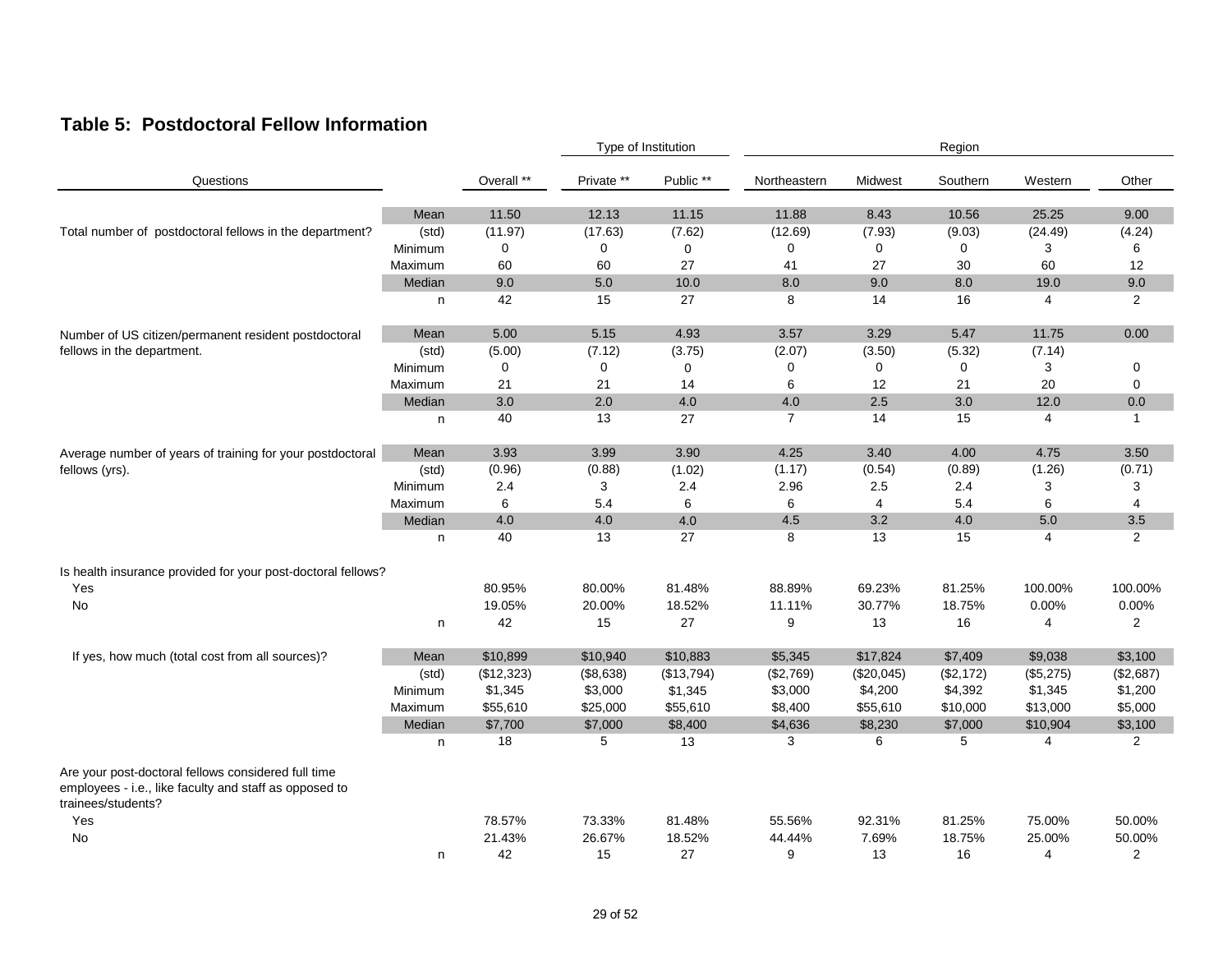| Table 5 - Continue: Postdoctoral Fellow Information                                                 |         |            | Type of Institution<br>Region |           |                |                |          |         |                |
|-----------------------------------------------------------------------------------------------------|---------|------------|-------------------------------|-----------|----------------|----------------|----------|---------|----------------|
| Questions                                                                                           |         | Overall ** | Private **                    | Public ** | Northeastern   | Midwest        | Southern | Western | Other          |
| Initial Placement of your postdoctoral fellows for the past<br>5 years - how many went directly to: |         |            |                               |           |                |                |          |         |                |
| Total number of Post-doc                                                                            | Mean    | 6.36       | 3.67                          | 7.21      | 5.80           | 3.64           | 13.83    | 2.33    | 2.50           |
|                                                                                                     | (std)   | (7.86)     | (2.58)                        | (8.79)    | (2.17)         | (2.66)         | (13.60)  | (0.58)  | (2.12)         |
|                                                                                                     | Minimum | 0          | 0                             | 0         | 3              | 0              | 2        | 2       |                |
|                                                                                                     | Maximum | 36         | $\overline{7}$                | 36        | 8              | 8              | 36       | 3       | 4              |
|                                                                                                     | Median  | 4.0        | 3.5                           | 5.0       | 7.0            | 4.0            | 9.5      | 2.0     | 2.5            |
|                                                                                                     | n       | 25         | 6                             | 19        | 5              | 11             | 6        | 3       | 2              |
| Total number of Industry                                                                            | Mean    | 4.09       | 2.60                          | 4.53      | 2.75           | 3.11           | 7.17     | 2.67    | 3.00           |
|                                                                                                     | (std)   | (5.82)     | (3.21)                        | (6.40)    | (1.26)         | (2.93)         | (10.57)  | (0.58)  | (1.41)         |
|                                                                                                     | Minimum | 0          | 0                             | 0         |                | 0              | 0        | 2       | 2              |
|                                                                                                     | Maximum | 28         | 8                             | 28        |                | 7              | 28       | 3       | 4              |
|                                                                                                     | Median  | 3.0        | 1.0                           | 3.0       | 3.0            | 2.0            | 3.0      | 3.0     | 3.0            |
|                                                                                                     | n       | 22         | 5                             | 17        | $\overline{4}$ | 9              | 6        | 3       | $\overline{2}$ |
| Total number of Gov't                                                                               | Mean    | 1.45       | 3.40                          | 0.80      | 0.50           | 0.63           | 4.00     | 0.67    | 2.50           |
|                                                                                                     | (std)   | (3.30)     | (6.50)                        | (0.94)    | (0.58)         | (1.06)         | (6.16)   | (1.15)  | (3.54)         |
|                                                                                                     | Minimum | 0          | 0                             | 0         | 0              | 0              |          | 0       | 0              |
|                                                                                                     | Maximum | 15         | 15                            | 3         |                | 3              | 15       | 2       | 5              |
|                                                                                                     | Median  | 1.0        | 1.0                           | 1.0       | 0.5            | 0.0            | 1.0      | 0.0     | 2.5            |
|                                                                                                     | n       | 20         | 5                             | 15        | 4              | 8              | 5        | 3       | 2              |
| Total number of Tenure track faculty                                                                | Mean    | 2.90       | 7.00                          | 1.94      | 3.60           | 1.71           | 4.33     | 1.67    | 2.00           |
|                                                                                                     | (std)   | (4.16)     | (7.53)                        | (2.41)    | (5.37)         | (2.93)         | (5.39)   | (1.53)  | (2.83)         |
|                                                                                                     | Minimum | 0          | 0                             | 0         | 0              | 0              | $\Omega$ | 0       | ŋ              |
|                                                                                                     | Maximum | 14         | 14                            | 8         | 13             | 8              | 14       | 3       | 4              |
|                                                                                                     | Median  | 1.0        | 7.0                           | 1.0       | 1.0            | 0.0            | 3.0      | 2.0     | 2.0            |
|                                                                                                     | n       | 21         | $\overline{4}$                | 17        | 5              | $\overline{7}$ | 6        | 3       | $\overline{2}$ |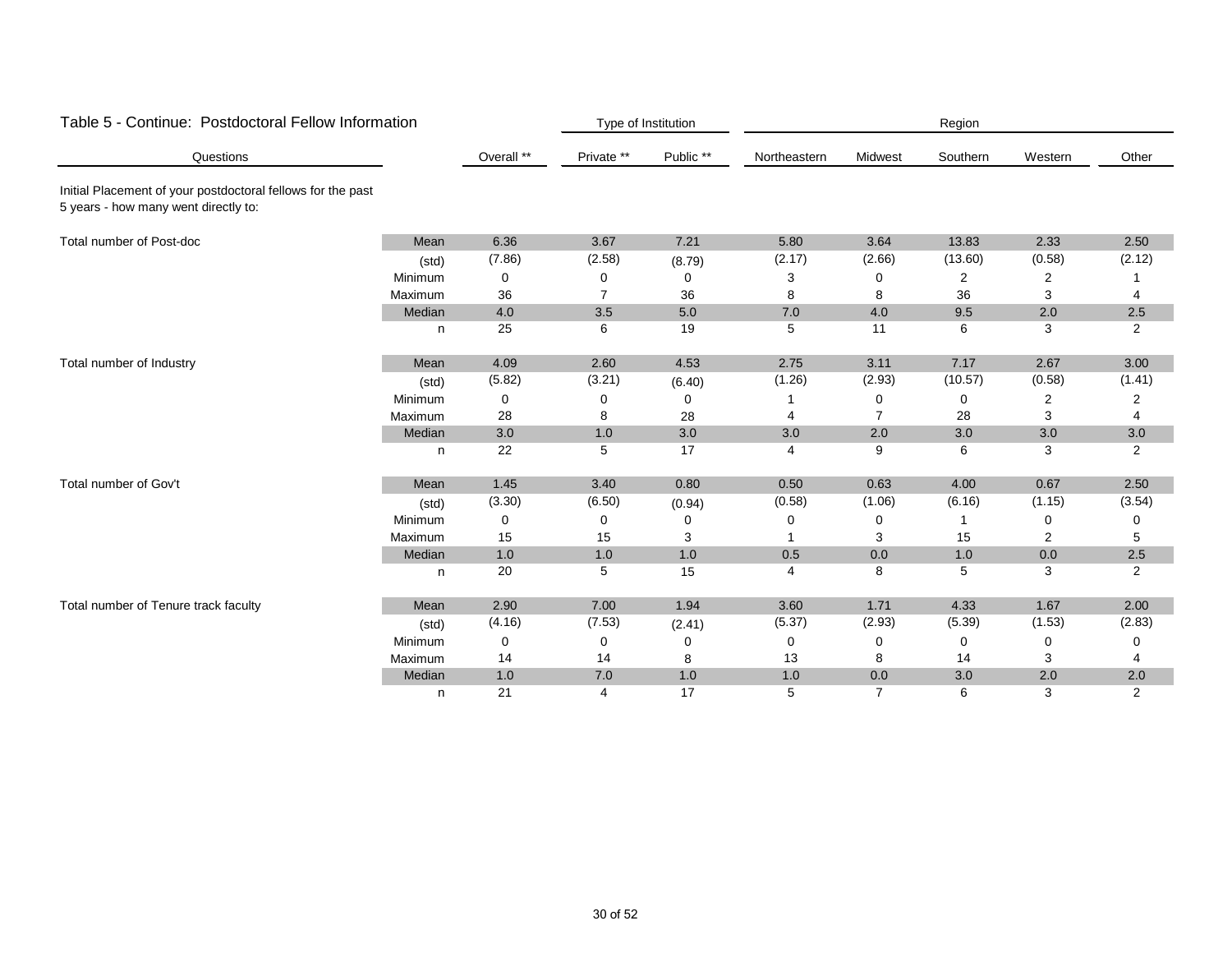| Table 5 - Continue: Postdoctoral Fellow Information                                                            |         |            |            | Type of Institution |              |         | Region   |                |        |
|----------------------------------------------------------------------------------------------------------------|---------|------------|------------|---------------------|--------------|---------|----------|----------------|--------|
| Questions                                                                                                      |         | Overall ** | Private ** | Public **           | Northeastern | Midwest | Southern | Western        | Other  |
| Initial Placement of your postdoctoral fellows for the past<br>5 years - how many went directly to: (continue) |         |            |            |                     |              |         |          |                |        |
| Total number of Non-tenure track faculty                                                                       | Mean    | 3.62       | 6.83       | 2.33                | 4.80         | 1.63    | 6.60     | 2.00           | 4.00   |
|                                                                                                                | (std)   | (5.13)     | (8.57)     | (2.29)              | (4.27)       | (2.45)  | (8.88)   | (1.73)         | (5.66) |
|                                                                                                                | Minimum | 0          | 0          | 0                   |              | 0       | 0        |                | ∩      |
|                                                                                                                | Maximum | 22         | 22         |                     | 12           |         | 22       |                | 8      |
|                                                                                                                | Median  | 2.0        | 3.0        | 2.0                 | 3.0          | 0.5     | 3.0      | 1.0            | 4.0    |
|                                                                                                                | n       | 21         | 6          | 15                  | 5            | 8       | 5        | 3              | 2      |
| Total number of Other                                                                                          | Mean    | 4.22       | 7.00       | 3.44                | 6.00         | 4.56    | 3.00     | 1.67           | 3.00   |
|                                                                                                                | (std)   | (4.20)     | (6.08)     | (3.35)              | (5.76)       | (4.30)  | (2.55)   | (0.58)         |        |
|                                                                                                                | Minimum | 0          | 0          | 0                   |              | 0       |          |                | 3      |
|                                                                                                                | Maximum | 14         | 14         | 11                  | 14           | 11      |          | $\overline{2}$ | 3      |
|                                                                                                                | Median  | 2.0        | 7.0        | 2.0                 | 4.0          | 3.0     | 2.0      | 2.0            | 3.0    |
|                                                                                                                | n       | 23         | 5          | 18                  | 6            | 9       | 5        | 3              |        |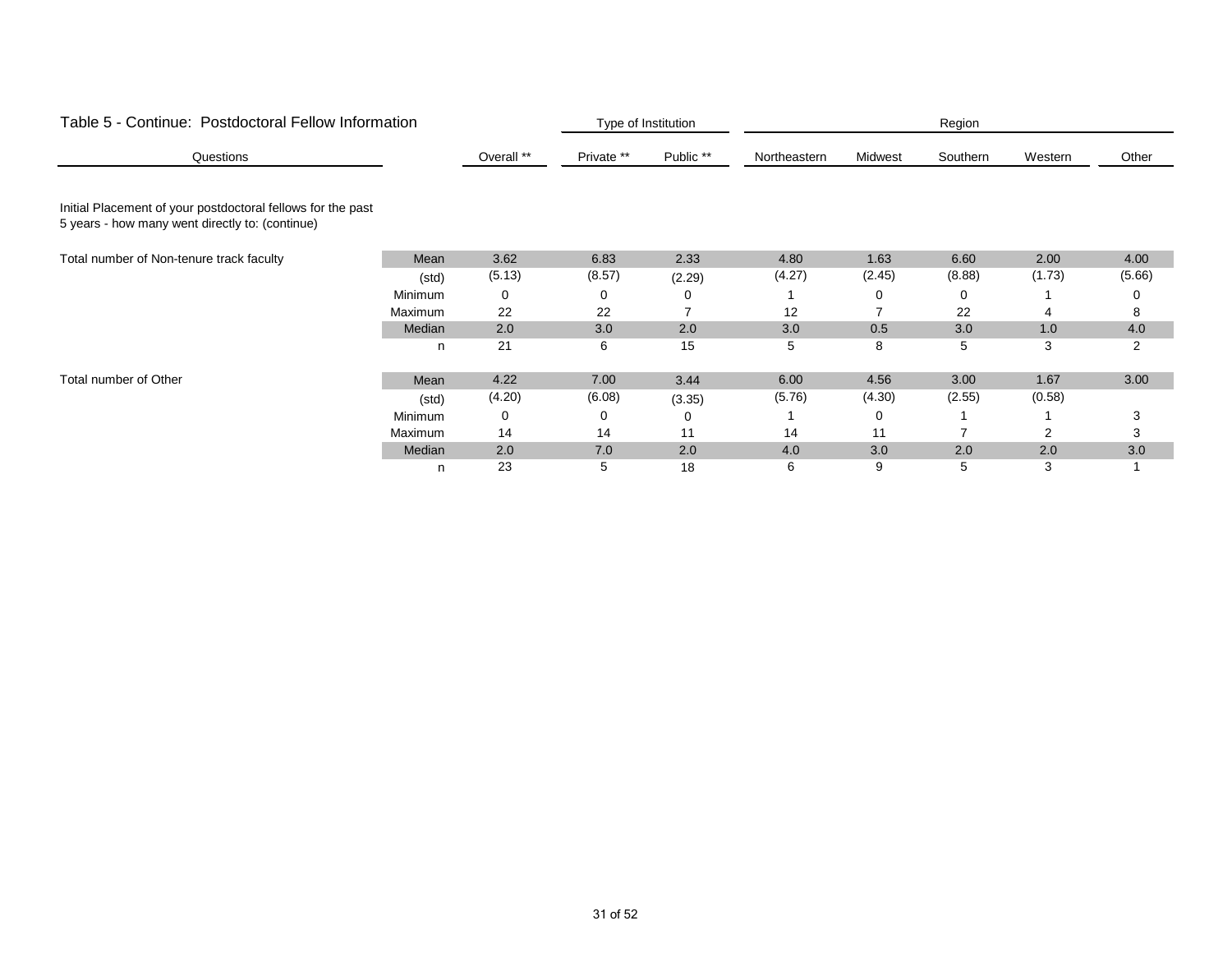#### Table 5 - Continue: Postdoctoral Fellow Information

| Region       | Type of<br>Institution | Table 5: Postdoctoral Fellow Information - Additional Comments (Question #63)                                                                                                                                                                   |
|--------------|------------------------|-------------------------------------------------------------------------------------------------------------------------------------------------------------------------------------------------------------------------------------------------|
| Midwest      | Public                 | other includes, non tenure track faculty, family leave                                                                                                                                                                                          |
| Midwest      | Public                 | Varies depending on which insurance program the employee chooses to participate. Employee pays 1/3 and the University<br>pays 2/3 of the cost.                                                                                                  |
| Northeastern | Private                | Note, our Postdoctoral Fellows are hired through our HR system like a full-time employee (offered the same health benefits as<br>full-time staff), however, they are considered trainees.                                                       |
| Northeastern | Public                 | For Q.61, the postdoctoral fellows are considered full time employees because they are supported on a research grant, rather<br>than on a NRSA training fellowship. Postdoctoral fellows on a NRSA training grant are not considered employees. |
| Southern     | Private                | do not track                                                                                                                                                                                                                                    |
| Southern     | Private                | Post docs can opt out of the university healthcare plan. Premiums are paid mostly by the university with contributions from the<br>fellows.                                                                                                     |
| Southern     | Public                 | $other = maternity leave$                                                                                                                                                                                                                       |
| Southern     | Public                 | We do not track by 5 year increments<br>Post-doc's receive limited benefits                                                                                                                                                                     |
| Western      | Public                 | 60. Health insurance cost is based on number of persons covered. Employee only is \$6,396/yr up to Family \$17,220/year.                                                                                                                        |
| Other        | Public                 | At a Canadian institution so no US postdocs - however 4 of 6 and CDN                                                                                                                                                                            |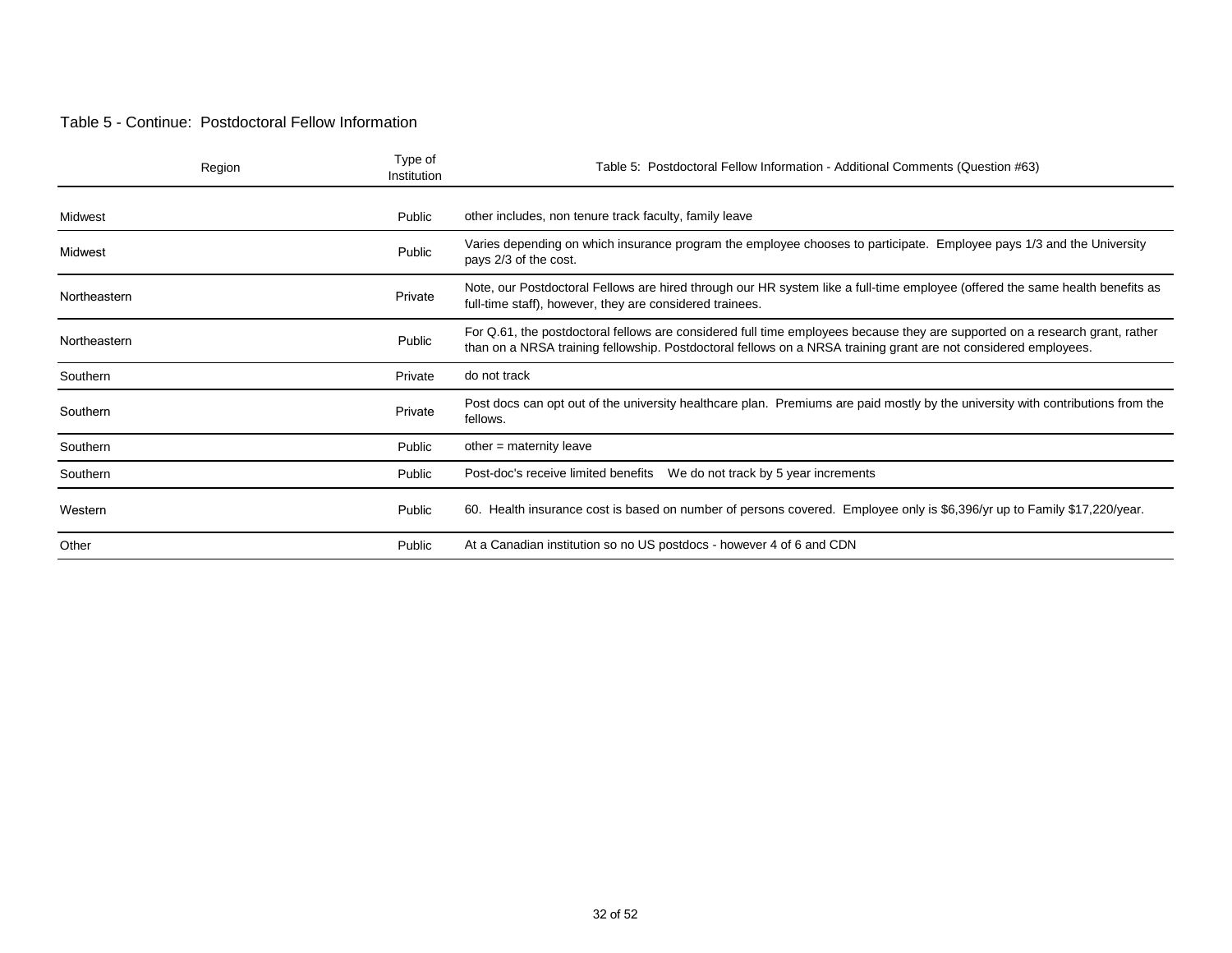## **Table 6: Medical Student Curriculum**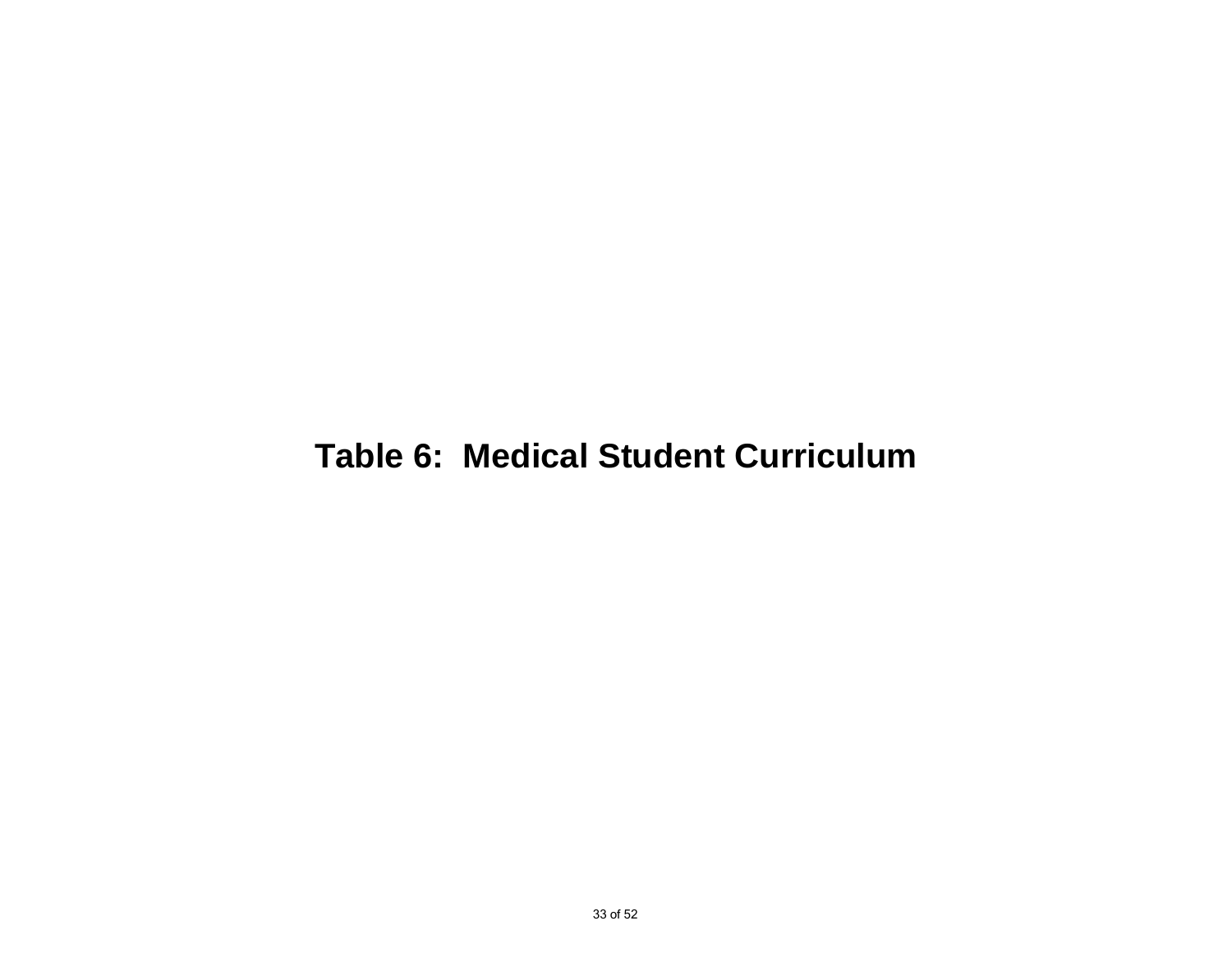#### **Table 6: Medical Student Curriculum**

|                                                                                                                                    |         |                  | Type of Institution |                  |                  |                  | Region          |                |          |
|------------------------------------------------------------------------------------------------------------------------------------|---------|------------------|---------------------|------------------|------------------|------------------|-----------------|----------------|----------|
| Questions                                                                                                                          |         | Overall **       | Private **          | Public **        | Northeastern     | Midwest          | Southern        | Western        | Other    |
| In what kind of course format is Microbiology/Immunology<br>taught to your medical students?                                       |         |                  |                     |                  |                  |                  |                 |                |          |
| Specific course (or block) based in your Department<br>Specific course that is inter-departmental<br>"Integrated" curriculum where |         | 23.08%<br>15.38% | 26.67%<br>13.33%    | 20.83%<br>16.67% | 33.33%<br>33.33% | 16.67%<br>16.67% | 28.57%<br>7.14% | 0.00%<br>0.00% |          |
| microbiology/immunology is scattered throughout an<br>organ-based (systems) course                                                 |         | 46.15%           | 46.67%              | 45.83%           | 22.22%           | 50.00%           | 57.14%          | 50.00%         |          |
| Separate microbiology course and separate<br>immunology course                                                                     |         | 15.38%           | 13.33%              | 16.67%           | 11.11%           | 16.67%           | 7.14%           | 50.00%         |          |
|                                                                                                                                    | n       | 39               | 15                  | 24               | 9                | 12               | 14              | 4              | 0        |
| How many hours of Microbiology/Immunology instruction<br>are in your medical student curriculum?                                   |         |                  |                     |                  |                  |                  |                 |                |          |
| Lecture                                                                                                                            | Mean    | 72.83            | 73.27               | 72.62            | 82.25            | 69.00            | 72.75           | 66.50          |          |
|                                                                                                                                    | (std)   | (27.26)          | (28.93)             | (27.09)          | (24.73)          | (35.45)          | (20.66)         | (26.56)        |          |
|                                                                                                                                    | Minimum | 16               | 30                  | 16               | 52               | 16               | 40              | 46             |          |
|                                                                                                                                    | Maximum | 123              | 123                 | 119              | 123              | 119              | 104             | 96.5           |          |
|                                                                                                                                    | Median  | 73.0             | 66.0                | 77.0             | 87.0             | 72.5             | 69.5            | 57.0           |          |
|                                                                                                                                    | n       | 34               | 11                  | 23               | $\overline{7}$   | 12               | 12              | 3              | 0        |
| Laboratory                                                                                                                         | Mean    | 12.45            | 9.75                | 13.87            | 17.25            | 12.70            | 4.55            | 40.25          |          |
|                                                                                                                                    | (std)   | (13.90)          | (8.36)              | (16.11)          | (3.74)           | (16.28)          | (4.57)          | (19.45)        |          |
|                                                                                                                                    | Minimum | 0                | 0                   | 0                | 13               | 0                | 0               | 26.5           |          |
|                                                                                                                                    | Maximum | 54               | 23                  | 54               | 23               | 48               | 14              | 54             |          |
|                                                                                                                                    | Median  | 10.0             | 7.5                 | 12.0             | 16.0             | 7.5              | 4.0             | 40.3           |          |
|                                                                                                                                    | n       | 29               | 10                  | 19               | 6                | 10               | 11              | 2              | $\Omega$ |
| Discussion (Small Group, Problem-Based, Case Studies,                                                                              | Mean    | 40.39            | 20.32               | 50.90            | 19.93            | 76.83            | 15.30           | 26.00          |          |
| etc.)                                                                                                                              | (std)   | (96.69)          | (17.18)             | (118.35)         | (20.85)          | (153.81)         | (10.88)         | (8.54)         |          |
|                                                                                                                                    | Minimum | $\mathbf{1}$     | $\mathbf{1}$        | 4                | $\overline{2}$   | $\mathbf{1}$     | 4               | 18             |          |
|                                                                                                                                    | Maximum | 560              | 50                  | 560              | 60               | 560              | 34              | 35             |          |
|                                                                                                                                    | Median  | 22.0             | 12.0                | 24.0             | 8.0              | 40.0             | 11.0            | 25.0           |          |
|                                                                                                                                    | n       | 32               | 11                  | 21               | $\overline{7}$   | 12               | 10              | 3              | 0        |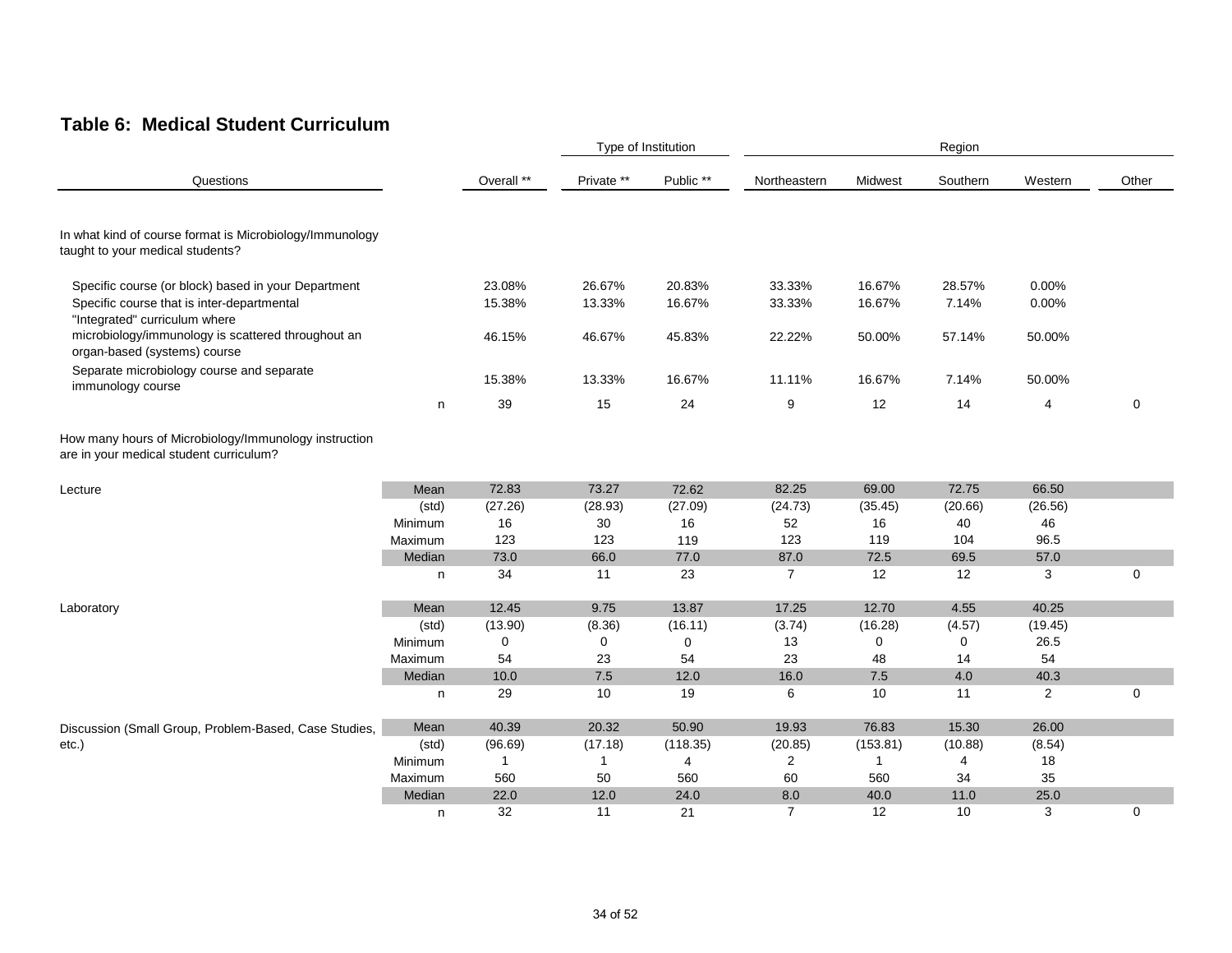#### Table 6 - Continue: Medical Student Curriculum

|         | Region | Type of<br>Institution | Table 6: Medical Student Curriculum - Additional Comments (Question #66)                                                                                                                                                                                                                                                                                                                                                                                                                                                                                                                                                                                                                                                                                                                                                                                                                                                                                                                                                                                                                                                                                                                                                                                                                                                                                                                                                                                                                                                                                                                                                                                                                                             |
|---------|--------|------------------------|----------------------------------------------------------------------------------------------------------------------------------------------------------------------------------------------------------------------------------------------------------------------------------------------------------------------------------------------------------------------------------------------------------------------------------------------------------------------------------------------------------------------------------------------------------------------------------------------------------------------------------------------------------------------------------------------------------------------------------------------------------------------------------------------------------------------------------------------------------------------------------------------------------------------------------------------------------------------------------------------------------------------------------------------------------------------------------------------------------------------------------------------------------------------------------------------------------------------------------------------------------------------------------------------------------------------------------------------------------------------------------------------------------------------------------------------------------------------------------------------------------------------------------------------------------------------------------------------------------------------------------------------------------------------------------------------------------------------|
| Midwest |        | Public                 | Medical microbiology and immunology are taught in Host Defense, a course that integrates microbiology, immunology, and<br>related pharmacology and pathology. The course is primarily taught through our department but with contributions from faculty<br>in the Dept. of Pharmacology and Toxicology, the Division of Infectious Disease, and other content expert faculty.                                                                                                                                                                                                                                                                                                                                                                                                                                                                                                                                                                                                                                                                                                                                                                                                                                                                                                                                                                                                                                                                                                                                                                                                                                                                                                                                        |
| Midwest |        | Public                 | Microbiology emphasizes how the structures and properties of medically important microorganisms are utilized for clinical<br>diagnosis, the development of effective mechanisms for protection against infection and the development of appropriate<br>antimicrobial therapies. Immunology outlines the innate and adaptive host immune responses to microbial infections under<br>conditions of both good health and clinical disease. The laboratory sessions are designed to supplement and reinforce the<br>classroom material by providing an opportunity for students to perform and analyze standard laboratory tests that form the<br>foundations of diagnostic Microbiology and Immunology. Upon successful completion of the INMD6812 course, Medical<br>Students will have a comprehensive foundation of knowledge and critical thinking skills in contemporary Microbiology and<br>Immunology and will be well prepared for advanced review and discussion of clinical cases in Infectious Diseases, as occurs<br>throughout the second year courses.; Q65-3 - 4 hr in a Foundation of Critical Thinking course                                                                                                                                                                                                                                                                                                                                                                                                                                                                                                                                                                                          |
| Midwest |        | Public                 | My department does not teach micro to med students. Although we do teach a dental micro to the dental students.                                                                                                                                                                                                                                                                                                                                                                                                                                                                                                                                                                                                                                                                                                                                                                                                                                                                                                                                                                                                                                                                                                                                                                                                                                                                                                                                                                                                                                                                                                                                                                                                      |
| Midwest |        | Public                 | Our Department has a new Teaching Work Load Distribution Policy with a new formula for counting the hours per lecture and<br>per block director. This is the reason for the changes in our numbers for this year vs. in 2013. The School of Medicine<br>preclerkship curriculum has a focus on patient care and clinical experiences that broaden and deepen classroom learning. Year<br>one (M1) and year two (M2) each consists of four nine-week blocks. Weeks one through eight are for learning. Evaluation<br>occurs during week nine, and week 10 is a break. Each block has two components: Basic Science & Patient-based<br>Learning (BSci/PBL): In this component, students work through one authentic clinical case each week in small groups with a<br>faculty facilitator, who is not a content expert but guides the group as they work through the case seeking a diagnosis and<br>patient care plan. Known as patient-based learning, this style of medical education integrates basic science, clinical science<br>and the humanistic qualities of medicine, instilling in students the importance of providing effective patient-centered care.<br>BSci/PBL features about 10 hours of patient-based learning and about 10 hours of traditional teaching (i.e. lectures) each week.<br>Introduction to Patient Care (IPC): Themes change with each block and focus on clinical skills, including history taking and<br>physical examination; psychosocial issues; and increasing the students' understanding of epidemiology, diagnostic tests and<br>psychopathology. The primary learning strategies also emphasize small-group learning with supporting lectures and laboratory<br>experiences. |
| Midwest |        | Public                 | We have both integrated and separate courses. Intro courses of one week for Micro & Immuno, then more advanced concepts<br>in organ/disease-based courses. Hours above are for intro class. Only TBL is required attendance.; Q65-1 - two didactic and<br>14 flipped classroom; Q65-3 - Six hours of team based learning (TBL)                                                                                                                                                                                                                                                                                                                                                                                                                                                                                                                                                                                                                                                                                                                                                                                                                                                                                                                                                                                                                                                                                                                                                                                                                                                                                                                                                                                       |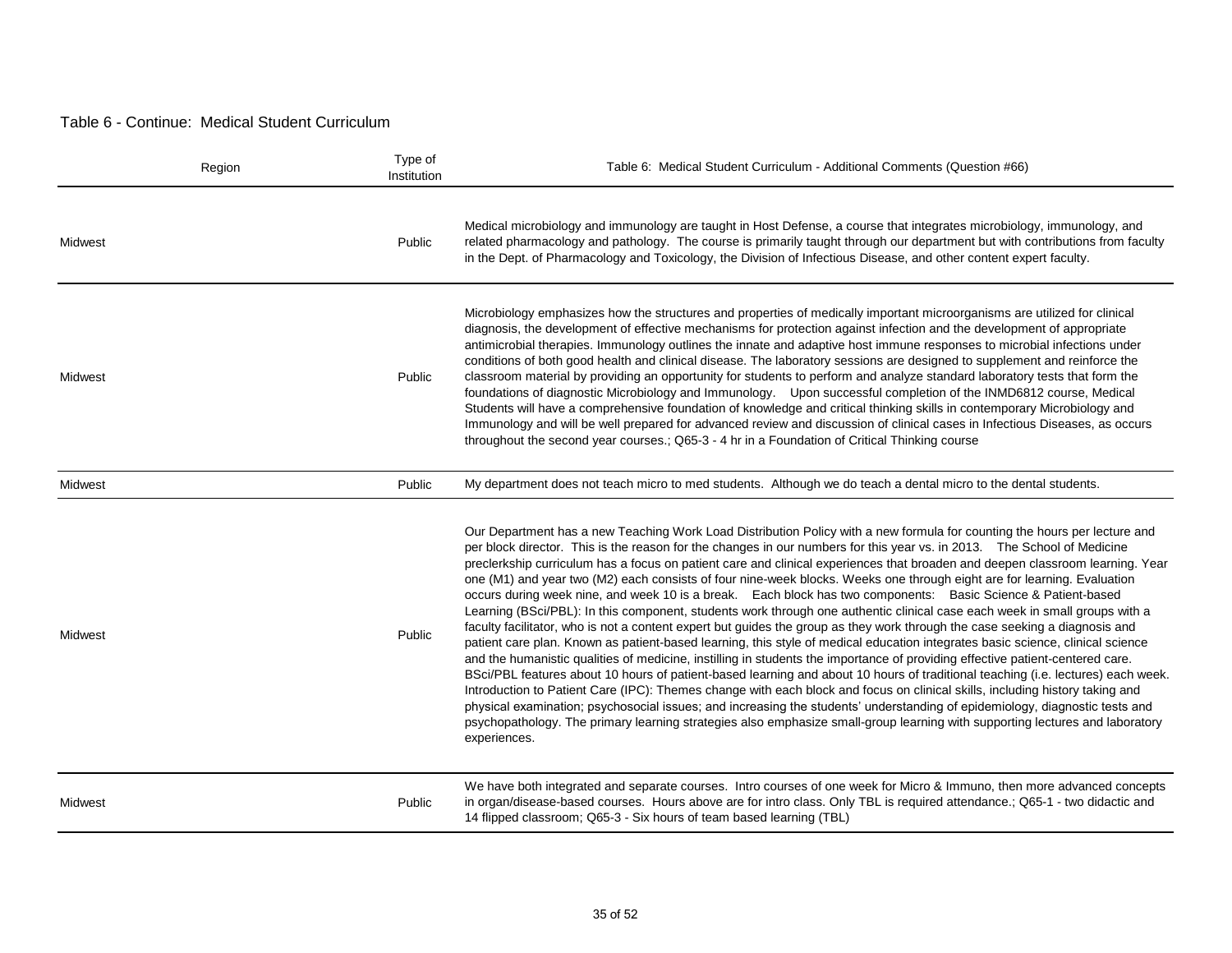#### Table 6 - Continue: Medical Student Curriculum

|              | Region | Type of<br>Institution | Table 6: Medical Student Curriculum - Additional Comments (Question #66)                                                                                                                                                                           |
|--------------|--------|------------------------|----------------------------------------------------------------------------------------------------------------------------------------------------------------------------------------------------------------------------------------------------|
|              |        |                        |                                                                                                                                                                                                                                                    |
| Northeastern |        | Private                | 20 hrs for Virology in a separate course module.                                                                                                                                                                                                   |
| Northeastern |        | Private                | lecture, lab, SGD numbers based on Micro Course only                                                                                                                                                                                               |
| Southern     |        | Private                | Q65-1 - 13 IMM, 45 MIC (online modules); Q65-2 - 2 MIC; Q65-3 - 7 IMM, 6 MIC, 16 MIC (voluntary tutorials)                                                                                                                                         |
| Southern     |        | Private                | We also have a laboratory elective (wet labs) that about 1/3 of the students select.                                                                                                                                                               |
| Southern     |        | Public                 | Micro/Immuno is taught in a multitude of formats. Specific courses are taught by our department but there are also specific<br>courses that are inter-departmental and much of the information is also scattered throughout an organ-based course. |
| Southern     |        | Public                 | N/A                                                                                                                                                                                                                                                |
| Southern     |        | Public                 | Virology / Infection courses excluded                                                                                                                                                                                                              |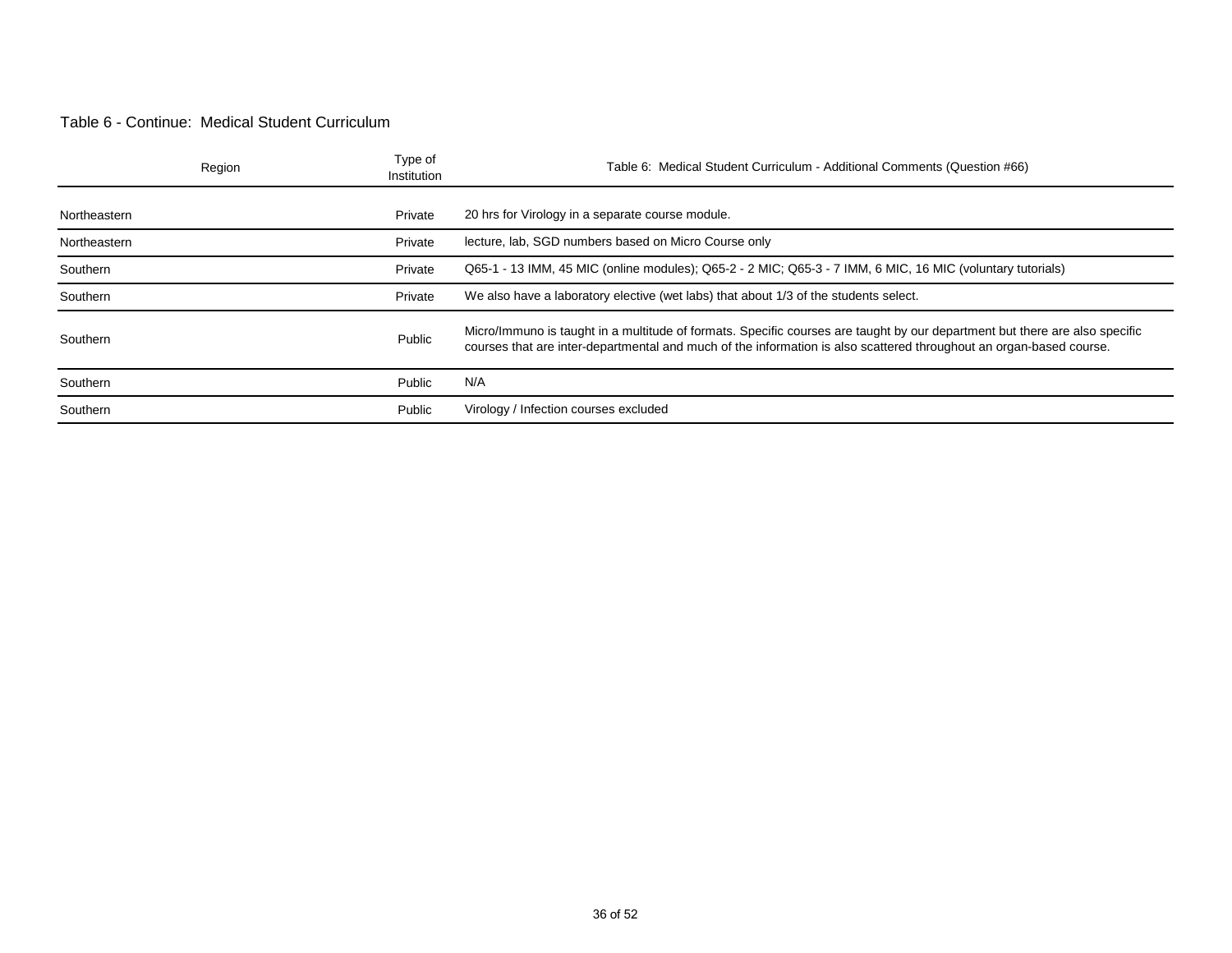## **Table 7: Chair Demographics**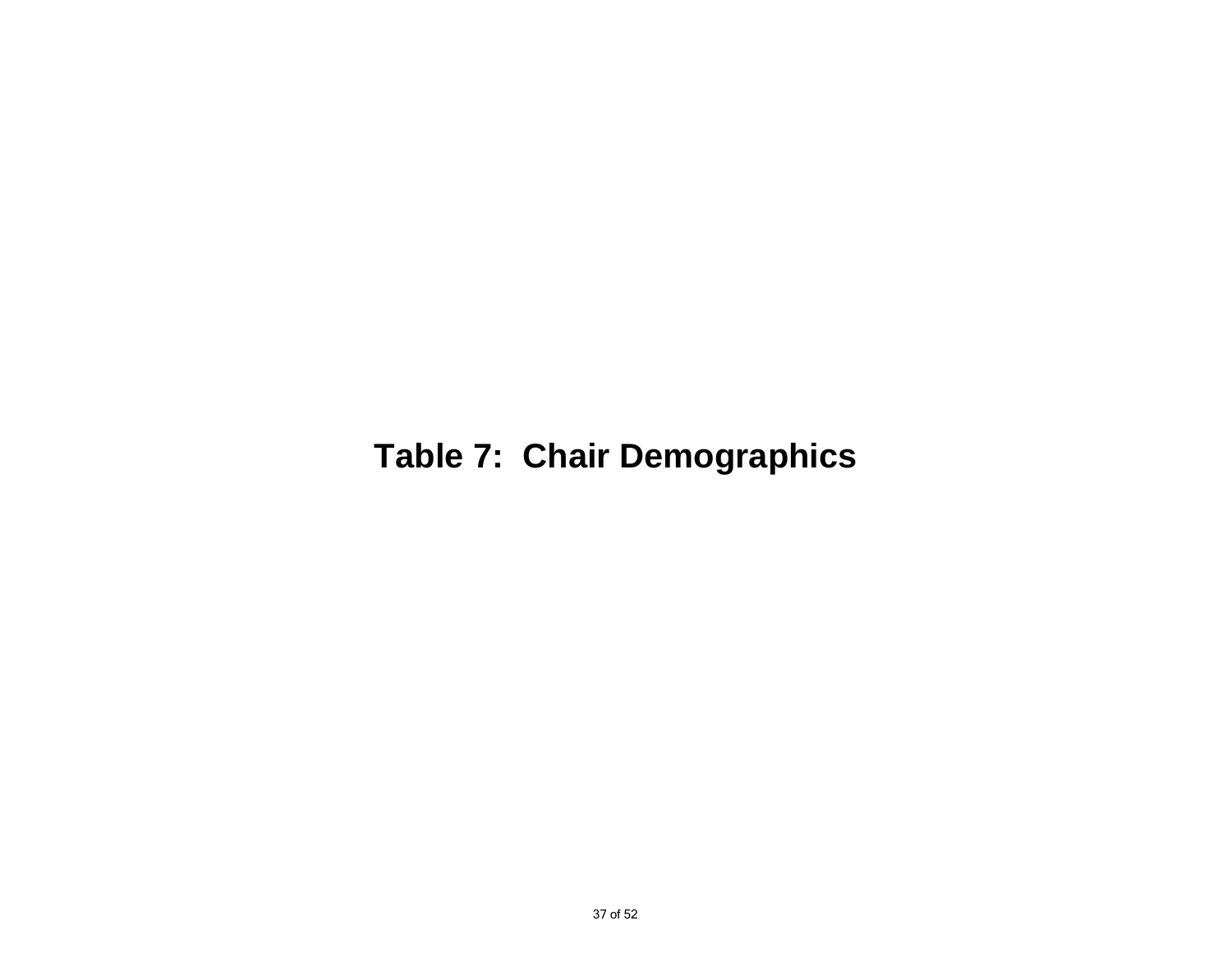### **Table 7: Chair Demographics**

|                                                        |         |            |              | Type of Institution |              |            | Region     |             |              |
|--------------------------------------------------------|---------|------------|--------------|---------------------|--------------|------------|------------|-------------|--------------|
| Questions                                              |         | Overall ** | Private **   | Public **           | Northeastern | Midwest    | Southern   | Western     | Other        |
|                                                        |         |            |              |                     |              |            |            |             |              |
| Gender of the chair                                    |         |            |              |                     |              |            |            |             |              |
| Male                                                   |         | 76.74%     | 75.00%       | 77.78%              | 88.89%       | 71.43%     | 75.00%     | 75.00%      | 100.00%      |
| Female                                                 |         | 23.26%     | 25.00%       | 22.22%              | 11.11%       | 28.57%     | 25.00%     | 25.00%      | 0.00%        |
|                                                        | n       | 43         | 16           | 27                  | 9            | 14         | 16         | 4           | 1            |
| Total salary of the chair                              | Mean    | \$296,790  | \$316,016    | \$285,698           | \$346,112    | \$255,963  | \$285,449  | \$383,568   | \$160,000    |
|                                                        | (std)   | (\$93,011) | (\$116, 106) | (\$77,090)          | (\$78,248)   | (\$98,223) | (\$56,782) | (\$138,776) |              |
|                                                        | Minimum | \$100,000  | \$115,000    | \$100,000           | \$229,000    | \$100,000  | \$193,972  | \$244,000   | \$160,000    |
|                                                        | Maximum | \$575,000  | \$575,000    | \$418,215           | \$431,250    | \$418,215  | \$373,787  | \$575,000   | \$160,000    |
|                                                        | Median  | \$309,000  | \$333,320    | \$283,675           | \$358,229    | \$252,680  | \$294,117  | \$357,636   | \$160,000    |
|                                                        | n       | 41         | 15           | 26                  | 8            | 14         | 15         | 4           | $\mathbf{1}$ |
| Amount of the Chair's salary that is an administrative | Mean    | \$64,726   | \$58,597     | \$68,262            | \$103,878    | \$59,021   | \$57,097   | \$35,000    | \$80,000     |
| supplement?                                            | (std)   | (\$61,409) | (\$48,138)   | (\$68,560)          | (\$89,561)   | (\$65,639) | (\$27,656) | (\$60, 139) |              |
|                                                        | Minimum | \$0        | \$0          | \$0                 | \$40,000     | \$0        | \$0        | \$0         | \$80,000     |
|                                                        |         | \$284,162  | \$197,320    |                     |              | \$270,000  | \$99,687   | \$125,000   | \$80,000     |
|                                                        | Maximum |            |              | \$284,162           | \$284,162    |            |            |             |              |
|                                                        | Median  | \$50,000   | \$50,000     | \$55,500            | \$53,819     | \$43,785   | \$70,000   | \$7,500     | \$80,000     |
|                                                        | n       | 41         | 15           | 26                  | 8            | 14         | 15         | 4           | $\mathbf{1}$ |
| As the Chair, I am                                     |         |            |              |                     |              |            |            |             |              |
| Permanent                                              |         | 85.37%     | 80.00%       | 88.46%              | 88.89%       | 71.43%     | 92.86%     | 100.00%     | 100.00%      |
| Acting (interim)                                       |         | 12.20%     | 13.33%       | 11.54%              | 11.11%       | 21.43%     | 7.14%      | 0.00%       | 0.00%        |
| Rotating                                               |         | 2.44%      | 6.67%        | 0.00%               | 0.00%        | 7.14%      | 0.00%      | 0.00%       | 0.00%        |
|                                                        | n       | 41         | 15           | 26                  | 9            | 14         | 14         | 4           | -1           |
| How many years have you been the Chair? (yrs)          | Mean    | 8.54       | 9.87         | 7.78                | 13.56        | 7.16       | 5.94       | 13.33       | 4.00         |
|                                                        | (std)   | (8.04)     | (7.68)       | (8.29)              | (10.48)      | (8.47)     | (5.07)     | (4.16)      |              |
|                                                        | Minimum | 0.30       | 2.00         | 0.3                 | 2            | 0.33       | 0.3        | 10          | 4            |
|                                                        | Maximum | 33         | 30           | 33                  | 30           | 33         | 19         | 18          | 4            |
|                                                        | Median  | 6.5        | 7.0          | 5.9                 | 14.0         | 6.0        | 5.9        | 12.0        | 4.0          |
|                                                        | n       | 41         | 15           | 26                  | 9            | 13         | 16         | 3           | $\mathbf{1}$ |
|                                                        |         |            |              |                     |              |            |            |             |              |
| The Chair's age? (yrs)                                 | Mean    | 61.98      | 62.07        | 61.92               | 64.89        | 63.25      | 60.13      | 59.00       | 51.00        |
|                                                        | (std)   | (7.45)     | (7.32)       | (7.66)              | (8.98)       | (6.94)     | (6.29)     | (9.38)      |              |
|                                                        | Minimum | 47         | 50           | 47                  | 49           | 50         | 51         | 47          | 51           |
|                                                        | Maximum | 79         | 73           | 79                  | 79           | 77         | 70         | 69          | 51           |
|                                                        | Median  | 63.0       | 63.0         | 62.5                | 65.0         | 62.5       | 61.5       | 60.0        | 51.0         |
|                                                        | n       | 41         | 15           | 26                  | 9            | 12         | 16         | 4           | $\mathbf{1}$ |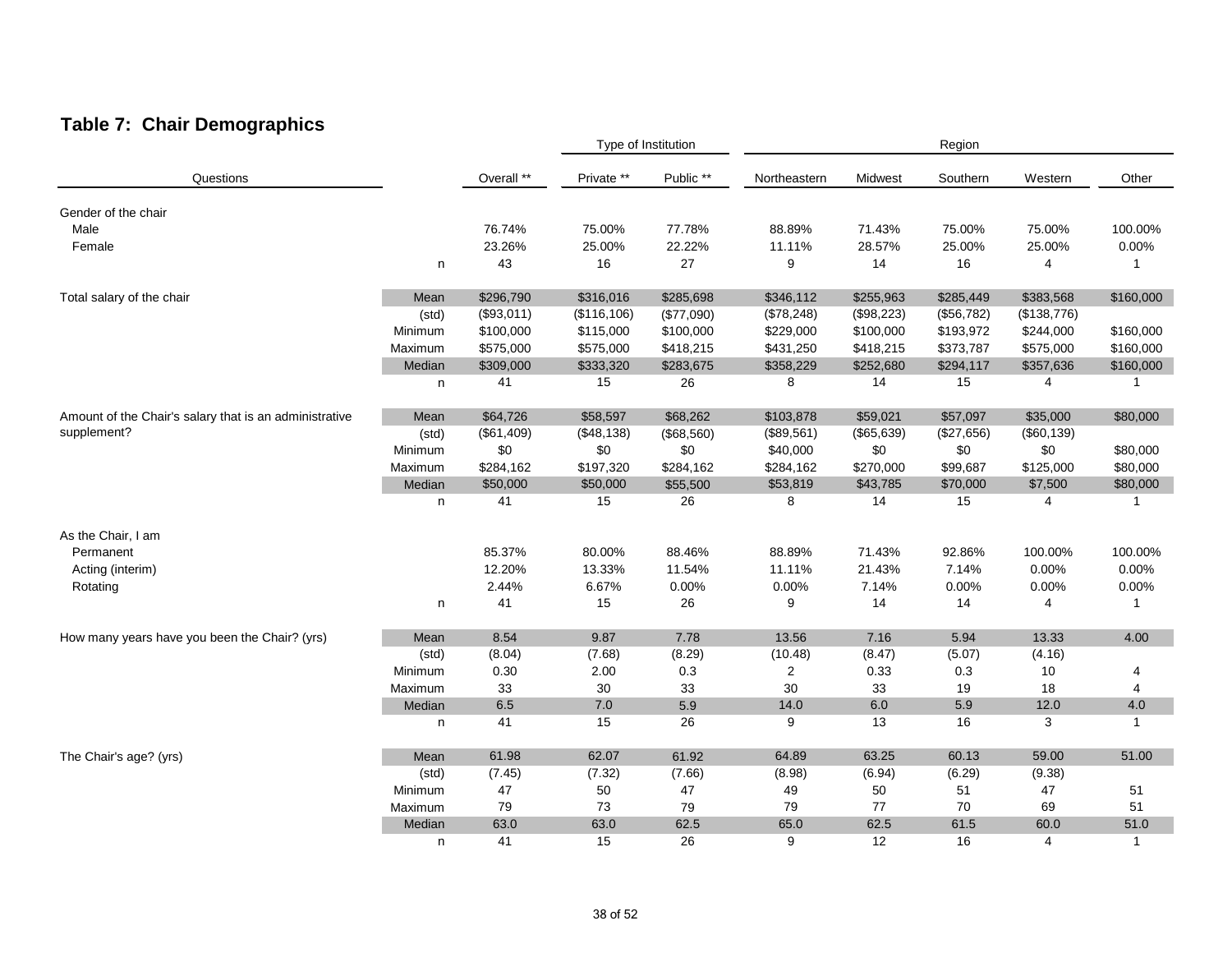| Table 7 - Continue: Chair Demographics                   |         |               |               | Type of Institution | Region        |             |               |             |           |  |
|----------------------------------------------------------|---------|---------------|---------------|---------------------|---------------|-------------|---------------|-------------|-----------|--|
| Questions                                                |         | Overall **    | Private **    | Public **           | Northeastern  | Midwest     | Southern      | Western     | Other     |  |
|                                                          |         |               |               |                     |               |             |               |             |           |  |
| Amount of the Chairs annual grant support (direct costs) | Mean    | \$900,381     | \$1,478,368   | \$599,828           | \$1,913,942   | \$270,793   | \$1,000,613   | \$1,050,331 | \$400,000 |  |
| only)?                                                   | (std)   | (\$1,173,831) | (\$1,620,334) | (\$732,419)         | (\$2,133,242) | (\$278,016) | (\$1,009,602) | (\$700,662) |           |  |
|                                                          | Minimum | \$0           | \$0           | \$0                 | \$89,713      | \$0         | \$0           | \$314.328   | \$400,000 |  |
|                                                          | Maximum | \$6,000,000   | \$6,000,000   | \$3,636,000         | \$6,000,000   | \$736,039   | \$3,636,000   | \$2,000,000 | \$400,000 |  |
|                                                          | Median  | \$603,000     | \$1,109,128   | \$467,882           | \$1,156,177   | \$150,000   | \$675,000     | \$943,498   | \$400,000 |  |
|                                                          | n       | 38            | 13            | 25                  |               | 13          | 15            | 4           |           |  |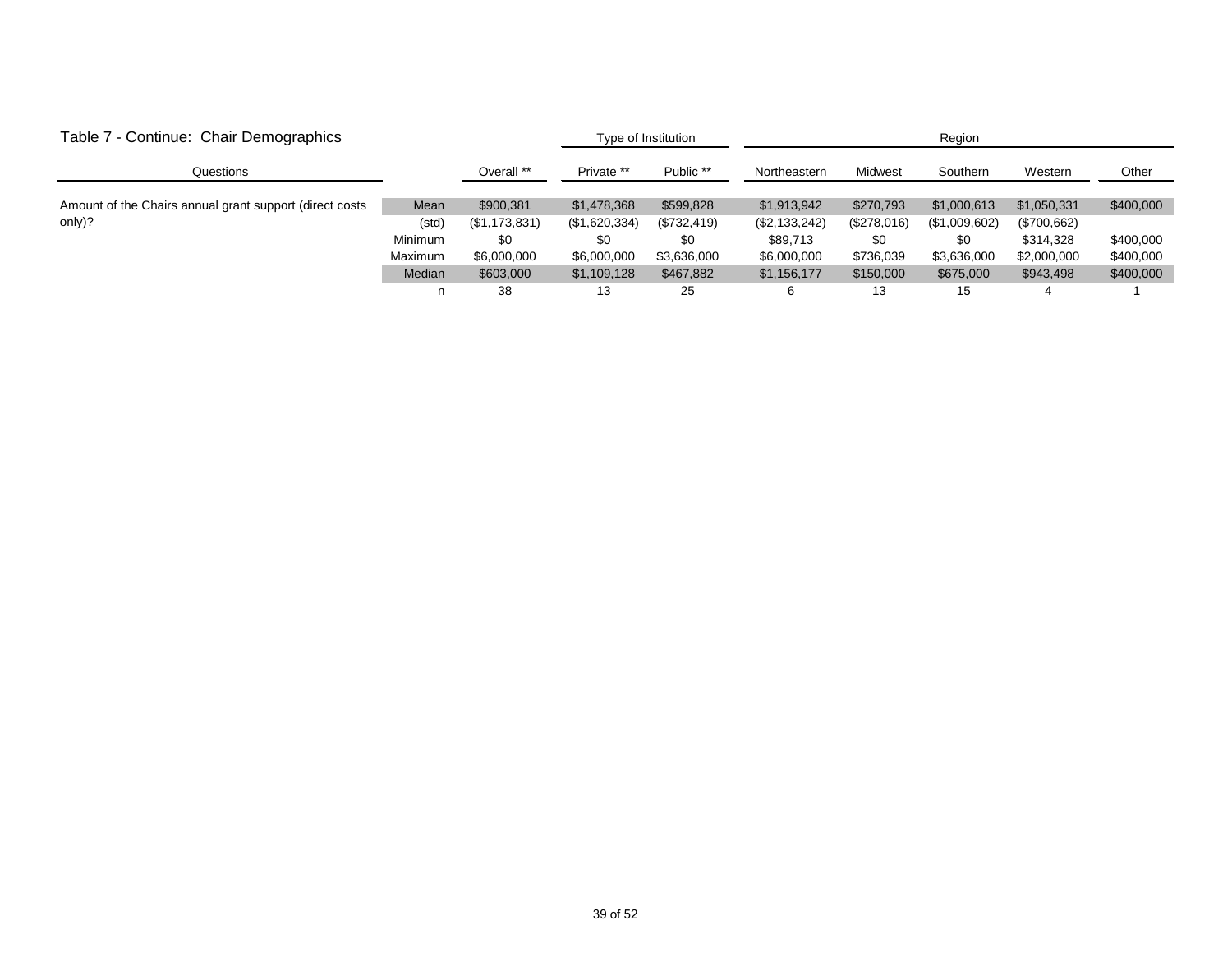## **Table 8: Faculty Demographics - Professors**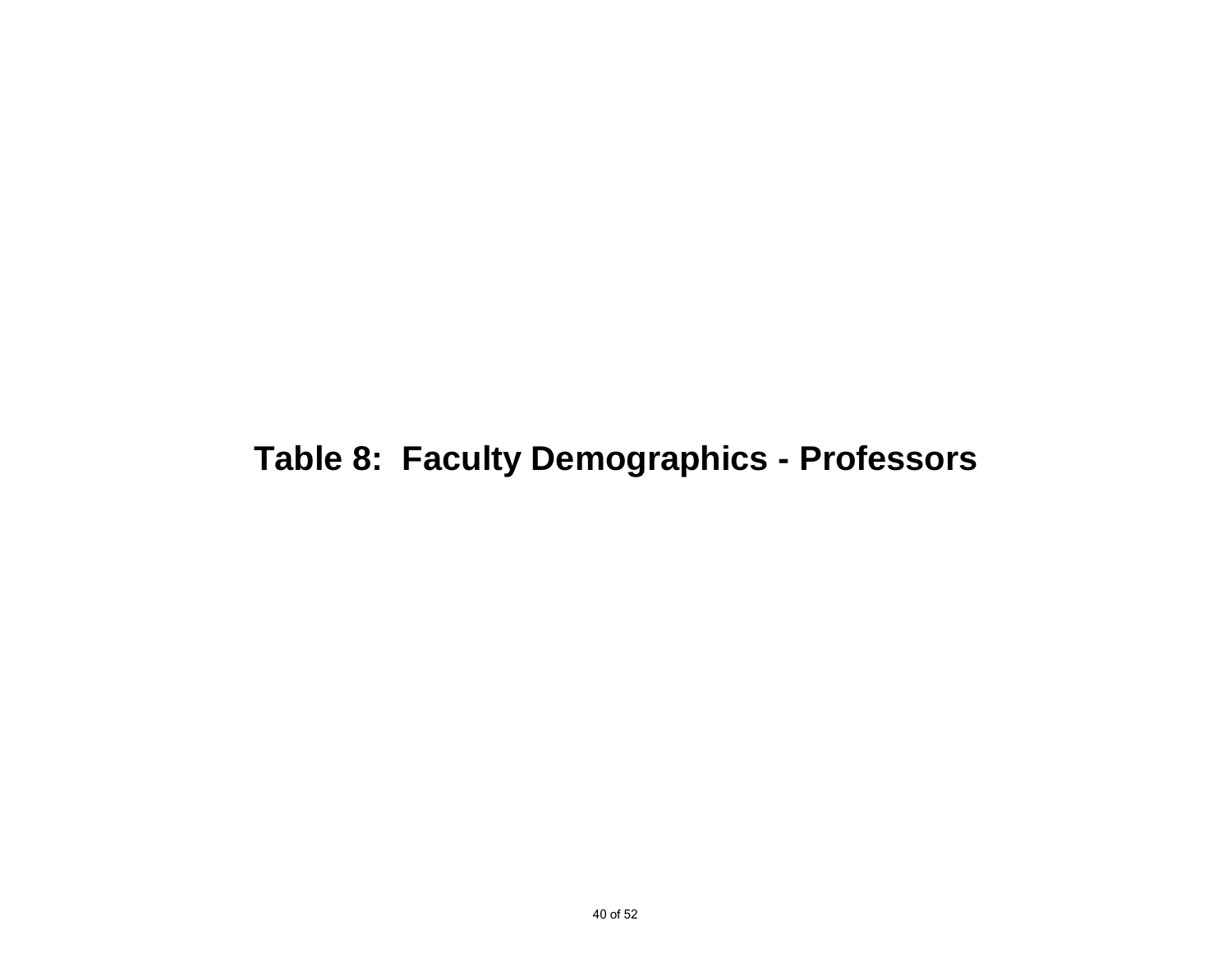### **Table 8: Faculty Demographics - Professors**

|                                    |         |                |                | Type of Institution |                |            | Region         |            |                |
|------------------------------------|---------|----------------|----------------|---------------------|----------------|------------|----------------|------------|----------------|
| Questions                          |         | Overall **     | Private **     | Public **           | Northeastern   | Midwest    | Southern       | Western    | Other          |
| Total number (excluding the Chair) | Mean    | 7.77           | 8.19           | 7.53                | 7.89           | 8.01       | 6.94           | 10.00      | 7.00           |
|                                    | (std)   | (5.50)         | (7.31)         | (4.23)              | (3.14)         | (7.92)     | (4.34)         | (4.55)     |                |
|                                    | Minimum | 0              | 0              | 2                   | 5              | 2          | $\mathbf 0$    | 5          | 7              |
|                                    | Maximum | 32             | 32             | 16                  | 14             | 32         | 16             | 16         | 7              |
|                                    | Median  | $\overline{7}$ | $\overline{7}$ | $\,6$               | $\overline{7}$ | $\,6\,$    | $\overline{7}$ | 10         | $\overline{7}$ |
|                                    | n       | 43             | 16             | 27                  | 9              | 14         | 16             | 4          | 1              |
| Average age (yrs)                  | Mean    | 58.73          | 60.69          | 57.71               | 58.89          | 58.25      | 59.59          | 56.50      | 45.00          |
|                                    | (std)   | (4.75)         | (4.92)         | (4.41)              | (4.88)         | (4.79)     | (4.65)         | (5.80)     |                |
|                                    | Minimum | 46             | 52             | 46                  | 52             | 46         | 50             | 50         | 45             |
|                                    | Maximum | 68             | 68             | 64                  | 66             | 64         | 68             | 64         | 45             |
|                                    | Median  | 59.30          | 60.00          | 59.00               | 59.70          | 59.20      | 60.00          | 56.00      | 45.00          |
|                                    | n       | 38             | 13             | 25                  | 8              | 11         | 15             | 4          | -1             |
| Minimum salary                     | Mean    | \$138,707      | \$146,476      | \$135,254           | \$156,804      | \$122,414  | \$138,065      | \$153,797  | \$78,000       |
|                                    | (std)   | (\$31,314)     | (\$38,980)     | (\$27,387)          | (\$47,954)     | (\$13,704) | $(\$24, 167)$  | (\$37,410) |                |
|                                    | Minimum | \$84,000       | \$84,000       | \$91,264            | \$84,000       | \$101,091  | \$91,264       | \$107,315  | \$78,000       |
|                                    | Maximum | \$230,000      | \$230,000      | \$187,872           | \$230,000      | \$146,000  | \$181,831      | \$187,872  | \$78,000       |
|                                    | Median  | \$132,250      | \$138,780      | \$129,154           | \$162,392      | \$123,626  | \$137,560      | \$160,000  | \$78,000       |
|                                    | n       | 39             | 12             | 27                  | 8              | 12         | 15             | 4          | -1             |
| Maximum salary                     | Mean    | \$245,260      | \$278,624      | \$231,145           | \$285,308      | \$211,567  | \$245,800      | \$255,933  | \$167,000      |
|                                    | (std)   | (\$79,226)     | (\$106,302)    | (\$61, 819)         | (\$112,034)    | (\$54,316) | (\$74,384)     | (\$60,269) |                |
|                                    | Minimum | \$142,860      | \$157,000      | \$142,860           | \$157,000      | \$142,860  | \$144,000      | \$204,000  | \$167,000      |
|                                    | Maximum | \$500,000      | \$500,000      | \$391,918           | \$500,000      | \$304,000  | \$391,918      | \$330,000  | \$167,000      |
|                                    | Median  | \$229,395      | \$275,000      | \$222,659           | \$263,500      | \$204,000  | \$230,000      | \$244,865  | \$167,000      |
|                                    | n       | 37             | 11             | 26                  | 8              | 11         | 14             | 4          |                |
| Mean salary                        | Mean    | \$182,839      | \$200,430      | \$173,310           | \$203,797      | \$160,676  | \$187,438      | \$185,772  | \$120,000      |
|                                    | (std)   | (\$40,918)     | (\$55,814)     | (\$26,938)          | (\$60,625)     | (\$19,332) | (\$38,836)     | (\$25,523) |                |
|                                    | Minimum | \$116,000      | \$116,000      | \$133,611           | \$116,000      | \$133,611  | \$135,000      | \$147,622  | \$120,000      |
|                                    | Maximum | \$319,000      | \$319,000      | \$237,322           | \$319,000      | \$194,759  | \$285,630      | \$200,000  | \$120,000      |
|                                    | Median  | \$177,228      | \$200,000      | \$172,753           | \$199,680      | \$160,000  | \$178,048      | \$197,732  | \$120,000      |
|                                    | n       | 37             | 13             | 24                  | 8              | 11         | 14             | 4          |                |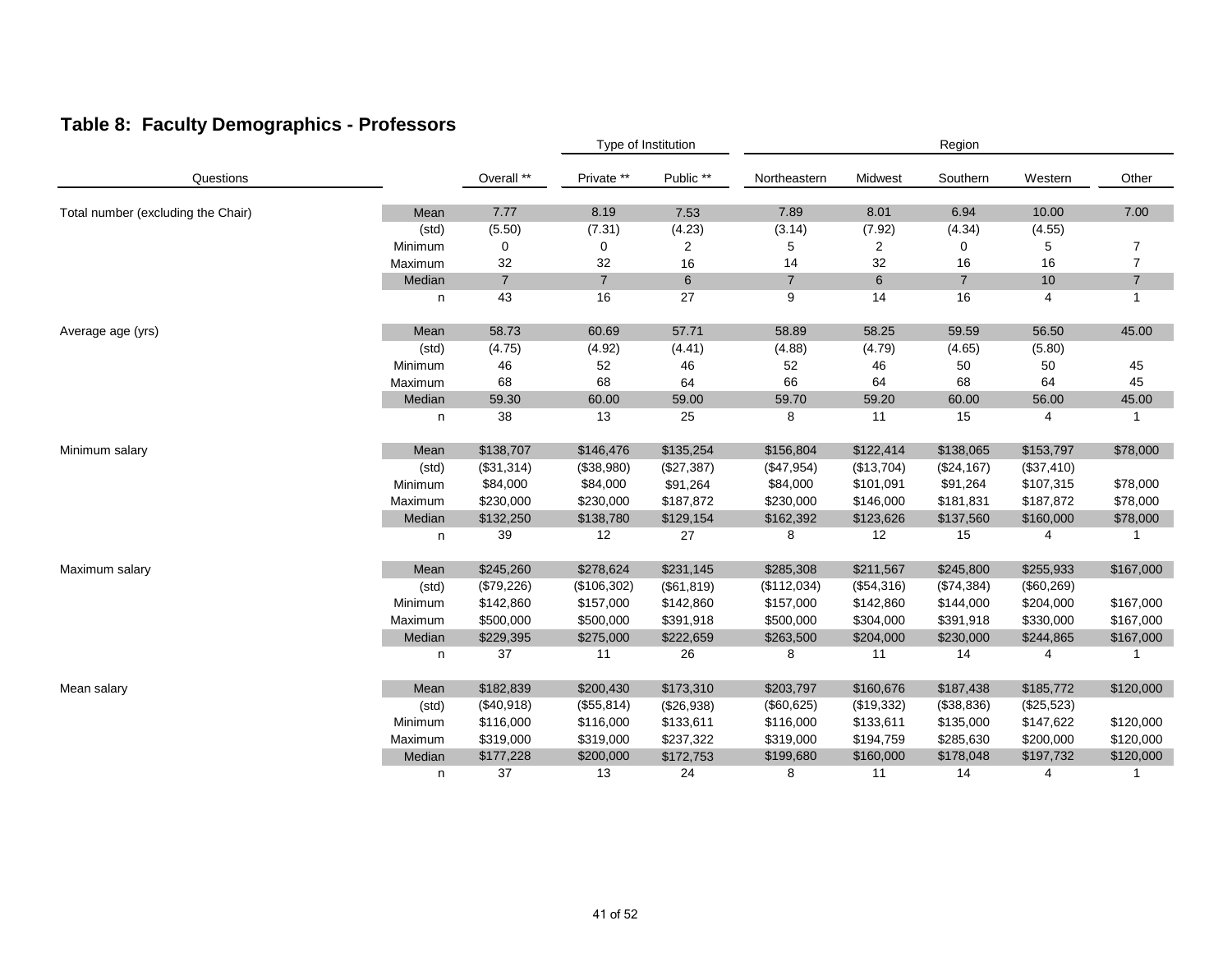| Table 8 - Continue: Professors                           |                |               |               | Type of Institution |               | Region      |               |             |           |  |  |
|----------------------------------------------------------|----------------|---------------|---------------|---------------------|---------------|-------------|---------------|-------------|-----------|--|--|
| Questions                                                |                | Overall **    | Private **    | Public **           | Northeastern  | Midwest     | Southern      | Western     | Other     |  |  |
| Maximum amount of annual grant support (direct costs     | Mean           | \$2,088,171   | \$2,884,341   | \$1,672,777         | \$2,826,261   | \$1,082,656 | \$2,582,151   | \$1,956,242 | \$400,000 |  |  |
| only)?                                                   | (std)          | (\$2,418,638) | (\$3,034,043) | (\$1,977,817)       | (\$3,280,825) | (\$802,015) | (\$3,009,477) | (\$582,544) |           |  |  |
|                                                          | Minimum        | \$35,642      | \$35,642      | \$260,027           | \$260,027     | \$100,000   | \$35,642      | \$1,500,000 | \$400,000 |  |  |
|                                                          | Maximum        | \$9,372,070   | \$9,372,070   | \$8,029,291         | \$8,112,532   | \$2,411,005 | \$9,372,070   | \$2,763,702 | \$400,000 |  |  |
|                                                          | Median         | \$1,285,450   | \$1,949,361   | \$1,000,000         | \$1,109,128   | \$1,000,000 | \$1,285,450   | \$1,780,632 | \$400,000 |  |  |
|                                                          | n              | 35            | 12            | 23                  |               | 11          | 13            | 4           |           |  |  |
| Mean amount of annual grant support (direct costs only)? | Mean           | \$521,901     | \$654,571     | \$458,450           | \$468,050     | \$395,735   | \$615,544     | \$704,377   | \$100,000 |  |  |
|                                                          | (std)          | (\$411,948)   | (\$626,905)   | (\$250,801)         | (\$350,793)   | (\$215,087) | (\$565,836)   | (\$271,899) |           |  |  |
|                                                          | <b>Minimum</b> | \$17,527      | \$17,527      | \$100,000           | \$82,000      | \$33,000    | \$17,527      | \$465,000   | \$100,000 |  |  |
|                                                          | Maximum        | \$2,068,404   | \$2,068,404   | \$1,000,000         | \$1,158,933   | \$734,108   | \$2,068,404   | \$1,000,000 | \$100,000 |  |  |
|                                                          | Median         | \$465,607     | \$500,000     | \$465,000           | \$500,000     | \$331,817   | \$450,000     | \$648,132   | \$100,000 |  |  |
|                                                          | n              | 34            | 11            | 23                  |               | 11          | 13            |             |           |  |  |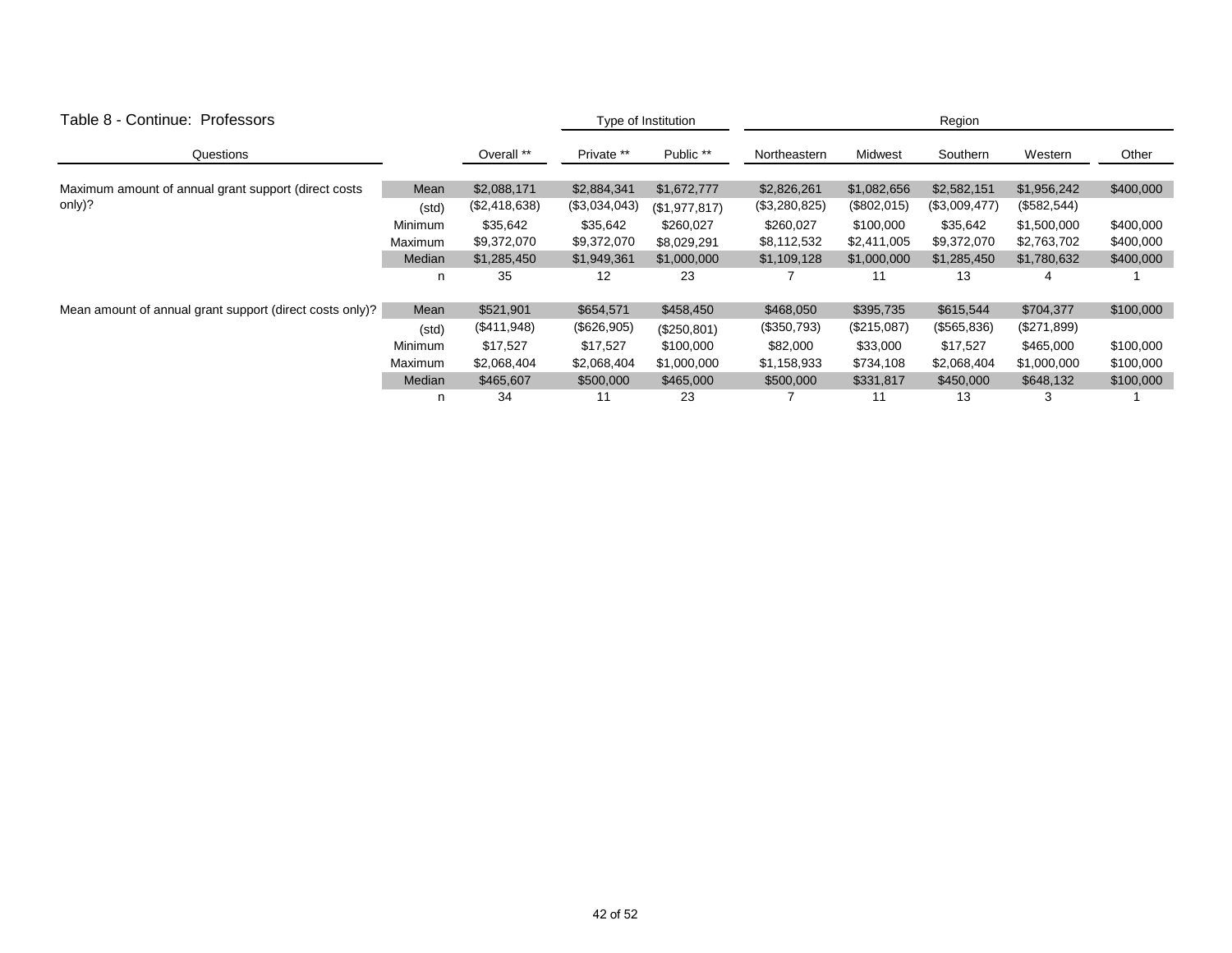**Table 9: Faculty Demographics - Associate Professors**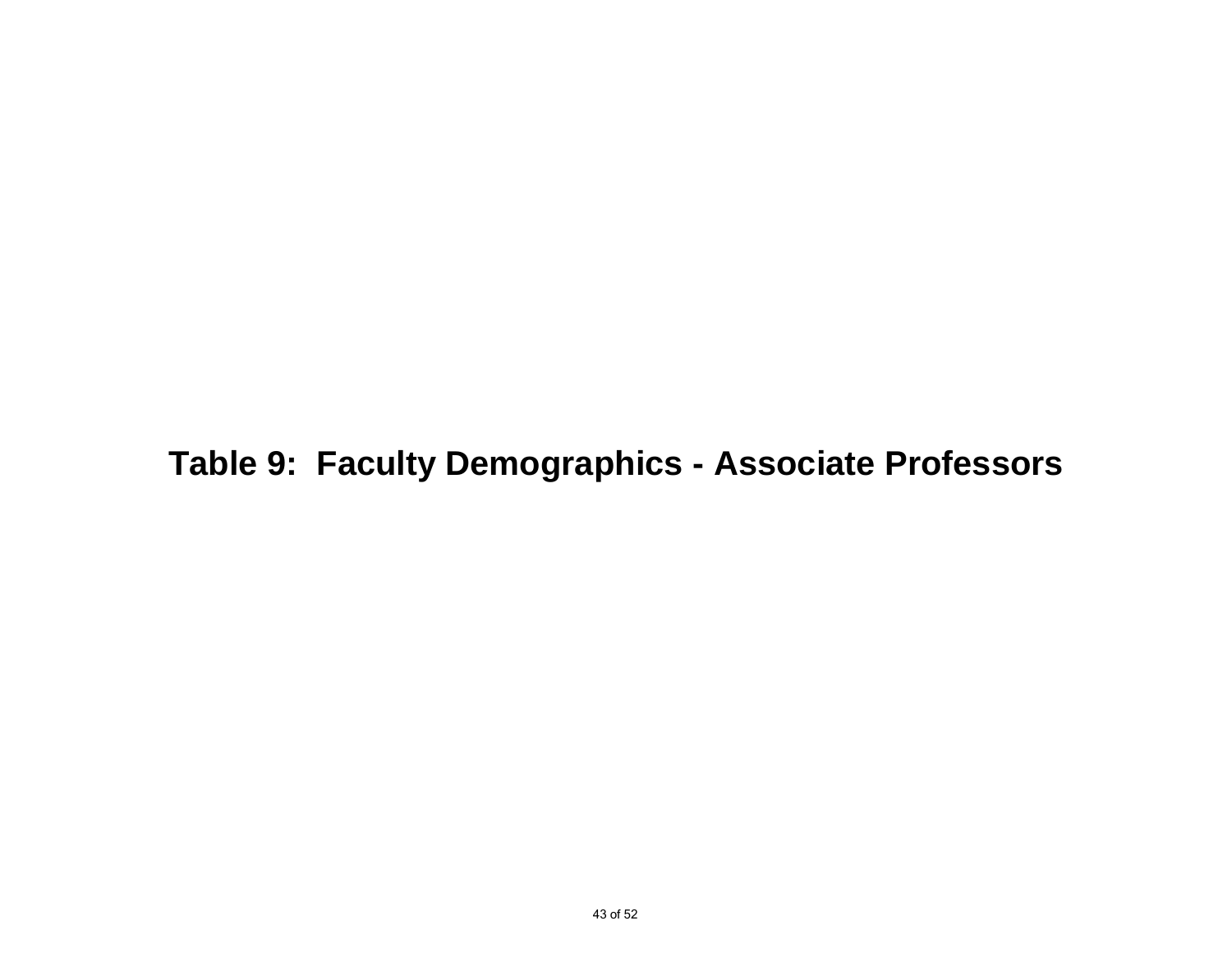### **Table 9: Faculty Demographics - Associate Professors**

|                   |         |            | Type of Institution |            | Region       |            |            |            |       |
|-------------------|---------|------------|---------------------|------------|--------------|------------|------------|------------|-------|
| Questions         |         | Overall ** | Private **          | Public **  | Northeastern | Midwest    | Southern   | Western    | Other |
| Total number      | Mean    | 4.72       | 5.00                | 4.56       | 5.00         | 4.36       | 4.81       | 5.00       | 0.00  |
|                   | (std)   | (2.48)     | (2.53)              | (2.49)     | (2.50)       | (2.31)     | (2.56)     | (3.56)     |       |
|                   | Minimum | 1          | 2                   | 1          | 2            |            |            |            | 0     |
|                   | Maximum | 11         | 11                  | 10         | 11           | 9          | 10         | 8          | 0     |
|                   | Median  | $5.0\,$    | 4.5                 | $5.0\,$    | $5.0\,$      | 4.0        | 4.0        | $5.5\,$    | 0.0   |
|                   | n       | 43         | 16                  | 27         | 9            | 14         | 16         | 4          | 1     |
| Average age (yrs) | Mean    | 50.42      | 51.00               | 50.09      | 51.63        | 50.96      | 50.28      | 47.25      |       |
|                   | (std)   | (5.68)     | (5.17)              | (6.04)     | (6.39)       | (6.79)     | (4.68)     | (6.08)     |       |
|                   | Minimum | 40         | 43                  | 40         | 43           | 40         | 44         | 40         |       |
|                   | Maximum | 62.5       | 62                  | 62.5       | 61           | 62.5       | 62         | 54         |       |
|                   | Median  | 50.0       | 50.0                | 49.8       | 51.0         | 50.3       | 50.0       | 47.5       |       |
|                   | n       | 38         | 14                  | 24         | 8            | 10         | 16         | 4          | 0     |
| Minimum salary    | Mean    | \$108,405  | \$110,512           | \$107,391  | \$116,190    | \$105,030  | \$107,220  | \$107,707  |       |
|                   | (std)   | (\$19,231) | (\$24,912)          | (\$16,280) | (\$25,337)   | (\$11,407) | (\$16,404) | (\$35,665) |       |
|                   | Minimum | \$73,831   | \$80,000            | \$73,831   | \$80,500     | \$91,000   | \$80,000   | \$73,831   |       |
|                   | Maximum | \$150,000  | \$150,000           | \$140,000  | \$150,000    | \$121,000  | \$133,950  | \$140,000  |       |
|                   | Median  | \$110,000  | \$116,000           | \$110,000  | \$119,000    | \$104,575  | \$110,000  | \$108,499  |       |
|                   | n       | 40         | 13                  | 27         | 8            | 12         | 16         | 4          | 0     |
| Maximum salary    | Mean    | \$142,672  | \$155,493           | \$136,261  | \$174,004    | \$125,614  | \$136,821  | \$153,124  |       |
|                   | (std)   | (\$39,554) | (\$51,748)          | (\$31,056) | (\$62,632)   | (\$15,465) | (\$31,969) | (\$30,311) |       |
|                   | Minimum | \$102,858  | \$112,000           | \$102,858  | \$112,000    | \$102,858  | \$103,500  | \$119,500  |       |
|                   | Maximum | \$300,000  | \$300,000           | \$241,022  | \$300,000    | \$152,250  | \$241,022  | \$186,000  |       |
|                   | Median  | \$135,000  | \$145,000           | \$128,746  | \$147,250    | \$125,000  | \$133,621  | \$153,499  |       |
|                   | n       | 39         | 13                  | 26         | 8            | 12         | 15         | 4          | 0     |
| Mean salary       | Mean    | \$125,200  | \$130,334           | \$122,205  | \$142,936    | \$115,335  | \$119,797  | \$137,119  |       |
|                   | (std)   | (\$23,928) | (\$30,539)          | (\$19,196) | (\$37,630)   | (\$11,766) | (\$15,700) | (\$24,790) |       |
|                   | Minimum | \$98,000   | \$98,000            | \$99,945   | \$98,000     | \$99,945   | \$102,846  | \$105,478  |       |
|                   | Maximum | \$213,000  | \$213,000           | \$166,000  | \$213,000    | \$136,499  | \$158,945  | \$166,000  |       |
|                   | Median  | \$118,006  | \$123,000           | \$116,506  | \$133,737    | \$111,257  | \$116,892  | \$138,499  |       |
|                   | n       | 38         | 14                  | 24         | 8            | 11         | 15         | 4          | 0     |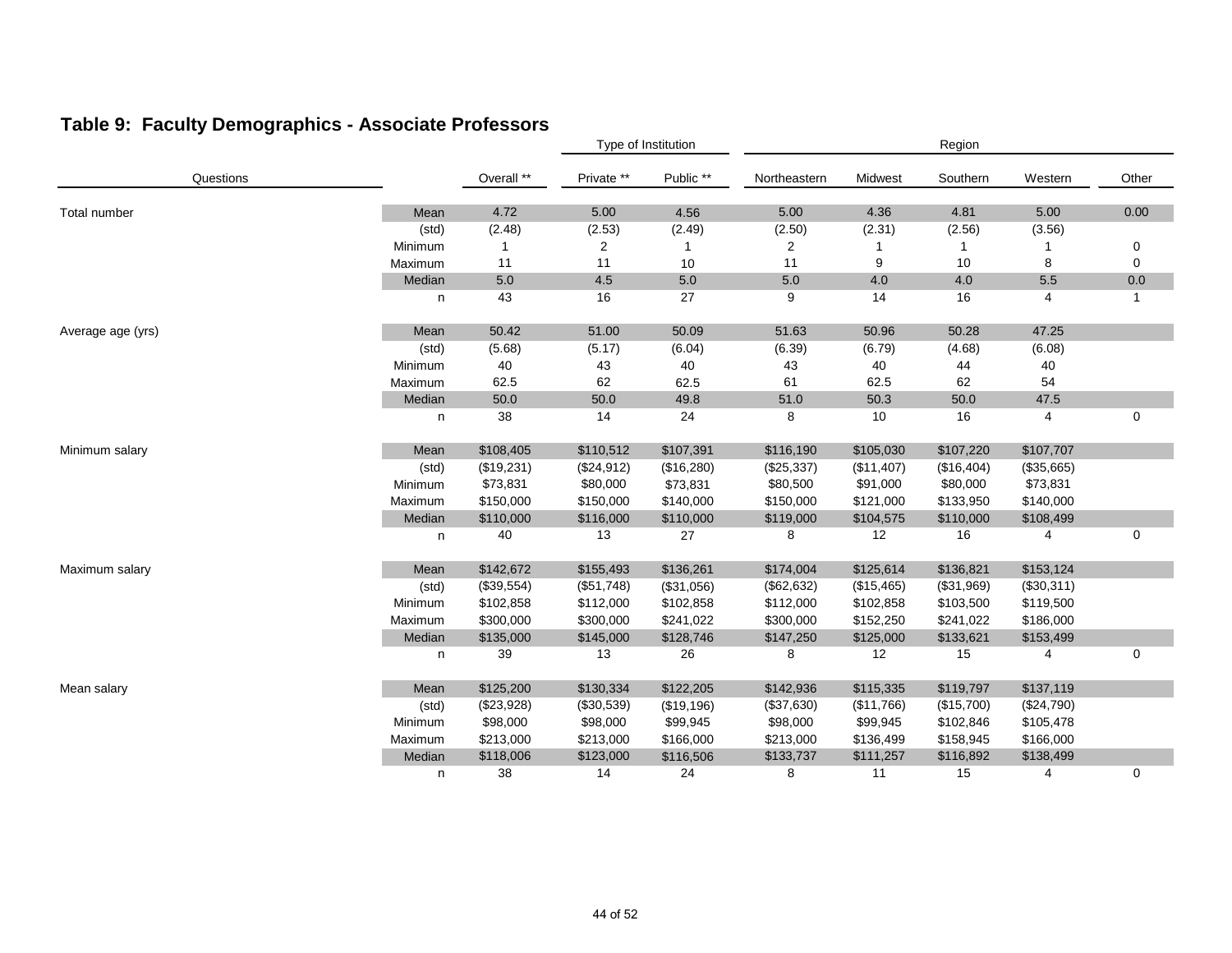| Table 9 - Continue: Associate Professors                 |         |             | Type of Institution |             |               |              | Region      |             |       |
|----------------------------------------------------------|---------|-------------|---------------------|-------------|---------------|--------------|-------------|-------------|-------|
| Questions                                                |         | Overall **  | Private **          | Public **   | Northeastern  | Midwest      | Southern    | Western     | Other |
| Maximum amount of annual grant support (direct costs     | Mean    | \$741,755   | \$1,072,549         | \$569,167   | \$1,059,048   | \$429,152    | \$690,037   | \$1,149,011 |       |
| only)?                                                   | (std)   | (\$753,743) | (\$1,077,608)       | (\$454,501) | (\$1,105,909) | (\$352,252)  | (\$748,005) | (\$633,768) |       |
|                                                          | Minimum | \$77,795    | \$77,795            | \$139,193   | \$287,665     | \$139,193    | \$77,795    | \$509,048   |       |
|                                                          | Maximum | \$3,462,183 | \$3,462,183         | \$2,000,000 | \$3,462,183   | \$1,340,356  | \$3,105,775 | \$2,000,000 |       |
|                                                          | Median  | \$509,048   | \$695,000           | \$464,216   | \$735,000     | \$263,000    | \$525,927   | \$1,043,498 |       |
|                                                          | n       | 35          | 12                  | 23          |               | 10           | 14          | 4           | 0     |
| Mean amount of annual grant support (direct costs only)? | Mean    | \$276,324   | \$256,345           | \$286,747   | \$324,690     | \$195,916    | \$238,370   | \$635,414   |       |
|                                                          | (std)   | (\$209,118) | (\$209,552)         | (\$212,828) | (\$171,832)   | (\$191, 194) | (\$138,634) | (\$316,046) |       |
|                                                          | Minimum | \$10,000    | \$10,000            | \$67,316    | \$199,000     | \$10,000     | \$19,200    | \$439,241   |       |
|                                                          | Maximum | \$1,000,000 | \$692,437           | \$1,000,000 | \$692,437     | \$598,631    | \$556,243   | \$1,000,000 |       |
|                                                          | Median  | \$232,108   | \$238,932           | \$225,000   | \$243,864     | \$125,000    | \$228,276   | \$467,000   |       |
|                                                          | n       | 35          | 12                  | 23          |               |              | 14          | 3           | 0     |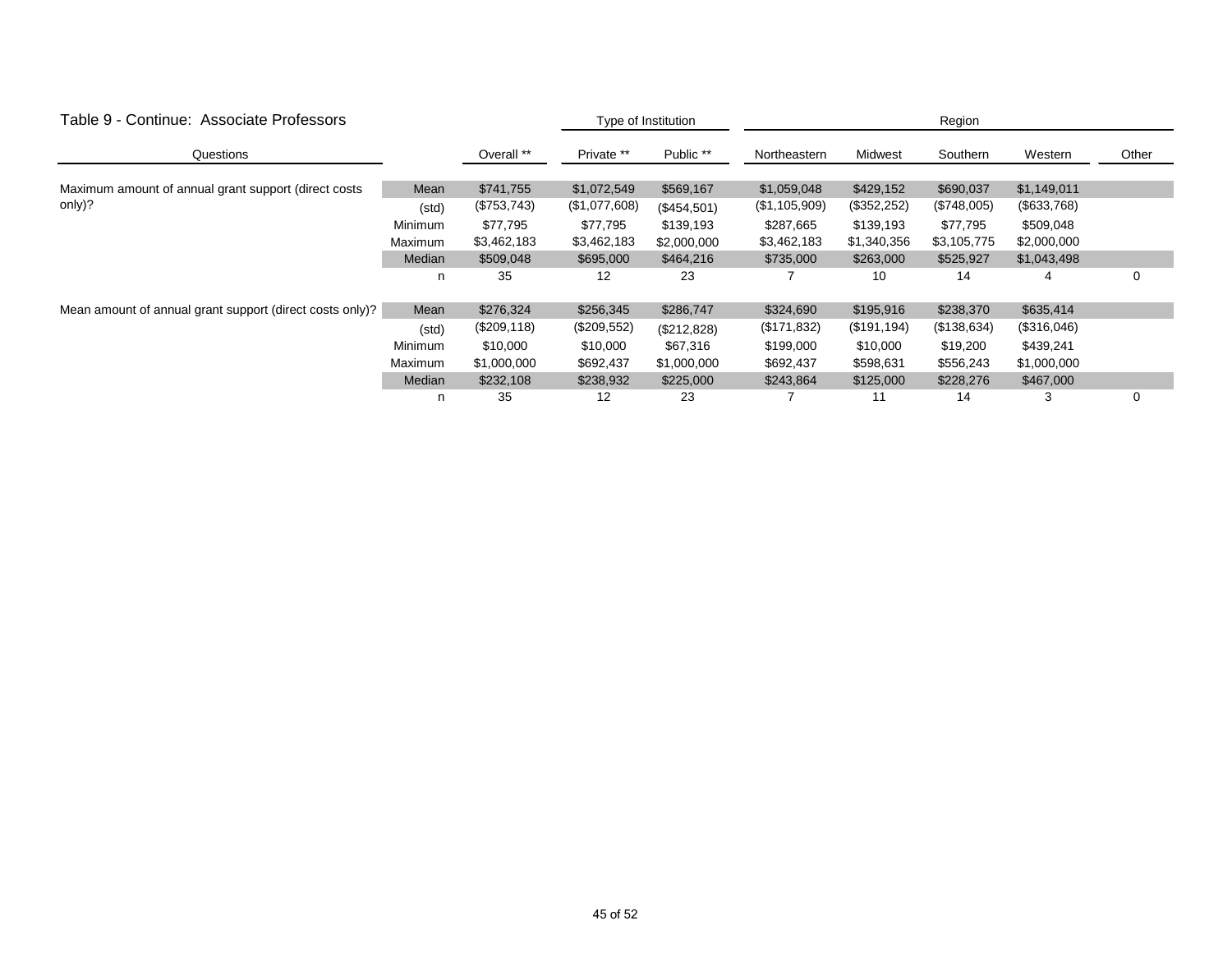## **Table 10: Faculty Demographics - Assistant Professors**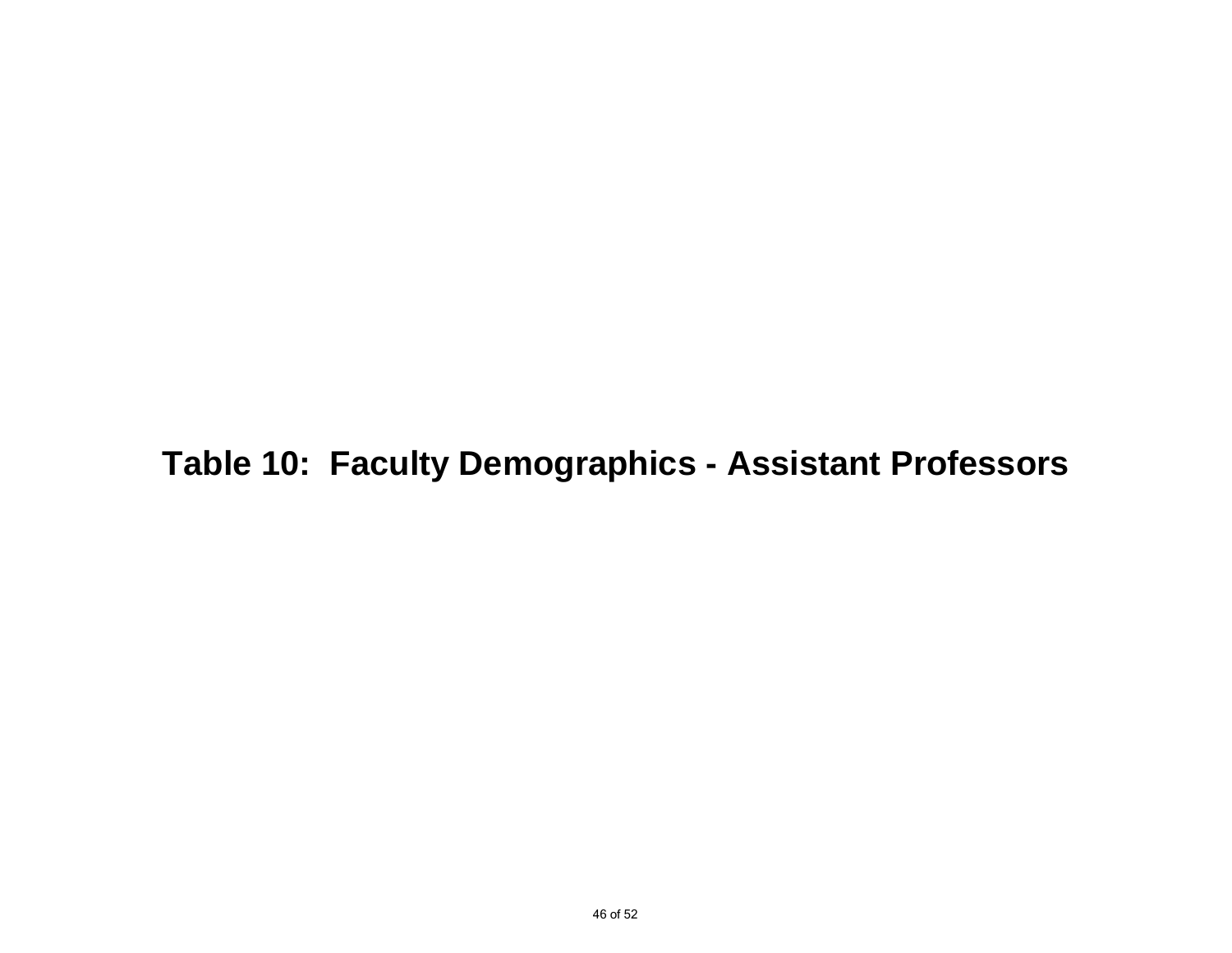### **Table 10: Faculty Demographics - Assistant Professors**

|                   |         |            |            | Type of Institution |              | Region       |            |                |              |  |
|-------------------|---------|------------|------------|---------------------|--------------|--------------|------------|----------------|--------------|--|
| Questions         |         | Overall ** | Private ** | Public **           | Northeastern | Midwest      | Southern   | Western        | Other        |  |
| Total number      | Mean    | 4.77       | 5.88       | 4.11                | 5.67         | 4.36         | 5.00       | 3.25           | 3.00         |  |
|                   | (std)   | (4.59)     | (6.48)     | (2.94)              | (5.55)       | (5.80)       | (3.39)     | (1.89)         |              |  |
|                   | Minimum | 0          |            | 0                   |              | $\mathbf{1}$ | 0          | $\overline{2}$ | 3            |  |
|                   | Maximum | 24         | 24         | 13                  | 18           | 24           | 13         | 6              | 3            |  |
|                   | Median  | 3.0        | 3.5        | 3.0                 | 3.0          | 3.0          | 5.0        | 2.5            | 3.0          |  |
|                   | n       | 43         | 16         | 27                  | 9            | 14           | 16         | 4              | $\mathbf{1}$ |  |
| Average age (yrs) | Mean    | 39.42      | 40.36      | 38.87               | 39.94        | 37.46        | 40.60      | 39.33          | 40.00        |  |
|                   | (std)   | (3.83)     | (4.67)     | (3.24)              | (3.71)       | (2.16)       | (4.82)     | (1.81)         |              |  |
|                   | Minimum | 35         | 35         | 35                  | 35           | 35           | 35         | 37             | 40           |  |
|                   | Maximum | 50         | 50         | 49.8                | 47           | 42.3         | 50         | 41.3           | 40           |  |
|                   | Median  | 38.90      | 39.00      | 38.25               | 39.75        | 37.00        | 39.00      | 39.50          | 40.00        |  |
|                   | n       | 38         | 14         | 24                  | 8            | 11           | 15         | 4              | $\mathbf{1}$ |  |
| Minimum salary    | Mean    | \$91,730   | \$91,885   | \$91,652            | \$93,794     | \$91,353     | \$83,954   | \$117,892      | \$78,000     |  |
|                   | (std)   | (\$21,972) | (\$22,206) | (\$22,296)          | $(\$29,341)$ | (\$10,044)   | (\$20,074) | (\$25,084)     |              |  |
|                   | Minimum | \$51,555   | \$60,000   | \$51,555            | \$60,000     | \$68,636     | \$51,555   | \$100,000      | \$78,000     |  |
|                   | Maximum | \$155,000  | \$128,000  | \$155,000           | \$133,026    | \$103,020    | \$117,000  | \$155,000      | \$78,000     |  |
|                   | Median  | \$90,000   | \$90,000   | \$93,000            | \$89,662     | \$92,050     | \$84,000   | \$108,284      | \$78,000     |  |
|                   | n       | 39         | 13         | 26                  | 8            | 12           | 15         | 4              | 1            |  |
| Maximum salary    | Mean    | \$112,459  | \$114,714  | \$111,287           | \$131,389    | \$105,187    | \$103,016  | \$130,006      | \$120,000    |  |
|                   | (std)   | (\$25,044) | (\$34,345) | (\$19,312)          | (\$37,755)   | (\$18,607)   | (\$12,279) | (\$23,366)     |              |  |
|                   | Minimum | \$80,000   | \$80,000   | \$88,000            | \$85,000     | \$88,000     | \$80,000   | \$103,000      | \$120,000    |  |
|                   | Maximum | \$201,000  | \$201,000  | \$160,000           | \$201,000    | \$152,000    | \$120,000  | \$160,000      | \$120,000    |  |
|                   | Median  | \$106,313  | \$100,000  | \$107,625           | \$121,427    | \$98,854     | \$104,818  | \$128,513      | \$120,000    |  |
|                   | n       | 38         | 13         | 25                  | 8            | 11           | 15         | 4              | 1            |  |
| Mean salary       | Mean    | \$99,614   | \$100,067  | \$99,325            | \$109,230    | \$96,406     | \$94,189   | \$111,045      | \$90,000     |  |
|                   | (std)   | (\$15,609) | (\$18,497) | (\$13,930)          | (\$21,745)   | (\$8,353)    | (\$14,388) | (\$9,264)      |              |  |
|                   | Minimum | \$75,026   | \$78,932   | \$75,026            | \$81,000     | \$87,961     | \$75,026   | \$101,500      | \$90,000     |  |
|                   | Maximum | \$140,000  | \$140,000  | \$139,676           | \$140,000    | \$115,000    | \$117,000  | \$120,000      | \$90,000     |  |
|                   | Median  | \$97,403   | \$93,327   | \$99,014            | \$104,690    | \$94,100     | \$92,672   | \$111,636      | \$90,000     |  |
|                   | n       | 36         | 14         | 22                  | 8            | 11           | 14         | 3              | 1            |  |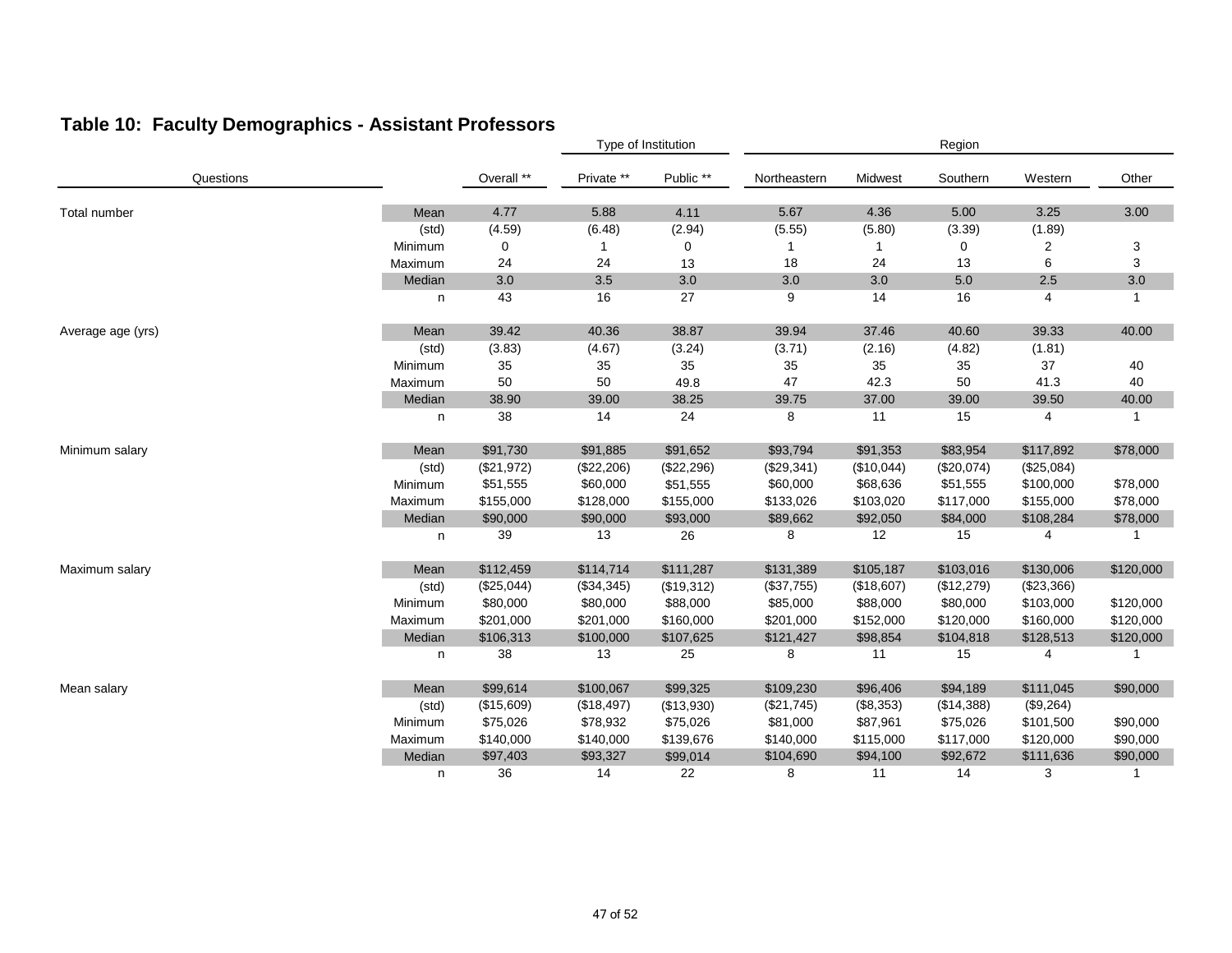| Table 10 - Continue: Assistant Professors                |         |               |             | Type of Institution | Region       |             |             |             |           |  |
|----------------------------------------------------------|---------|---------------|-------------|---------------------|--------------|-------------|-------------|-------------|-----------|--|
| Questions                                                |         | Overall **    | Private **  | Public **           | Northeastern | Midwest     | Southern    | Western     | Other     |  |
| Maximum amount of annual grant support (direct costs)    | Mean    | \$374,089     | \$549,141   | \$278,605           | \$691,123    | \$172,392   | \$353,665   | \$389,898   | \$300,000 |  |
| only)?                                                   | (std)   | $(\$455,332)$ | (\$708,453) | (\$189,304)         | (\$910,617)  | (\$127,789) | (\$213,795) | (\$134,401) |           |  |
|                                                          |         | \$0           | \$0         | \$0                 | \$0          | \$0         | \$0         | \$249,830   | \$300,000 |  |
|                                                          |         | \$2,500,000   | \$2,500,000 | \$880,936           | \$2,500,000  | \$422,972   | \$880,936   | \$509,763   | \$300,000 |  |
|                                                          | Median  | \$254,100     | \$297,621   | \$250,000           | \$255,000    | \$167,175   | \$300,000   | \$400,000   | \$300,000 |  |
|                                                          | n       | 34            | 12          | 22                  |              | 10          | 13          | 4           |           |  |
| Mean amount of annual grant support (direct costs only)? | Mean    | \$145,473     | \$144,738   | \$145,908           | \$149,872    | \$151,628   | \$144,895   | \$122,729   | \$150,000 |  |
|                                                          | (std)   | (\$102,947)   | (\$109,920) | (\$101,261)         | (\$107,873)  | (\$146,258) | (\$73,187)  | (\$56,855)  |           |  |
|                                                          | Minimum | \$0           | \$0         | \$0                 | \$0          | \$0         | \$0         | \$66,000    | \$150,000 |  |
|                                                          | Maximum | \$492,450     | \$350,000   | \$492,450           | \$350,000    | \$492,450   | \$262,000   | \$199,915   | \$150,000 |  |
|                                                          | Median  | \$146,823     | \$150,000   | \$137,162           | \$150,000    | \$159,679   | \$146,823   | \$112,500   | \$150,000 |  |
|                                                          | n       | 35            | 13          | 22                  |              |             | 13          |             |           |  |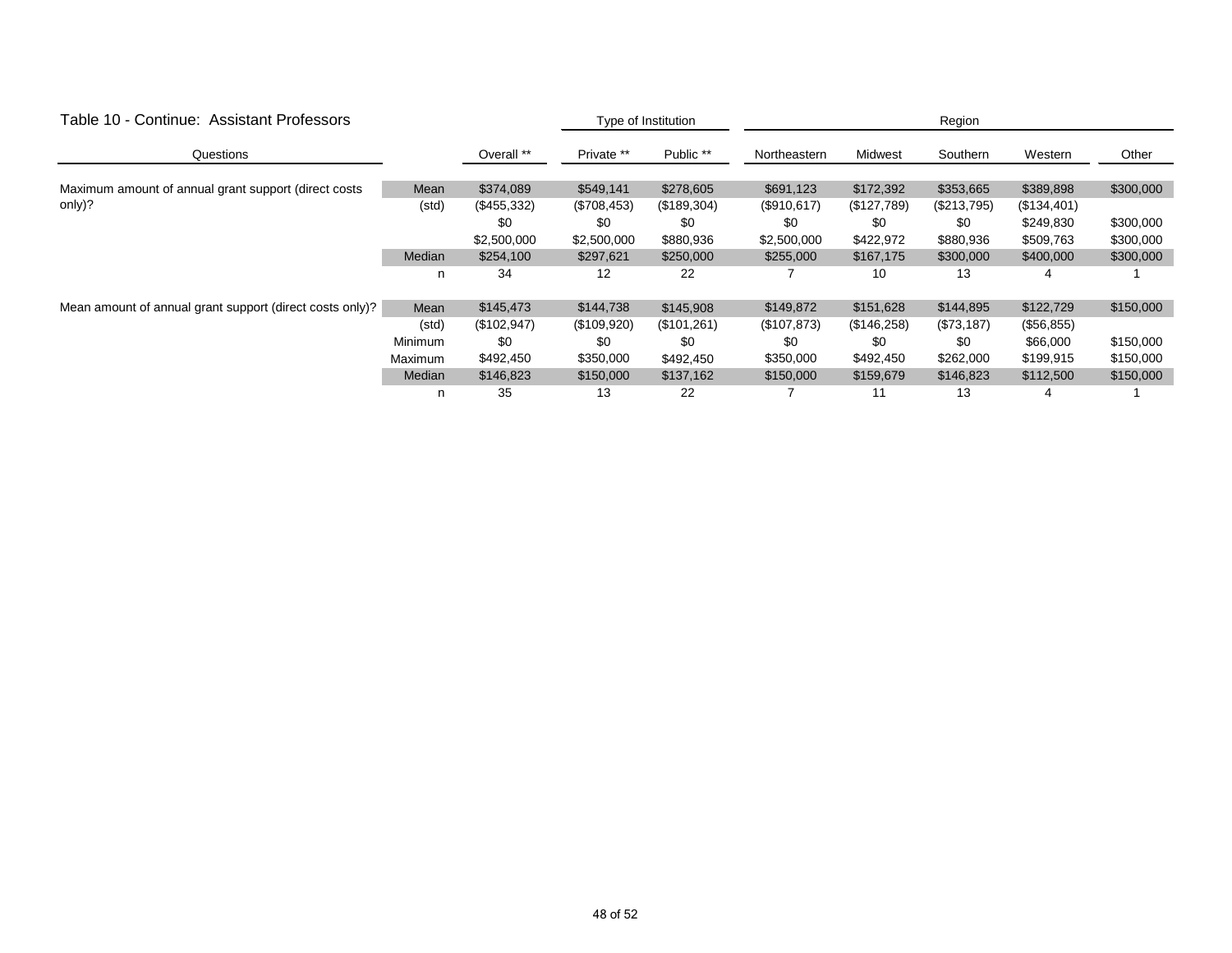#### Table 7 - 10 - Continue: Chair/Faculty Demographics

|              | Region | Type of<br>Institution | Table 7 - 10: Chair/Faculty Demographics - Additional Comments (Question #95)                                                                                                                                                                              |
|--------------|--------|------------------------|------------------------------------------------------------------------------------------------------------------------------------------------------------------------------------------------------------------------------------------------------------|
| Midwest      |        | Public                 | Q89 - 38.8 excluding contract faculty (42 with)                                                                                                                                                                                                            |
| Northeastern |        | Public                 | The School of Medicine provides salary support for new Assistant Professors at 100% for three years. After three years, the<br>salary support decreases to 50%. Therefore, the initial salary level may be slightly higher to compensate for the decrease. |
| Southern     |        | Private                | Recent internal promotion of former non-tenure track faculty                                                                                                                                                                                               |
| Southern     |        | Private                | These are data for tenure track only                                                                                                                                                                                                                       |
| Southern     |        | Private                | Two Asst Profs started this academic year.                                                                                                                                                                                                                 |
| Southern     |        | Public                 | One (1) asst professor is currently on personal leave                                                                                                                                                                                                      |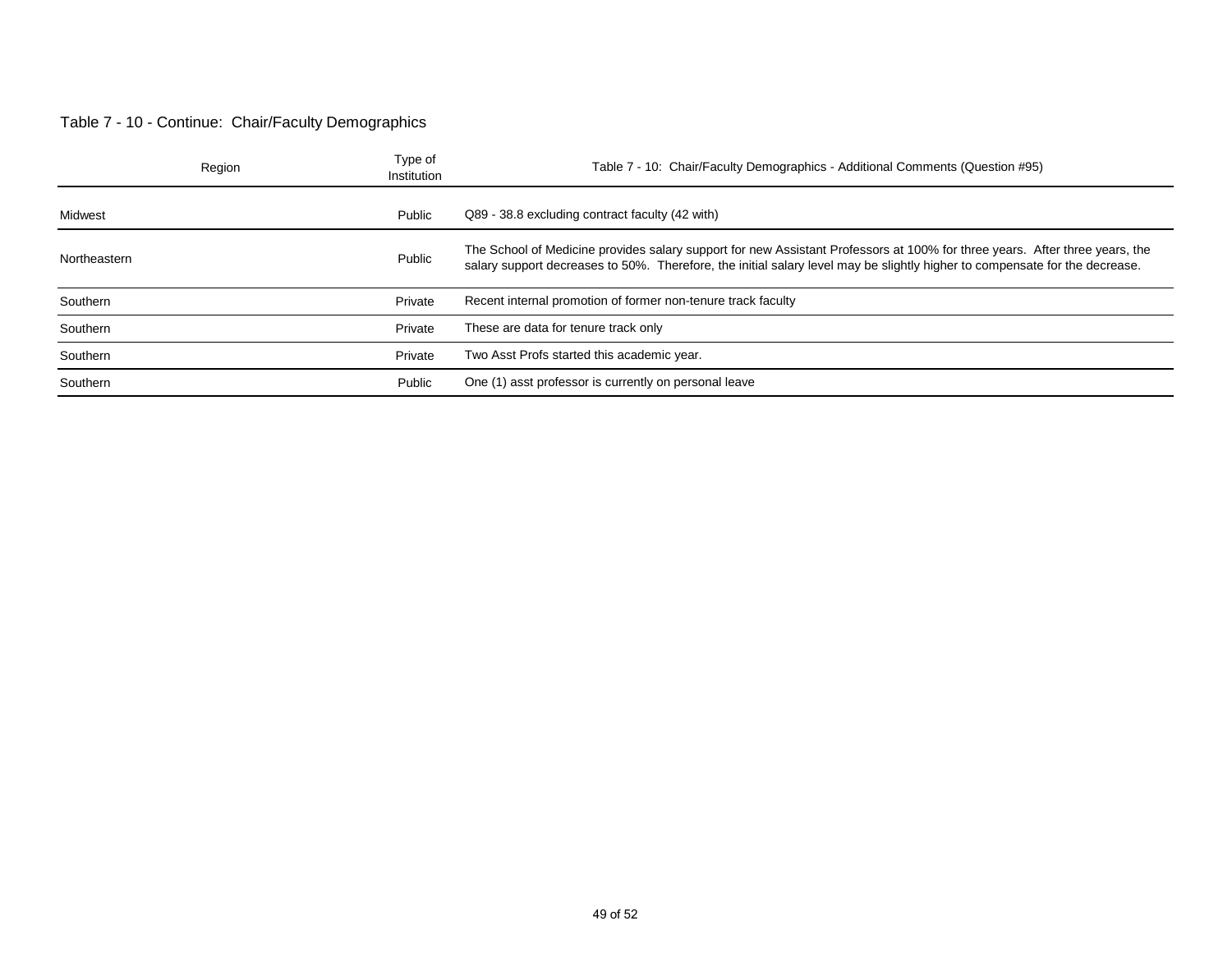## **Table 11: Present and Future Surveys**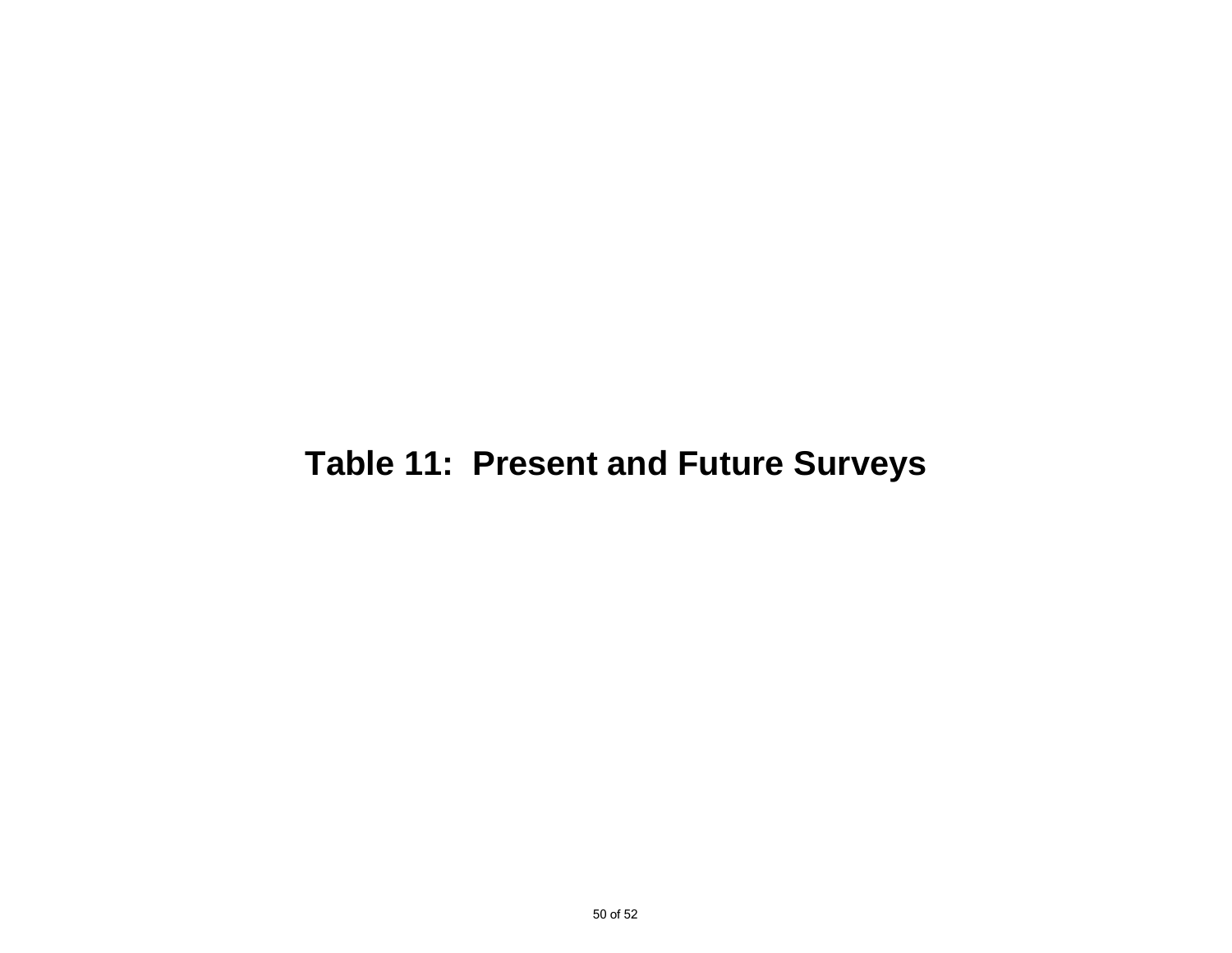### **Table 11: Present and Future Surveys**

| Questions                                                                                     |   |            | Type of Institution |           | Region         |         |          |         |          |
|-----------------------------------------------------------------------------------------------|---|------------|---------------------|-----------|----------------|---------|----------|---------|----------|
|                                                                                               |   | Overall ** | Private **          | Public ** | Northeastern   | Midwest | Southern | Western | Other    |
| Are the surveys useful?                                                                       |   |            |                     |           |                |         |          |         |          |
| Yes                                                                                           |   | 90.24%     | 93.33%              | 88.46%    | 100.00%        | 92.86%  | 86.67%   | 75.00%  | 100.00%  |
| No                                                                                            |   | 9.76%      | 6.67%               | 11.54%    | 0.00%          | 7.14%   | 13.33%   | 25.00%  | 0.00%    |
|                                                                                               | n | 41         | 15                  | 26        | 8              | 14      | 15       | 4       |          |
| Do you use the survey: To set recruitment packages?                                           |   |            |                     |           |                |         |          |         |          |
| Yes                                                                                           |   | 65.00%     | 64.29%              | 65.38%    | 62.50%         | 76.92%  | 53.33%   | 75.00%  | 100.00%  |
| No                                                                                            |   | 35.00%     | 35.71%              | 34.62%    | 37.50%         | 23.08%  | 46.67%   | 25.00%  | $0.00\%$ |
|                                                                                               | n | 40         | 14                  | 26        | 8              | 13      | 15       | 4       |          |
| Do you use the survey: For salary adjustments?                                                |   |            |                     |           |                |         |          |         |          |
| Yes                                                                                           |   | 70.00%     | 60.00%              | 76.00%    | 62.50%         | 69.23%  | 73.33%   | 75.00%  | 0.00%    |
| <b>No</b>                                                                                     |   | 30.00%     | 40.00%              | 24.00%    | 37.50%         | 30.77%  | 26.67%   | 25.00%  | 100.00%  |
|                                                                                               | n | 40         | 15                  | 25        | 8              | 13      | 15       | 4       |          |
| Do you use the survey: To establish teaching hours and<br>mix of lectures, small groups, etc? |   |            |                     |           |                |         |          |         |          |
| Yes                                                                                           |   | 30.56%     | 42.86%              | 22.73%    | 42.86%         | 45.45%  | 7.14%    | 50.00%  | $0.00\%$ |
| No                                                                                            |   | 69.44%     | 57.14%              | 77.27%    | 57.14%         | 54.55%  | 92.86%   | 50.00%  | 100.00%  |
|                                                                                               | n | 36         | 14                  | 22        | $\overline{7}$ | 11      | 14       | 4       |          |
| Should we continue to conduct bi-annual survey?                                               |   |            |                     |           |                |         |          |         |          |
| Yes                                                                                           |   | 85.71%     | 86.67%              | 85.19%    | 100.00%        | 85.71%  | 87.50%   | 50.00%  | 0.00%    |
| No                                                                                            |   | 14.29%     | 13.33%              | 14.81%    | 0.00%          | 14.29%  | 12.50%   | 50.00%  | 100.00%  |
|                                                                                               | n | 42         | 15                  | 27        | 8              | 14      | 16       | 4       |          |

\*\* Include the institutions from the Northeastern, Midwest, Southern, and Western Regions